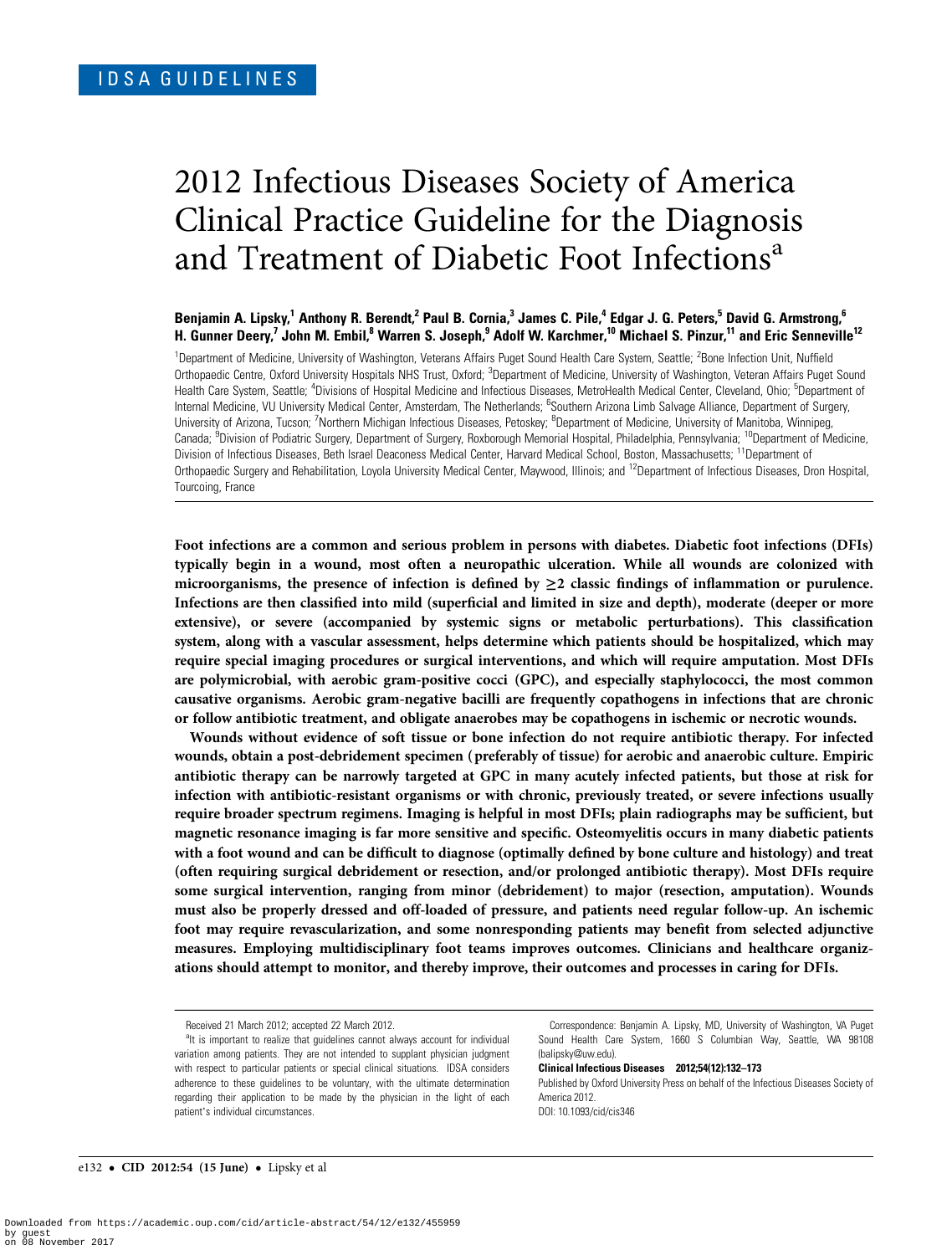#### EXECUTIVE SUMMARY

Diabetic foot infections (DFIs) are a frequent clinical problem. Properly managed, most can be cured, but many patients needlessly undergo amputations because of improper diagnostic and therapeutic approaches. Infection in foot wounds should be defined clinically by the presence of inflammation or purulence, and then classified by severity. This approach helps clinicians make decisions about which patients to hospitalize or to send for imaging procedures or for whom to recommend surgical interventions. Many organisms, alone or in combinations, can cause DFI, but gram-positive cocci (GPC), especially staphylococci, are the most common.

Although clinically uninfected wounds do not require antibiotic therapy, infected wounds do. Empiric antibiotic regimens must be based on available clinical and epidemiologic data, but definitive therapy should be based on cultures of infected tissue. Imaging is especially helpful when seeking evidence of underlying osteomyelitis, which is often difficult to diagnose and treat. Surgical interventions of various types are often needed and proper wound care is important for successful cure of the infection and healing of the wound. Patients with a DFI should be evaluated for an ischemic foot, and employing multidisciplinary foot teams improves outcomes.

Summarized below are the recommendations made in the new guidelines for diabetic foot infections. The expert panel followed a process used in the development of other Infectious Diseases Society of America (IDSA) guidelines, which included a systematic weighting of the strength of recommendation and quality of evidence using the GRADE (Grading of Recommendations Assessment, Development and Evaluation) system [\[1](#page-32-0)–[6](#page-33-0)] (Table [1\)](#page-2-0). A detailed description of the methods, background, and evidence summaries that support each of the recommendations can be found online in the full text of the guidelines.

### RECOMMENDATIONS FOR MANAGING DIABETIC FOOT INFECTIONS

# I. In which diabetic patients with a foot wound should I suspect infection, and how should I classify it?

## Recommendations

1. Clinicians should consider the possibility of infection occurring in any foot wound in a patient with diabetes (strong, low). Evidence of infection generally includes classic signs of inflammation (redness, warmth, swelling, tenderness, or pain) or purulent secretions, but may also include additional or secondary signs (eg, nonpurulent secretions, friable or discolored granulation tissue, undermining of wound edges, foul odor) (strong, low).

2. Clinicians should be aware of factors that increase the risk for DFI and especially consider infection when these factors are present; these include a wound for which the probe-to-bone (PTB) test is positive; an ulceration present for >30 days; a history of recurrent foot ulcers; a traumatic foot wound; the presence of peripheral vascular disease in the affected limb; a previous lower extremity amputation; loss of protective sensation; the presence of renal insufficiency; or a history of walking barefoot (strong, low).

3. Clinicians should select and routinely use a validated classification system, such as that developed by the International Working Group on the Diabetic Foot (IWGDF) (abbreviated with the acronym PEDIS) or IDSA (see below), to classify infections and to help define the mix of types and severity of their cases and their outcomes (strong, high). The DFI Wound Score may provide additional quantitative discrimination for research purposes (weak, low). Other validated diabetic foot classification schemes have limited value for infection, as they describe only its presence or absence (moderate, low).

#### II. How should I assess a diabetic patient presenting with a foot infection?

#### Recommendations

4. Clinicians should evaluate a diabetic patient presenting with a foot wound at 3 levels: the patient as a whole, the affected foot or limb, and the infected wound (strong, low).

5. Clinicians should diagnose infection based on the presence of at least 2 classic symptoms or signs of inflammation (erythema, warmth, tenderness, pain, or induration) or purulent secretions. They should then document and classify the severity of the infection based on its extent and depth and the presence of any systemic findings of infection (strong, low).

6. We recommend assessing the affected limb and foot for arterial ischemia (strong, moderate), venous insufficiency, presence of protective sensation, and biomechanical problems (strong, low).

7. Clinicians should debride any wound that has necrotic tissue or surrounding callus; the required procedure may range from minor to extensive (strong, low).

# III. When and from whom should I request a consultation for a patient with a diabetic foot infection?

#### Recommendations

8. For both outpatients and inpatients with a DFI, clinicians should attempt to provide a well-coordinated approach by those with expertise in a variety of specialties, preferably by a multidisciplinary diabetic foot care team (strong, moderate). Where such a team is not yet available, the primary treating clinician should try to coordinate care among consulting specialists.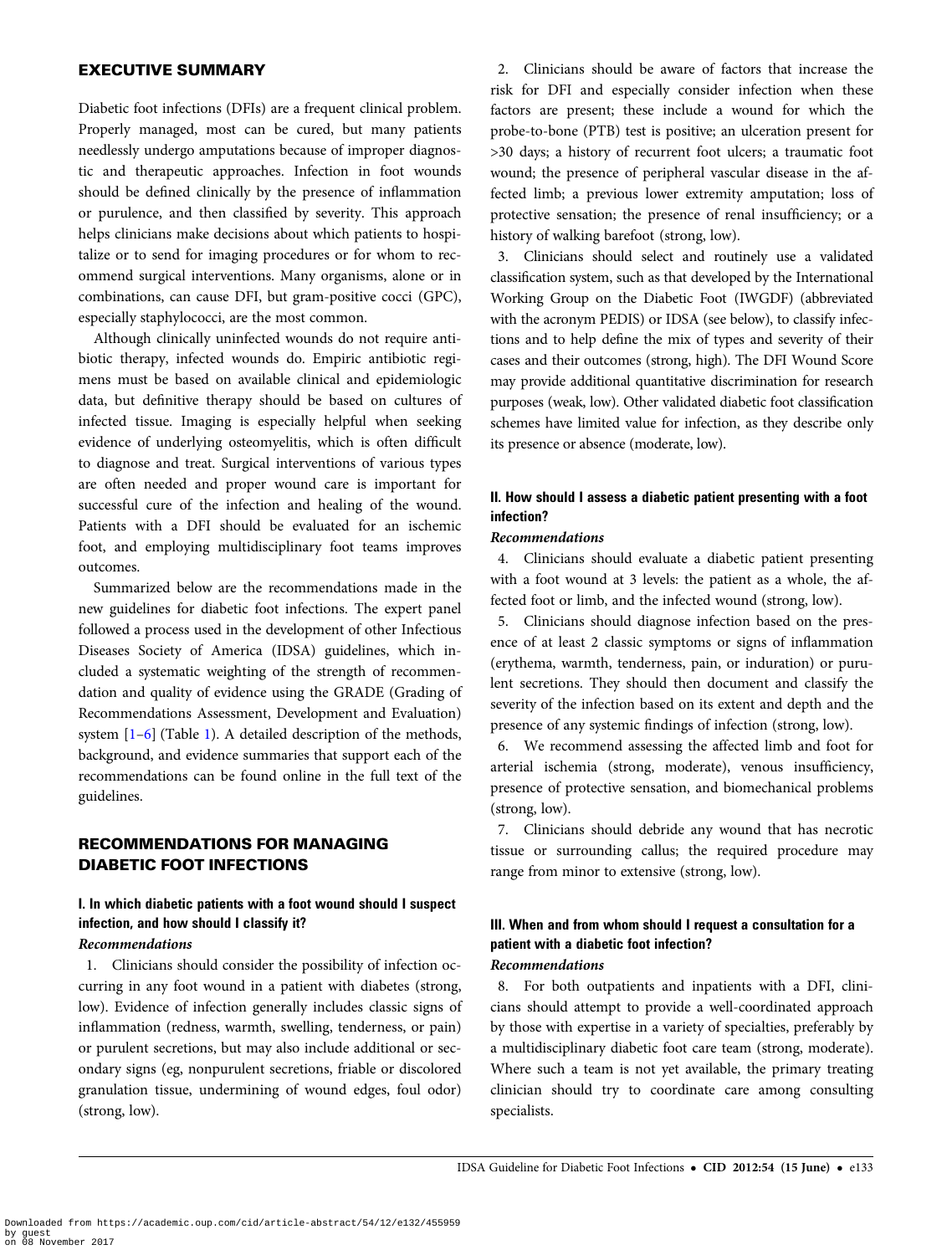<span id="page-2-0"></span>

|  |  | Table 1. Strength of Recommendations and Quality of the Evidence |  |  |  |
|--|--|------------------------------------------------------------------|--|--|--|
|--|--|------------------------------------------------------------------|--|--|--|

| Strength of<br>Recommendation and<br>Quality of Evidence                           | Clarity of Balance Between<br>Desirable and Undesirable<br>Effects                                                                                                                                | Methodological Quality of Supporting<br>Evidence (Examples)                                                                                                                                            | Implications                                                                                                                                                                                                                                              |
|------------------------------------------------------------------------------------|---------------------------------------------------------------------------------------------------------------------------------------------------------------------------------------------------|--------------------------------------------------------------------------------------------------------------------------------------------------------------------------------------------------------|-----------------------------------------------------------------------------------------------------------------------------------------------------------------------------------------------------------------------------------------------------------|
| Strong recommendation,<br>high-quality evidence                                    | Desirable effects clearly<br>outweigh undesirable<br>effects, or vice versa                                                                                                                       | Consistent evidence from<br>well-performed RCTs or<br>exceptionally strong evidence from<br>unbiased observational studies                                                                             | Recommendation can apply to most<br>patients in most circumstances.<br>Further research is unlikely to<br>change our confidence in the<br>estimate of effect                                                                                              |
| Strong recommendation,<br>moderate-quality<br>evidence                             | Desirable effects clearly<br>outweigh undesirable<br>effects, or vice versa                                                                                                                       | Evidence from RCTs with important<br>limitations (inconsistent results,<br>methodological flaws, indirect, or<br>imprecise) or exceptionally strong<br>evidence from unbiased<br>observational studies | Recommendation can apply to most<br>patients in most circumstances.<br>Further research (if performed) is<br>likely to have an important impact<br>on our confidence in the estimate<br>of effect and may change the<br>estimate                          |
| Strong recommendation,<br>low-quality evidence                                     | Desirable effects clearly<br>outweigh undesirable<br>effects, or vice versa                                                                                                                       | Evidence for at least 1 critical<br>outcome from observational<br>studies, RCTs with serious flaws<br>or indirect evidence                                                                             | Recommendation may change when<br>higher-quality evidence becomes<br>available. Further research (if<br>performed) is likely to have an<br>important impact on our<br>confidence in the estimate of<br>effect and is likely to change the<br>estimate     |
| Strong recommendation,<br>very low-quality<br>evidence (very rarely<br>applicable) | Desirable effects clearly<br>outweigh undesirable<br>effects, or vice versa                                                                                                                       | Evidence for at least 1 critical<br>outcome from unsystematic<br>clinical observations or very<br>indirect evidence                                                                                    | Recommendation may change when<br>higher-quality evidence becomes<br>available; any estimate of effect for<br>at least 1 critical outcome is very<br>uncertain                                                                                            |
| Weak recommendation,<br>high-quality evidence                                      | Desirable effects closely<br>balanced with undesirable<br>effects                                                                                                                                 | Consistent evidence from well-<br>performed RCTs or exceptionally<br>strong evidence from unbiased<br>observational studies                                                                            | The best action may differ depending<br>on circumstances or patients or<br>societal values. Further research is<br>unlikely to change our confidence<br>in the estimate of effect                                                                         |
| Weak recommendation,<br>moderate-quality<br>evidence                               | Desirable effects closely<br>balanced with undesirable<br>effects                                                                                                                                 | Evidence from RCTs with important<br>limitations (inconsistent results,<br>methodological flaws, indirect, or<br>imprecise) or exceptionally strong<br>evidence from unbiased<br>observational studies | Alternative approaches likely to be<br>better for some patients under<br>some circumstances. Further<br>research (if performed) is likely to<br>have an important impact on our<br>confidence in the estimate of<br>effect and may change the<br>estimate |
| Weak recommendation,<br>low-quality evidence                                       | Uncertainty in the estimates<br>of desirable effects, harms,<br>and burden; desirable<br>effects, harms, and burden<br>may be closely balanced                                                    | Evidence for at least 1 critical<br>outcome from observational<br>studies, RCTs with serious flaws,<br>or indirect evidence                                                                            | Other alternatives may be equally<br>reasonable. Further research is<br>very likely to have an important<br>impact on our confidence in the<br>estimate of effect and is likely to<br>change the estimate                                                 |
| Weak recommendation,<br>very low-quality<br>evidence                               | Major uncertainty in the<br>estimates of desirable<br>effects, harms, and<br>burden; desirable effects<br>may or may not be<br>balanced with undesirable<br>effects or may be closely<br>balanced | Evidence for at least 1 critical<br>outcome from unsystematic<br>clinical observations or very<br>indirect evidence                                                                                    | Other alternatives may be equally<br>reasonable. Any estimate of effect,<br>for at least 1 critical outcome, is<br>very uncertain                                                                                                                         |

Abbreviation: RCT, randomized controlled trial.

9. Diabetic foot care teams can include (or should have ready access to) specialists in various fields; patients with a DFI may especially benefit from consultation with an infectious disease or clinical microbiology specialist and a surgeon with experience and interest in managing DFIs (strong, low).

10. Clinicians without adequate training in wound debridement should seek consultation from those more qualified for this task, especially when extensive procedures are required (strong, low).

11. If there is clinical or imaging evidence of significant ischemia in an infected limb, we recommend the clinician

e134 • CID 2012:54 (15 June) • Lipsky et al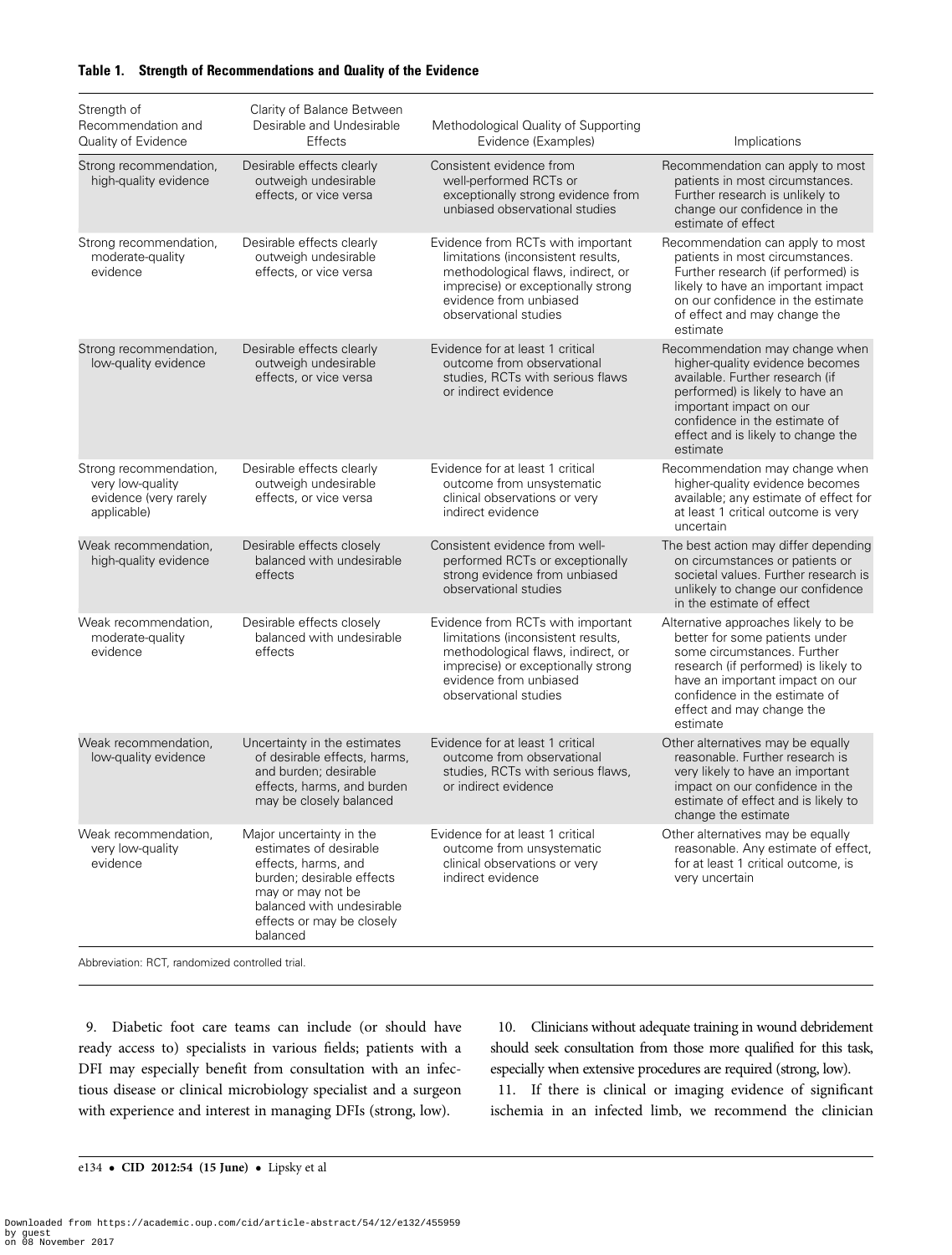consult a vascular surgeon for consideration of revascularization (strong, moderate).

12. We recommend that clinicians unfamiliar with pressure off-loading or special dressing techniques consult foot or wound care specialists when these are required (strong, low).

13. Providers working in communities with inadequate access to consultation from specialists might consider devising systems (eg, telemedicine) to ensure expert input on managing their patients (strong, low).

# IV. Which patients with a diabetic foot infection should I hospitalize, and what criteria should they meet before I discharge them?

#### Recommendations

14. We recommend that all patients with a severe infection, selected patients with a moderate infection with complicating features (eg, severe peripheral arterial disease [PAD] or lack of home support), and any patient unable to comply with the required outpatient treatment regimen for psychological or social reasons be hospitalized initially. Patients who do not meet any of these criteria, but are failing to improve with outpatient therapy, may also need to be hospitalized (strong, low).

15. We recommend that prior to being discharged, a patient with a DFI should be clinically stable; have had any urgently needed surgery performed; have achieved acceptable glycemic control; be able to manage (on his/her own or with help) at the designated discharge location; and have a welldefined plan that includes an appropriate antibiotic regimen to which he/she will adhere, an off-loading scheme (if needed), specific wound care instructions, and appropriate outpatient follow-up (strong, low).

# V. When and how should I obtain specimen(s) for culture from a patient with a diabetic foot wound?

#### Recommendations

16. For clinically uninfected wounds, we recommend not collecting a specimen for culture (strong, low).

17. For infected wounds, we recommend that clinicians send appropriately obtained specimens for culture prior to starting empiric antibiotic therapy, if possible. Cultures may be unnecessary for a mild infection in a patient who has not recently received antibiotic therapy (strong, low).

18. We recommend sending a specimen for culture that is from deep tissue, obtained by biopsy or curettage after the wound has been cleansed and debrided. We suggest avoiding swab specimens, especially of inadequately debrided wounds, as they provide less accurate results (strong, moderate).

#### VI. How should I initially select, and when should I modify, an antibiotic regimen for a diabetic foot infection? (See question VIII for recommendations for antibiotic treatment of osteomyelitis)

#### Recommendations

19. We recommend that clinically uninfected wounds not be treated with antibiotic therapy (strong, low).

20. We recommend prescribing antibiotic therapy for all infected wounds, but caution that this is often insufficient unless combined with appropriate wound care (strong, low).

21. We recommend that clinicians select an empiric antibiotic regimen on the basis of the severity of the infection and the likely etiologic agent(s) (strong, low).

a. For mild to moderate infections in patients who have not recently received antibiotic treatment, we suggest that therapy just targeting aerobic GPC is sufficient (weak, low).

b. For most severe infections, we recommend starting broad-spectrum empiric antibiotic therapy, pending culture results and antibiotic susceptibility data (strong, low).

c. Empiric therapy directed at Pseudomonas aeruginosa is usually unnecessary except for patients with risk factors for true infection with this organism (strong, low).

d. Consider providing empiric therapy directed against methicillin-resistant Staphylococcus aureus (MRSA) in a patient with a prior history of MRSA infection; when the local prevalence of MRSA colonization or infection is high; or if the infection is clinically severe (weak, low).

22. We recommend that definitive therapy be based on the results of an appropriately obtained culture and sensitivity testing of a wound specimen as well as the patient's clinical response to the empiric regimen (strong, low).

23. We suggest basing the route of therapy largely on infection severity. We prefer parenteral therapy for all severe, and some moderate, DFIs, at least initially (weak, low), with a switch to oral agents when the patient is systemically well and culture results are available. Clinicians can probably use highly bioavailable oral antibiotics alone in most mild, and in many moderate, infections and topical therapy for selected mild superficial infections (strong, moderate).

24. We suggest continuing antibiotic therapy until, but not beyond, resolution of findings of infection, but not through complete healing of the wound (weak, low). We suggest an initial antibiotic course for a soft tissue infection of about 1–2 weeks for mild infections and 2–3 weeks for moderate to severe infections (weak, low).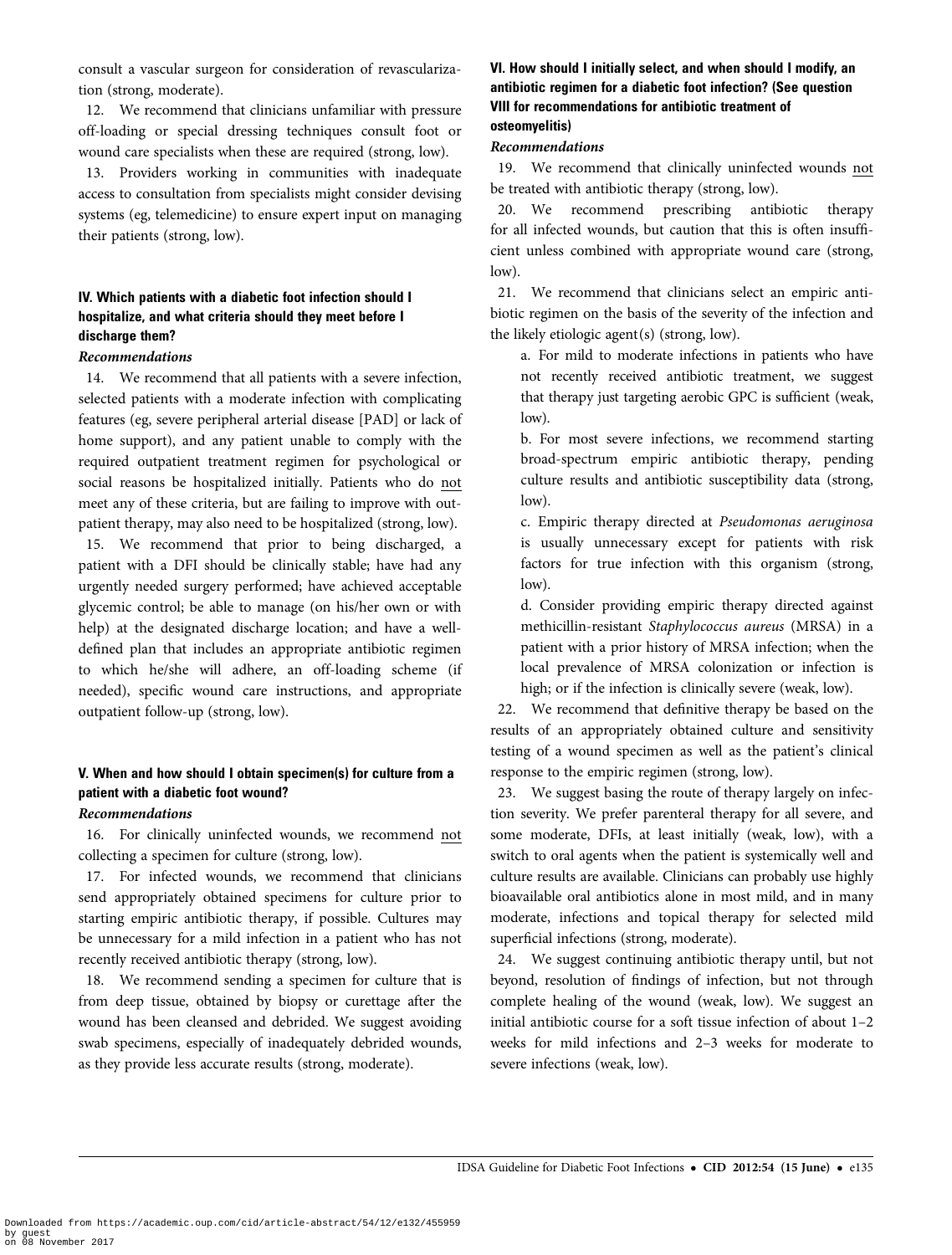#### VII. When should I consider imaging studies to evaluate a diabetic foot infection, and which should I select? Recommendations

25. We recommend that all patients presenting with a new DFI have plain radiographs of the affected foot to look for bony abnormalities (deformity, destruction) as well as for soft tissue gas and radio-opaque foreign bodies (strong, moderate).

26. We recommend using magnetic resonance imaging (MRI) as the study of choice for patients who require further (ie, more sensitive or specific) imaging, particularly when soft tissue abscess is suspected or the diagnosis of osteomyelitis remains uncertain (strong, moderate).

27. When MRI is unavailable or contraindicated, clinicians might consider the combination of a radionuclide bone scan and a labeled white blood cell scan as the best alternative (weak, low).

#### VIII. How should I diagnose and treat osteomyelitis of the foot in a patient with diabetes?

#### Recommendations

28. Clinicians should consider osteomyelitis as a potential complication of any infected, deep, or large foot ulcer, especially one that is chronic or overlies a bony prominence (strong, moderate).

29. We suggest doing a PTB test for any DFI with an open wound. When properly conducted and interpreted, it can help to diagnose (when the likelihood is high) or exclude (when the likelihood is low) diabetic foot osteomyelitis (DFO) (strong, moderate).

30. We suggest obtaining plain radiographs of the foot, but they have relatively low sensitivity and specificity for confirming or excluding osteomyelitis (weak, moderate). Clinicians might consider using serial plain radiographs to diagnose or monitor suspected DFO (weak, low).

31. For a diagnostic imaging test for DFO, we recommend using MRI (strong, moderate). However, MRI is not always necessary for diagnosing or managing DFO (strong, low).

32. If MRI is unavailable or contraindicated, clinicians might consider a leukocyte or antigranulocyte scan, preferably combined with a bone scan (weak, moderate). We do not recommend any other type of nuclear medicine investigations (weak, moderate).

33. We suggest that the most definitive way to diagnose DFO is by the combined findings on bone culture and histology (strong, moderate). When bone is debrided to treat osteomyelitis, we suggest sending a sample for culture and histology (strong, low).

34. For patients not undergoing bone debridement, we suggest that clinicians consider obtaining a diagnostic bone biopsy when faced with specific circumstances, eg, diagnostic uncertainty, inadequate culture information, failure of response to empiric treatment (weak, low).

35. Clinicians can consider using either primarily surgical or primarily medical strategies for treating DFO in properly selected patients (weak, moderate). In noncomparative studies each approach has successfully arrested infection in most patients.

36. When a radical resection leaves no remaining infected tissue, we suggest prescribing antibiotic therapy for only a short duration (2–5 days) (weak, low). When there is persistent infected or necrotic bone, we suggest prolonged ( $\geq 4$ weeks) antibiotic treatment (weak, low).

37. For specifically treating DFO, we do not currently support using adjunctive treatments such as hyperbaric oxygen therapy, growth factors (including granulocyte colonystimulating factor), maggots (larvae), or topical negative pressure therapy (eg, vacuum-assisted closure) (weak, low).

# IX. In which patients with a diabetic foot infection should I consider surgical intervention, and what type of procedure may be appropriate?

#### Recommendations

38. We suggest that nonsurgical clinicians consider requesting an assessment by a surgeon for patients with a moderate or severe DFI (weak, low).

39. We recommend urgent surgical intervention for most foot infections accompanied by gas in the deeper tissues, an abscess, or necrotizing fasciitis, and less urgent surgery for wounds with substantial nonviable tissue or extensive bone or joint involvement (strong, low).

40. We recommend involving a vascular surgeon early on to consider revascularization whenever ischemia complicates a DFI, but especially in any patient with a critically ischemic limb (strong, moderate).

41. Although most qualified surgeons can perform an urgently needed debridement or drainage, we recommend that in DFI cases requiring more complex or reconstructive procedures, the surgeon should have experience with these problems and adequate knowledge of the anatomy of the foot (strong, low).

#### X. What types of wound care techniques and dressings are appropriate for diabetic foot wounds? Recommendations

42. Diabetic patients with a foot wound should receive appropriate wound care, which usually consists of the following:

- a. Debridement, aimed at removing debris, eschar, and surrounding callus (strong, moderate). Sharp (or surgical) methods are generally best (strong, low), but mechanical, autolytic, or larval debridement techniques may be appropriate for some wounds (weak, low).
	- b. Redistribution of pressure off the wound to the entire weight-bearing surface of the foot ("off-loading").

e136 • CID 2012:54 (15 June) • Lipsky et al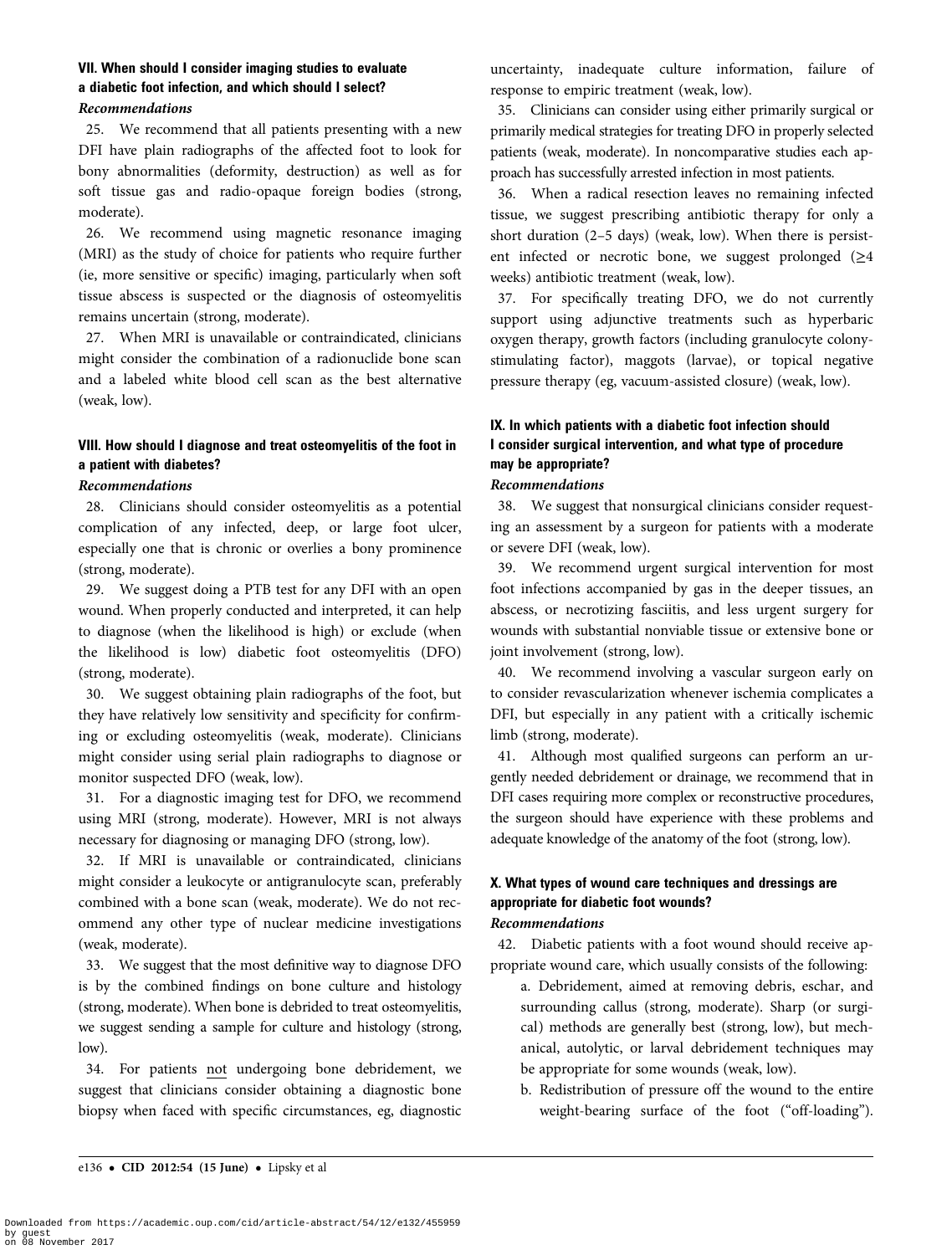While particularly important for plantar wounds, this is also necessary to relieve pressure caused by dressings, footwear, or ambulation to any surface of the wound (strong, high).

c. Selection of dressings that allow for moist wound healing and control excess exudation. The choice of dressing should be based on the size, depth, and nature of the ulcer (eg, dry, exudative, purulent) (strong, low).

43. We do not advocate using topical antimicrobials for treating most clinically uninfected wounds.

44. No adjunctive therapy has been proven to improve resolution of infection, but for selected diabetic foot wounds that are slow to heal, clinicians might consider using bioengineered skin equivalents (weak, moderate), growth factors (weak, moderate), granulocyte colony-stimulating factors (weak, moderate), hyperbaric oxygen therapy (strong, moderate), or negative pressure wound therapy (weak, low).

#### INTRODUCTION

Foot infections in persons with diabetes are an increasingly common problem and are associated with potentially serious sequelae. The continued rise in incidence of diabetes in developed, and to an even greater degree in many lesser-developed, countries, the increasing body weight of many diabetic patients, and their greater longevity all contribute to the growth of this problem. Diabetic foot infections (DFIs) usually arise either in a skin ulceration that occurs as a consequence of peripheral (sensory and motor) neuropathy or in a wound caused by some form of trauma. Various microorganisms inevitably colonize the wound; in some patients 1 or more species of organisms proliferate in the wound, which may lead to tissue damage, followed by a host response accompanied by inflammation, that is, clinical infection. These infections can then spread contiguously, including into deeper tissues, often reaching bone. Even when DFIs are acute and relatively mild, they usually cause major morbidity, including physical and emotional distress and lost mobility, as well as substantial direct and indirect financial costs.

If the infection progresses, many patients require hospitalization and, all too often, surgical resections or an amputation. Diabetic foot complications continue to be the main reason for diabetes-related hospitalization and lower extremity amputations. The most recent data from the US Centers for Disease Control and Prevention (CDC) show that the annual number of hospitalizations for diabetic foot "ulcer/infection/inflammation" continued to rise steadily from 1980 to 2003, when it exceeded 111 000, thereby surpassing the number attributed to peripheral arterial disease (PAD) [[7](#page-33-0)]. Not surprisingly, the annual number of hospital discharges for nontraumatic lower extremity amputations also increased steadily in the early 1990s, but fortunately have recently leveled off to 71 000 in 2005 [[8](#page-33-0)]. The additional good news is that the annual rate of amputations in the United States has almost halved in the past decade, to 4.6 per 1000 persons with diabetes, and most of this decrease has been in major (above the ankle) amputations [\[9\]](#page-33-0). These findings differ, however, from those in a more recent study from the United Kingdom, which found that between 1996 and 2005, while the number of amputations in patients with type 1 diabetes decreased substantially, in those with type 2 diabetes the number of minor amputations almost doubled and major amputations increased >40% [\[10](#page-33-0)]. Unfortunately, many diabetic patients who undergo a lower extremity amputation have a very poor quality of life and have a 5-year mortality rate similar to that of some of the most deadly cancers [\[11\]](#page-33-0).

Since the publication of the initial DFI guidelines in 2004, we have learned a good deal about this complex problem. The Thomson Reuters ISI Web of Science for 2010 exemplifies the steadily increasing number of published reports on DFIs; the yearly number of published items rose from <than 20 in the 1990s to about 100 in the past few years [\(http://pcs.](http://pcs.isiknowledge.com/) [isiknowledge.com/](http://pcs.isiknowledge.com/)). Two series of prospective observations from Europe exemplify the rigorous approach that is now beginning to provide the evidence we need to better manage DFIs. In 2010 the Observational Study of the Infected Diabetic Foot reported its findings on 291 evaluable consecutively enrolled patients hospitalized with a DFI at any of 38 specialized hospital centers [\[12](#page-33-0)]. Among their findings were the following: almost all of the patients had peripheral neuropathy; more than half had PAD; and nearly half had evidence of osteomyelitis. In the year prior to hospitalization, 40% had a history of an infected foot ulcer ( perhaps implying inadequate outpatient care); most infections involved the toes (45%) or forefoot (34%) and were of moderate severity (by Infectious Diseases Society of America [IDSA] criteria). Clinicians performed cultures on 86% of patients (usually by swabbing the wound) and initiated antibiotic therapy for all patients (half of whom had received antibiotic therapy in the preceding 3 months) with a total of 62 combinations of agents. Highly noteworthy is that in 56% of patients the initial antibiotic regimen was changed, mainly because of a mismatch with the culture susceptibility results. The median duration of hospitalization was 3 weeks and 35% of patients underwent some type of lower extremity amputation. Overall, 48% of patients had an unfavorable outcome of hospitalization. Worse, in follow-up a year after discharge, an additional 19% of patients had had an amputation and 21% of the nonamputated patients had persistent or recurrent infection of the site, meaning that <30% of the enrolled patients had a healed wound. The presence of PAD was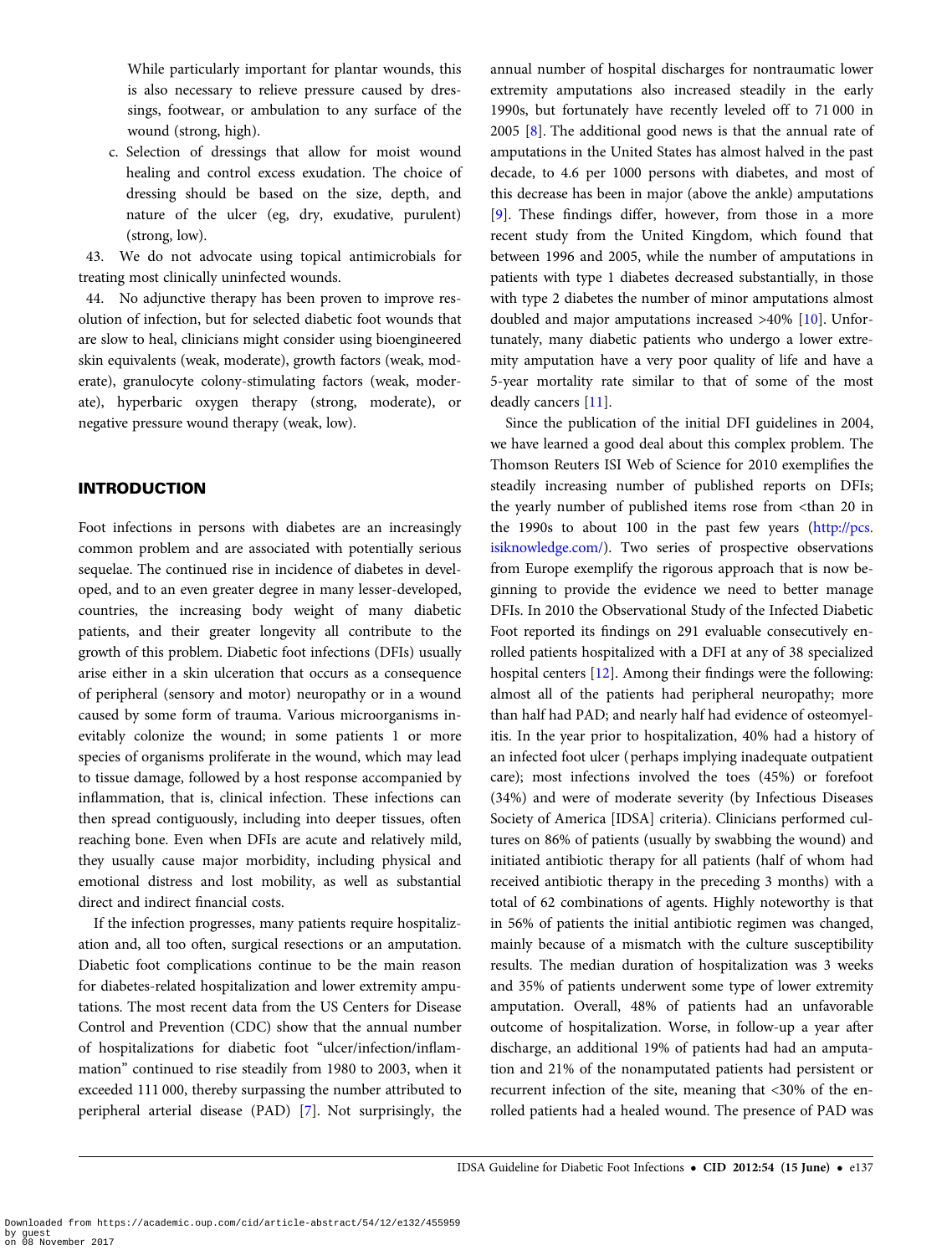significantly associated with a poor outcome, yet it was often not addressed by the treating clinicians.

Another enlightening series of investigations conducted in the past decade by the Eurodiale study group, a consortium of 14 centers of expertise in the field of diabetic foot disease, has greatly increased our knowledge on the epidemiology of this problem. During one year (2003–2004), 1229 consecutive patients presenting with a new foot ulcer, 27% of whom were hospitalized, were enrolled in an observational, prospective data collection study. At enrollment, more than one-quarter of the patients had been treated for >3 months before being referred to a foot clinic and more than three-quarters had not had adequate wound off-loading. Half of the patients had PAD and 58% of the foot ulcers were clinically infected; the one-third of patients with both neuropathy and PAD had more severe infections and underlying comorbidities [\[13\]](#page-33-0). After 1 year of follow-up, 23% of the patients had not healed their foot ulcer; among independent baseline predictors of nonhealing, PAD was key, and infection was a predictor only in patients with PAD [[14](#page-33-0)]. Infection was also 1 of 4 independent predictors of minor amputation in these patients [\[15\]](#page-33-0). The highest costs per patient were those for hospitalization, antibiotic therapy, and surgery, and these increased with the severity of disease. The total cost per patient was >4 times higher for patients with infection and PAD than for those with neither [\[16](#page-33-0)]. Based on other recent studies and the collective experience of the panel members, we believe that the following conclusions of the Eurodiale investigators apply to all parts of the world: treatment of many DFI patients is not in line with current guidelines; there are great variations in management among different countries and centers; currently available guidelines are too general, lacking specific guidance; and, healthcare organizational barriers and personal beliefs result in underuse of recommended therapies [\[17](#page-33-0)].

Can we do better? Unquestionably. For >20 years, studies in many settings have reported improvements in outcomes with DFIs (especially reduced major amputation rates) when patients are cared for in specialty diabetic foot clinics or by specialized inpatient foot teams. A key factor in this success has been the multidisciplinary nature of the care. A decade ago Denmark established a multidisciplinary wound healing center and integrated diabetic foot care as an expert function in their national healthcare organization. They found that the center broadly enhanced the knowledge and understanding of wound problems, improved healing rates in patients with leg ulcers, and decreased rates of major amputations [\[18\]](#page-33-0). We agree with their conclusion that this model, with minor adjustments for local conditions, is applicable for most industrialized and developing countries. More recently, a report from one city in Germany showed a 37% reduction in the

e138 • CID 2012:54 (15 June) • Lipsky et al

incidence of nontraumatic lower limb amputations (mostly in diabetic patients) when comparing data from 1990–1991 to those from 1994–2005, likely as a consequence of introducing a network of specialized physicians and defined clinical pathways for diabetic foot wound treatment and metabolic control [[19](#page-33-0)].

One UK hospital reduced the total incidence of amputations by 40% and major amputations by 62% over an 11-year period following improvements (including multidisciplinary team work) in foot care services [[20\]](#page-33-0). They made the important observation that when they lost financial support for the multidisciplinary team the rates of amputation rose, but they fell again with renewed support. Recent studies have shown that adopting even relatively simple protocols with no increase in staffing can lead to improved outcomes and lower costs [\[21](#page-33-0)]. Hospitals in small or underdeveloped areas have also shown statistically significant improvements in outcomes of DFI after adopting systems of education and applying multidisciplinary protocols [[22\]](#page-33-0). We agree with the conclusions of the authors of a study that used a risk-based Markov analysis of data from Dutch studies that "management of the diabetic foot according to guideline-based care improves survival, reduces diabetic foot complications, and is cost-effective and even cost saving compared with standard care" [\[23](#page-33-0)].

Recently, the UK National Institute for Clinical Excellence (NICE) Guideline Development group published guidance for inpatient management of diabetic foot problems on the basis of a systematic review of published data [[24](#page-33-0)]. We largely agree with their recommendations and offer this brief summary. Each hospital should have a care pathway for inpatients with a diabetic foot problem, including any break in the skin, inflammation, swelling, gangrene, or signs of infection. Optimally, a multidisciplinary foot care team comprised of professionals with the needed specialist skills should evaluate the patient's response to medical, surgical, and diabetes management within 24 hours of the initial examination. This evaluation will include determining the need for specialist wound care, debridement, pressure off-loading, or any other vascular or surgical interventions; reviewing the treatment of any infection (with antibiotic therapy based on guidelines established by each hospital); and assessing the need for interventions to prevent other foot deformities or recurrent foot problems [\[24\]](#page-33-0). The foot care team should also help to arrange discharge planning for both primary (and/or community) and specialist care.

Another logical way of improving care would be to further empower those with most at stake—persons with diabetes. Although we know a good deal about how to prevent diabetic foot wounds [\[25\]](#page-33-0), few studies have investigated the value of educating diabetic patients. In one prospective controlled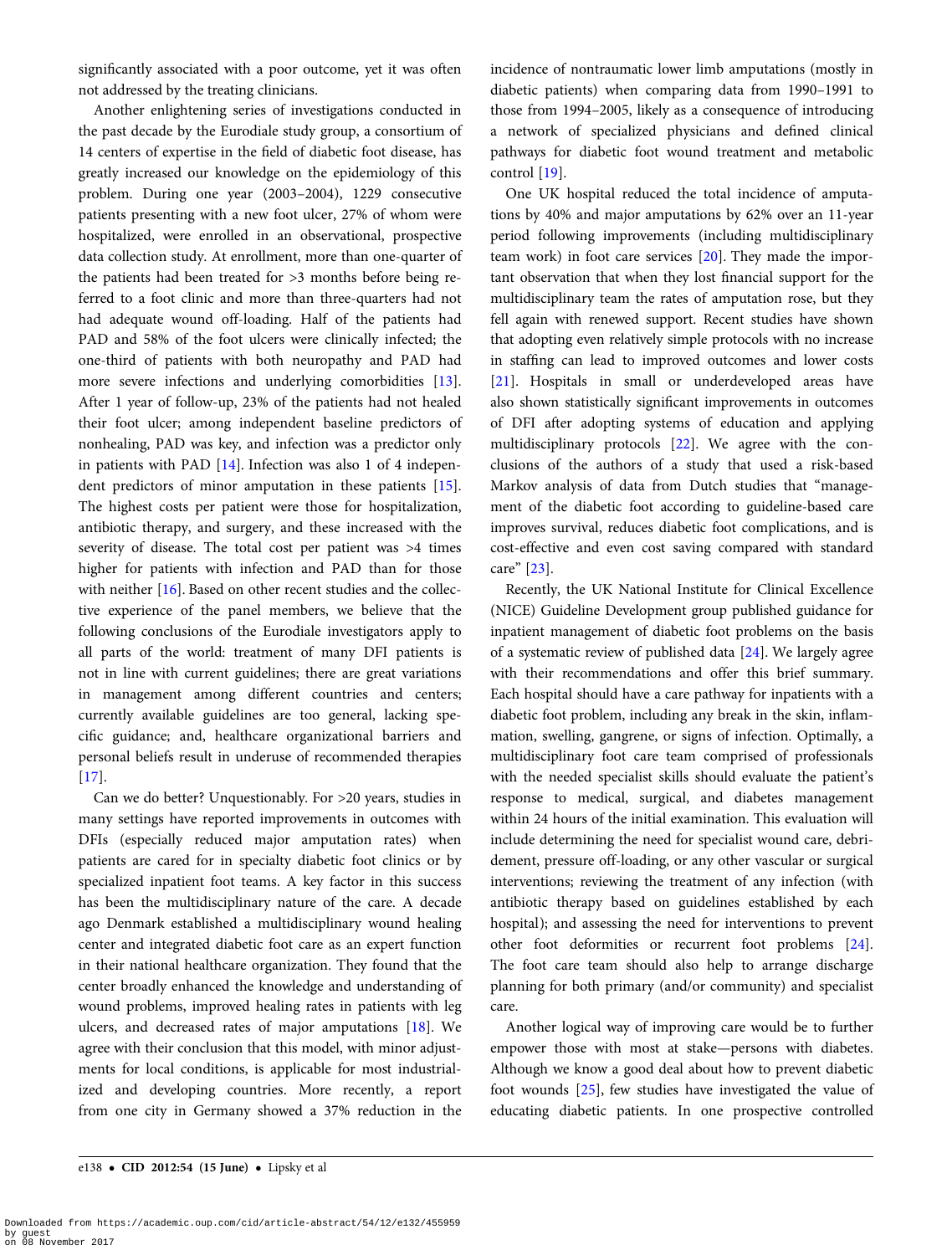study, providing patients with computerized information on preventive measures (including foot care) improved the use of screening tests by their providers [[26\]](#page-33-0). We think we now have the knowledge to dramatically improve outcomes in patients presenting with a DFI. What we most need is the administrative will and support to ensure that various types of clinicians are educated about their respective roles, that clinicians and healthcare institutions assess and attempt to improve their outcomes, and that patients have ready access to appropriate care.

Most of the information contained in the previous DFI guideline is still applicable. Having produced an extensive and heavily referenced work in 2004, our goal with this revision of the guideline was to reformat it in the new IDSA style and make it a companion to the previous work that not only updates our recommendations on the basis of recent data, but to make them relatively simple and, we hope, clear. We elected to address 10 clinical questions in the current guideline:

(I) In which diabetic patients with a foot wound should I suspect infection, and how should I classify it?

(II) How should I assess a diabetic patient presenting with a foot infection?

(III) When and from whom should I request a consultation for a patient with a diabetic foot infection?

(IV) Which patients with a diabetic foot infection should I hospitalize, and what criteria should they meet before I discharge them?

(V) When and how should I obtain specimen(s) for culture from a patient with a diabetic foot wound?

(VI) How should I initially select, and when should I modify, an antibiotic regimen for a diabetic foot infection?

(VII) When should I consider imaging studies to evaluate a diabetic foot infection, and which should I select?

(VIII) How should I diagnose and treat osteomyelitis of the foot in a patient with diabetes?

(IX) In which patients with a diabetic foot infection should I consider surgical intervention, and what type of procedure may be appropriate?

(X) What types of wound care techniques and dressings are appropriate for diabetic foot wounds?

## PRACTICE GUIDELINES

"Practice guidelines are systematically developed statements to assist practitioners and patients in making decisions about appropriate healthcare for specific clinical circumstances" [\[27\]](#page-33-0). Attributes of high-quality guidelines include validity, reliability, reproducibility, clinical applicability, clinical flexibility, clarity, multidisciplinary process, review of evidence, and documentation [\[27\]](#page-33-0).

#### METHODS

#### Panel Composition

We convened a panel of 12 experts, including specialists in infectious diseases, primary care/general internal medicine, hospital medicine, wound care, podiatry, and orthopedic surgery. The panel included physicians with a predominantly academic position, those who are mainly clinicians, and those working in varied inpatient and outpatient settings. Among the 12 panel members, 6 had been on the previous DFI guideline panel, and 4 are based outside the United States.

#### Literature Review and Analysis

Following the IDSA format, the panel selected the questions to address and assigned each member to draft a response to at least 1 question in collaboration with another panel member. Panel members thoroughly reviewed the literature pertinent to the selected field. In addition, the panel chair searched all available literature, including PubMed/Medline, Cochrane Library, EBSCO, CINAHL, Google Scholar, the National Guidelines Clearinghouse, ClinicalTrials.gov, references in published articles, pertinent Web sites, textbooks, and abstracts of original research and review articles in any language on foot infections in persons with diabetes. For the past 8 years the chair has also conducted a prospective systematic literature search, using a strategy developed with the help of a medical librarian, for a weekly literature review for updates on any aspect of DFIs in all languages.

The panel chair also searched publications listed in PubMed from 1964 to January 2011 to find articles that assessed diabetic patients for risk factors for developing a foot infection using the following query: ("diabetic foot" [MeSH Terms] OR ("diabetic" [All Fields] AND "foot" [All Fields]) OR "diabetic foot" [All Fields]) AND ("infection" [MeSH Terms] OR "infection" [All Fields] OR "communicable diseases" [MeSH Terms] OR ("communicable" [All Fields] AND "diseases" [All Fields]) OR "communicable diseases" [All Fields]) AND ("risk factors" [MeSH Terms] OR ("risk" [All Fields] AND "factors" [All Fields]) OR "risk factors" [All Fields]).

#### Process Overview

In updating this guideline the panel followed the newly created Grading of Recommendations Assessment, Development and Evaluation (GRADE) system recommended by IDSA [\[1](#page-32-0), [3](#page-33-0)–[6\]](#page-33-0). This included systematically weighting the quality of the available evidence and grading our recommendations. To evaluate evidence, the panel followed a process consistent with other IDSA guidelines, including a systematic weighting of the quality of the evidence and the grade of recommendation (Table [1](#page-2-0)) [[1](#page-32-0)–[6,](#page-33-0) [28](#page-33-0), [29\]](#page-33-0). High-quality evidence does not necessarily lead to strong recommendations; conversely, strong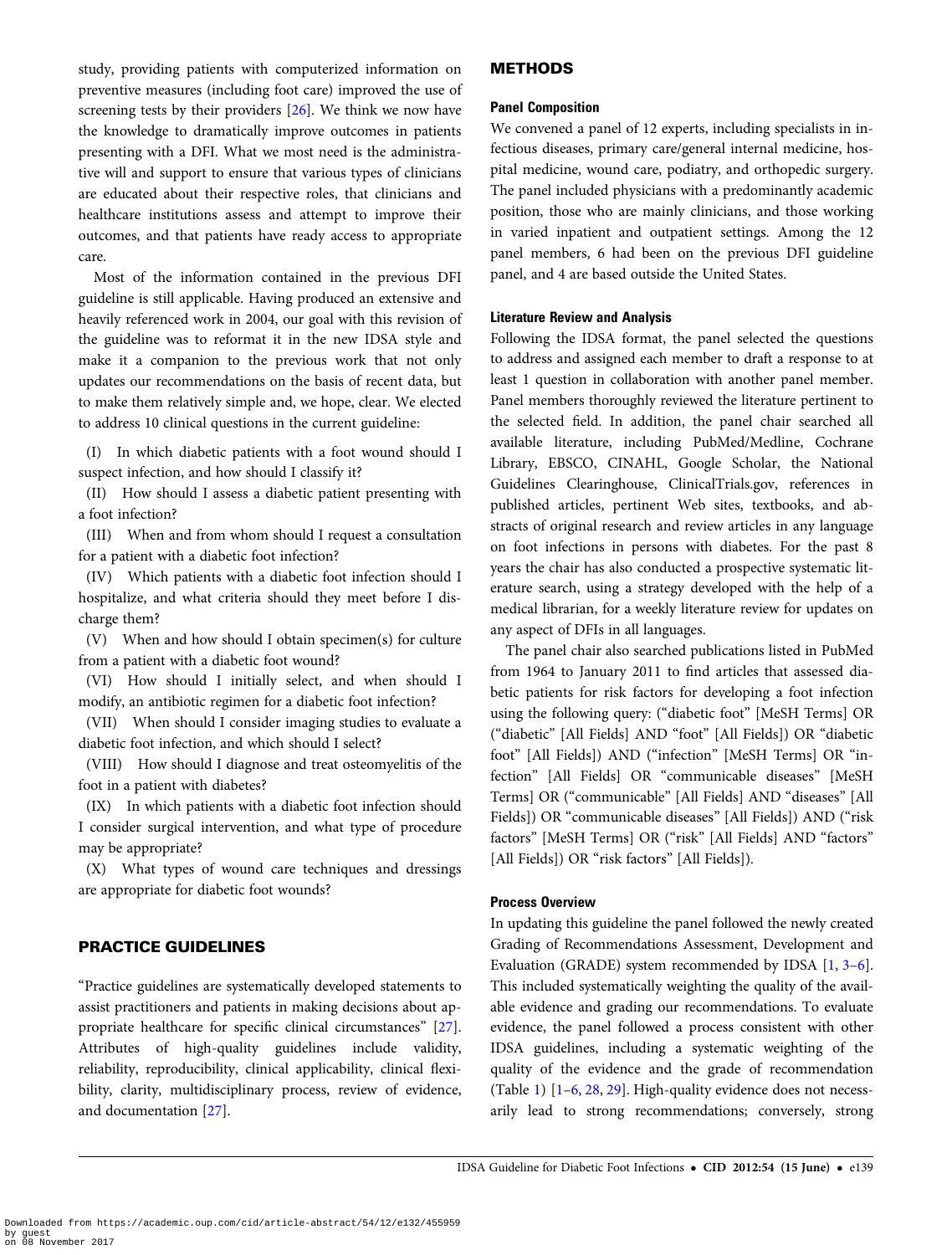recommendations can arise from low-quality evidence if one can be confident that the desired benefits clearly outweigh the undesirable consequences. The main advantages of the GRADE approach are the detailed and explicit criteria for grading the quality of evidence and the transparent process for making recommendations [[1](#page-32-0)–[6,](#page-33-0) [28,](#page-33-0) [29\]](#page-33-0).

This system requires that the assigned strength of a recommendation be either "strong" or "weak." The main criterion for assigning a "strong" recommendation is that the potential benefits clearly outweigh the potential risks. The panel chair and vice-chair reviewed all the recommendation gradings and then worked with the panel to achieve consensus via teleconference and e-mail.

#### Consensus Development Based on Evidence

Most of the panel members met in person twice, at the time of the 2007 and 2008 IDSA annual meetings. They also held 2 teleconferences and frequently corresponded electronically. The chair presented a preliminary version of the guidelines at the 2009 IDSA annual meeting and sought feedback by distributing a questionnaire to those attending the lecture. All members of the panel participated in the preparation of questions for the draft guideline, which were then collated and revised by the chair and vice-chair, and this draft was disseminated for review by the entire panel. The guideline was reviewed and endorsed by the Society of Hospital Medicine and the American Podiatric Medical Association. We also sought and received extensive feedback from several external reviewers, and the guideline manuscript was reviewed and approved by the IDSA Standards and Practice Guidelines Committee (SPGC) and by the IDSA Board of Directors.

#### Guidelines and Conflicts of Interest

All members of the expert panel complied with the IDSA policy regarding conflicts of interest, which requires disclosure of any financial or other interest that might be construed as constituting an actual, potential, or apparent conflict. Members of the expert panel were provided a conflicts of interest disclosure statement from IDSA and were asked to identify ties to companies developing products that might be affected by promulgation of the guideline. The statement requested information regarding employment, consultancies, stock ownership, honoraria, research funding, expert testimony, and membership on company advisory committees. The panel was instructed to make decisions on a case-by-case basis as to whether an individual's role should be limited as a result of a conflict, but no limiting conflicts were identified.

#### Revision Dates

At annual intervals, the panel chair, the liaison advisor, and the chair of the SPGC will determine the need for revisions to

e140 • CID 2012:54 (15 June) • Lipsky et al

the updated guideline based on an examination of current literature. If necessary, the entire panel will reconvene to discuss potential changes. When appropriate, the panel will recommend full revision of the guideline to the IDSA SPGC and the board for review and approval.

## RECOMMENDATIONS FOR MANAGING DIABETIC FOOT INFECTIONS

# I. In which diabetic patients with a foot wound should I suspect infection, and how should I classify it?

# Recommendations

1. Clinicians should consider the possibility of infection occurring in any foot wound in a patient with diabetes (strong, low). Evidence of infection generally includes classic signs of inflammation (redness, warmth, swelling, tenderness, or pain) or purulent secretions but may also include additional or secondary signs (eg, nonpurulent secretions, friable or discolored granulation tissue, undermining of wound edges, foul odor) (strong, low).

2. Clinicians should be aware of factors that increase the risk for DFI and especially consider infection when these factors are present; these include a wound for which the probe-to-bone (PTB) test is positive; an ulceration present for >30 days; a history of recurrent foot ulcers; a traumatic foot wound; the presence of peripheral vascular disease in the affected limb; a previous lower extremity amputation; loss of protective sensation; the presence of renal insufficiency; or a history of walking barefoot (strong, low).

3. Clinicians should select and routinely use a validated classification system, such as that developed by the International Working Group on the Diabetic Foot (IWGDF) (abbreviated with the acronym PEDIS) or IDSA (see below), to classify infections and to help define the mix of types and severity of their cases and their outcomes (strong, high). The DFI Wound Score may provide additional quantitative discrimination for research purposes (weak, low). Other validated diabetic foot classification schemes have limited value for infection, as they describe only its presence or absence (moderate, low).

#### Evidence Summary

When to Suspect Infection. Any foot wound in a patient with diabetes may become infected. Traditional inflammatory signs of infection are redness (erythema or rubor), warmth (calor), swelling or induration (tumor), tenderness and pain (dolor), and purulent secretions. Some infected patients may not manifest these findings, especially those who have peripheral neuropathy (leading to an absence of pain or tenderness) or limb ischemia (decreasing erythema, warmth, and possibly induration). In this situation, some evidence supports the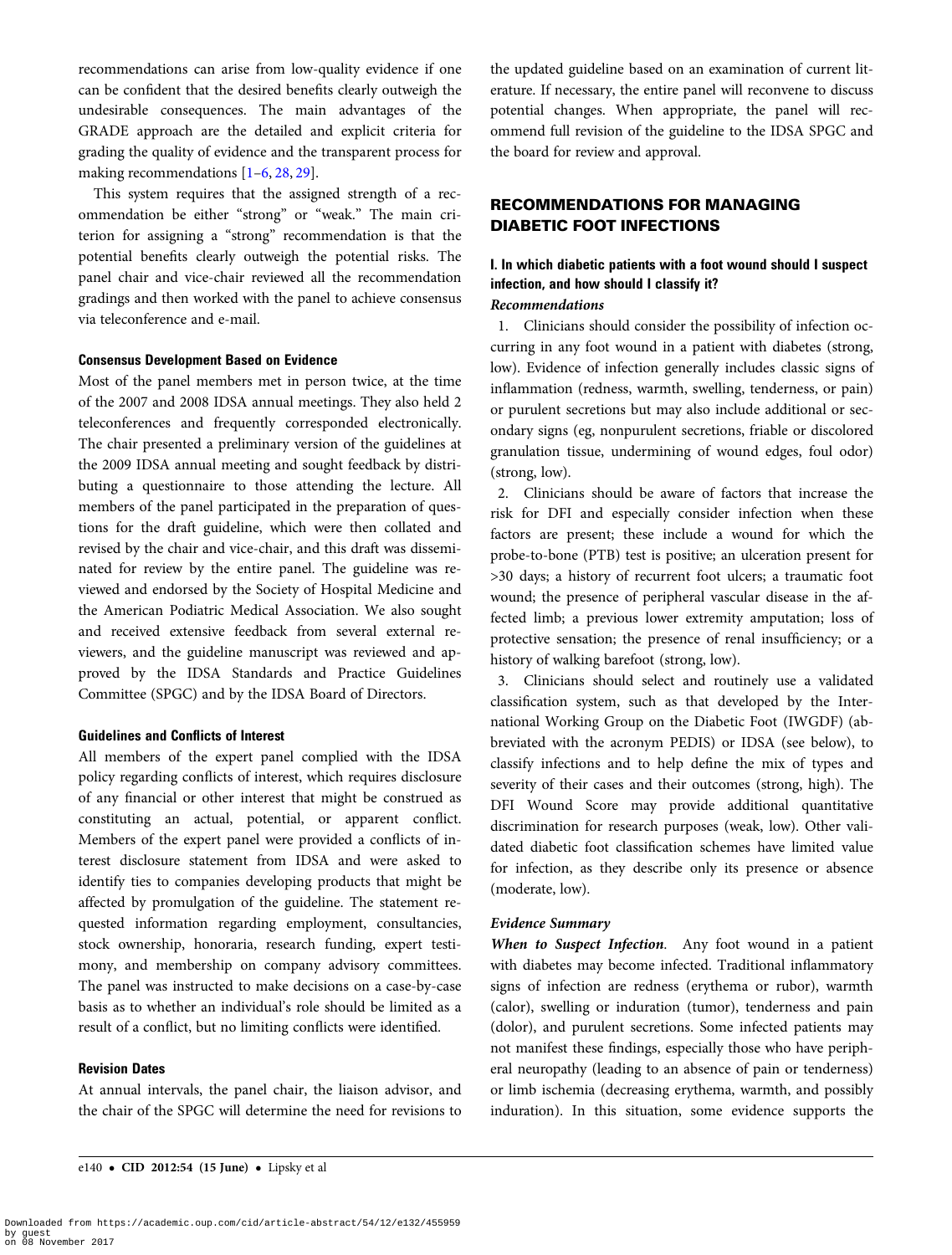correlation of additional or secondary findings, for example, nonpurulent secretions, friable or discolored granulation tissue, undermining of the wound edges, or a foul odor, with evidence of infection [[30\]](#page-33-0). However, none of these findings, either alone or in combination, correlate with a high colony count of bacteria in a wound biopsy [[31\]](#page-33-0). Since the original IDSA DFI guidelines, we have advocated using the presence of ≥2 of the classic findings of inflammation to characterize a wound as infected. Although this definition is based only on expert consensus opinion, it has been used as the diagnostic criterion in many studies of DFI, including some used by the US Food and Drug Administration (FDA) to approve specific antibiotic agents for treating DFIs.

During the systematic review of the literature (see Introduction) we found 177 studies that identified risk factors for developing a foot infection in persons with diabetes. Identification of risk factors for DFI was the objective in only 2 studies [[32,](#page-33-0) [33](#page-33-0)]. In one instance, factors that were significantly associated (by multivariate analysis) with developing a foot infection included having a wound that extended to bone (based on a positive PTB test; odds ratio [OR], 6.7); a foot ulcer with a duration >30 days (OR, 4.7); a history of recurrent foot ulcers (OR, 2.4); a wound of traumatic etiology (OR, 2.4); or peripheral vascular disease, defined as absent peripheral arterial pulsations or an ankle-brachial index (ABI) of <0.9 (OR, 1.9)  $[32]$  $[32]$  $[32]$ . Among 199 episodes of DFI, only 1 infection occurred in a patient without a previous or concomitant foot ulcer. In the second study, a retrospective review of 112 patients with a severe DFI, multivariate analysis identified 3 factors that were associated with developing a foot infection: a previous amputation (OR, 19.9); peripheral vascular disease, defined as any missing pedal pulsation or an ABI of <0.8 (OR, 5.5); or loss of protective sensation (OR, 3.4). Psychological and economic factors did not contribute significantly to infection [[33\]](#page-33-0).

Several other studies examined the association between a specific medical condition and various diabetic foot complications, including infections. These types of studies lack a control group of patients without foot infection and are therefore subject to selection bias. Some studies, each of which was retrospective and reported only a small number of cases, have suggested an association between renal failure and DFI [[34](#page-33-0)– [36](#page-33-0)]. Finally, a report from Sri Lanka found that, compared to patients who wore shoes, those who walked barefoot for >10 hours per day had more web space and nail infections (14% vs 40%, respectively,  $P < .01$ ) [[37\]](#page-33-0).

How to Classify Infection. In most published classification schemes, assessing infection is a subsection of a broader wound classification. These classification systems each have somewhat different purposes, and there is no consensus on which to use [\[38](#page-33-0), [39\]](#page-33-0). Some classifications, including the Meggitt-Wagner [[40\]](#page-33-0) and SINBAD (site, ischemia,

neuropathy, bacterial infection, and death) [\[41](#page-33-0)], subjectively categorize infection only dichotomously, that is, as present or absent, and without clear definitions. We briefly summarize the key features of commonly used diabetic foot classification schemes and wound scoring systems.

IWGDF (PEDIS) and IDSA. IWGDF developed a system for classifying diabetic foot wounds that uses the acronym PEDIS, which stands for perfusion, extent (size), depth (tissue loss), infection, sensation (neuropathy). While originally developed as a research tool [\[39](#page-33-0)], it offers a semiquantitative gradation for the severity of each of the categories. The infection part of the classification differs only in small details from the classification developed by IDSA, and the 2 classifications are shown in Table [2.](#page-10-0) Major advantages of both classifications are clear definitions and a relatively small number of categories, making them more user-friendly for clinicians having less experience with diabetic foot management. Importantly, the IDSA classification has been prospectively validated [[13,](#page-33-0) [42](#page-33-0), [43](#page-33-0)] as predicting the need for hospitalization (in one study, 0 for no infection, 4% for mild, 52% for moderate, and 89% for severe infection) and for limb amputation (3% for no infection, 3% for mild, 46% for moderate, and 70% for severe infection) [[42\]](#page-33-0).

#### Other Diabetic Foot Wound Classification Schemes.

- Wagner—Wagner, in collaboration with Meggitt, developed perhaps the first, and still among the most widely used, classification schemes for diabetic foot wounds [[40](#page-33-0), [44\]](#page-34-0). It assesses ulcer depth and the presence of infection and gangrene with grades ranging from 0 ( pre- or postulcerative) to 5 (gangrene of the entire foot). The system only deals explicitly with infections of all types (deep wound abscess, joint sepsis, or osteomyelitis) in grade 3.
- S(AD)/SAD—This is an acronym for 5 key points of foot ulcers: size, (area, depth), sepsis (infection), arteriopathy, and denervation [\[45](#page-34-0)]. Each point has 4 grades, thus creating a semiquantative scale. Infection is graded as none, surface only, cellulitis, and osteomyelitis; these are not further defined. One study reported good interobserver agreement [[45\]](#page-34-0). Unlike the other key points, studies have not shown infection to be related to outcome of the foot ulcer [[45,](#page-34-0) [46](#page-34-0)]. The SINBAD ulcer classification is a simplified version of the S(AD)/SAD system with a decreased number of grades of infection ( present or absent) [\[41\]](#page-33-0).
- University of Texas (UT) ulcer classification [[47](#page-34-0)]-This system has a combined matrix of 4 grades (related to the depth of the wound) and 4 stages (related to the presence or absence of infection or ischemia). The classification successfully predicted a correlation of the likelihood of complications in patients with higher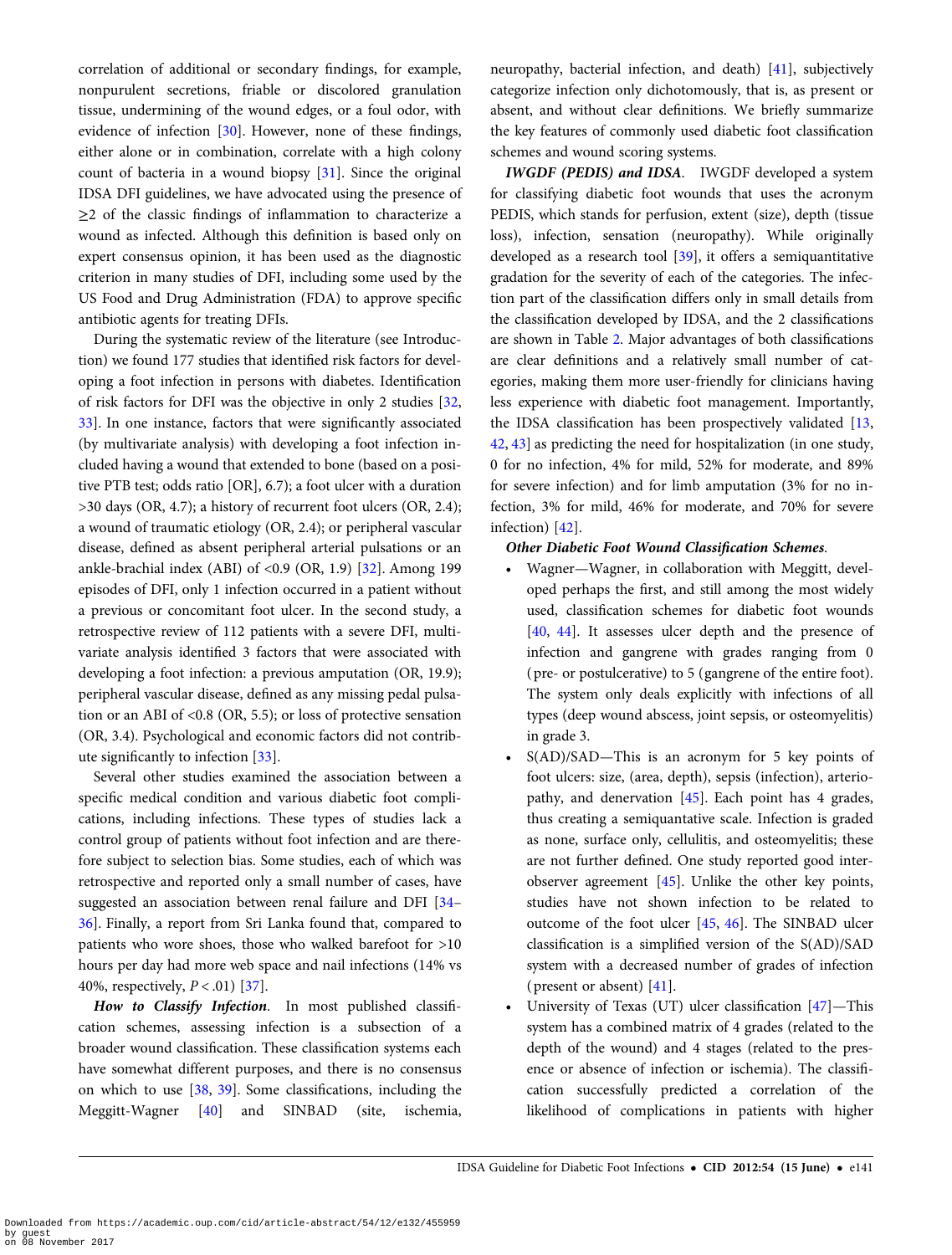#### <span id="page-10-0"></span>Table 2. Infectious Diseases Society of America and International Working Group on the Diabetic Foot Classifications of Diabetic Foot Infection

| Clinical Manifestation of Infection                                                                                                                                                                                                                                                                                                                                                                | <b>PEDIS Grade</b> | <b>IDSA</b> Infection<br>Severity |
|----------------------------------------------------------------------------------------------------------------------------------------------------------------------------------------------------------------------------------------------------------------------------------------------------------------------------------------------------------------------------------------------------|--------------------|-----------------------------------|
| No symptoms or signs of infection                                                                                                                                                                                                                                                                                                                                                                  |                    | Uninfected                        |
| Infection present, as defined by the presence of at least 2 of the following items:                                                                                                                                                                                                                                                                                                                |                    |                                   |
| Local swelling or induration<br>Erythema<br>Local tenderness or pain<br>Local warmth<br>$\bullet$<br>Purulent discharge (thick, opaque to white or sanguineous secretion)                                                                                                                                                                                                                          |                    |                                   |
| Local infection involving only the skin and the subcutaneous tissue (without involvement of deeper<br>tissues and without systemic signs as described below). If erythema, must be $>0.5$ cm to $\leq$ 2 cm<br>around the ulcer.<br>Exclude other causes of an inflammatory response of the skin (eg, trauma, gout, acute Charcot<br>neuro-osteoarthropathy, fracture, thrombosis, venous stasis). | $\mathcal{P}$      | Mild                              |
| Local infection (as described above) with erythema $> 2$ cm, or involving structures deeper than skin<br>and subcutaneous tissues (eg, abscess, osteomyelitis, septic arthritis, fasciitis), and<br>No systemic inflammatory response signs (as described below)                                                                                                                                   | 3                  | Moderate                          |
| Local infection (as described above) with the signs of SIRS, as manifested by $\geq$ 2 of the following:                                                                                                                                                                                                                                                                                           | 4                  | Severe <sup>a</sup>               |
| • Temperature $>38^{\circ}$ C or $<36^{\circ}$ C<br>Heart rate >90 beats/min<br>$\bullet$<br>Respiratory rate >20 breaths/min or $PaCO2$ <32 mm Hg<br>White blood cell count >12 000 or <4000 cells/ $\mu$ L or $\geq$ 10% immature (band) forms<br>$\bullet$                                                                                                                                      |                    |                                   |

Abbreviations: IDSA, Infectious Diseases Society of America; PaCO<sub>2</sub>, partial pressure of arterial carbon dioxide; PEDIS, perfusion, extent/size, depth/tissue loss, infection, and sensation; SIRS, systemic inflammatory response syndrome.

<sup>a</sup> Ischemia may increase the severity of any infection, and the presence of critical ischemia often makes the infection severe. Systemic infection may sometimes manifest with other clinical findings, such as hypotension, confusion, vomiting, or evidence of metabolic disturbances, such as acidosis, severe hyperglycemia, and new-onset azotemia [\[29](#page-33-0), [43,](#page-33-0) [44\]](#page-34-0).

stages and grades and a significantly higher amputation rate in wounds deeper than superficial ulcers [[47](#page-34-0)]. A study in Brazil compared the UT and the S(AD)/SAD and SINBAD systems and found that all 3 predicted the outcomes of diabetic foot ulcers; the association of outcome with infection was stronger than that reported from the centers in Europe or North America [\[48](#page-34-0)].

- Ulcer Severity Index [\[49](#page-34-0)]—This index measures 20 clinical parameters and allows determination of an infection score by combining the scores for erythema, edema, and purulence, while counting exposed bone separately. In 1 study, presence or absence of infection in this index was not associated with a difference in wound healing [[49\]](#page-34-0).
- Diabetic Ulcer Severity Score (DUSS) and MAID [[50,](#page-34-0) [51\]](#page-34-0)—These scoring systems are based on specific wound characteristics associated with stages of wound repair. Studies have found no significant correlation between soft tissue infection and wound healing, although there was a trend toward more infection in the higher-risk groups [\[50](#page-34-0), [51\]](#page-34-0).
- DFI Wound Score [[52\]](#page-34-0)—Lipsky et al developed this 10 item scoring system to measure outcomes in studies of various antimicrobial treatments for DFIs (Table [3\)](#page-11-0). The score consists of a semiquantitative assessment of the

presence of signs of inflammation, combined with measurements of wound size and depth. Explicit definitions allow numerical scoring of wound parameters. An evaluation of the wound score calculated for 371 patients with DFI demonstrated that it significantly correlated with the clinical response and that scores demonstrated good internal consistency [\[52\]](#page-34-0). Patients with more severe wounds had higher scores; clinical response was favorable at the follow-up assessment in 94.8% with a baseline score <12 compared with 77.0% with a score >19. Surprisingly, excluding scores for wound discharge ( purulent and nonpurulent), leaving an 8-item score, provided better measurement statistics [[52\]](#page-34-0). The DFI Wound Score appears to be a useful tool for predicting clinical outcomes in treatment trials, but its complexity requires clinicians to use a scoring sheet [[52\]](#page-34-0).

Comparison of Classifications in the Literature. Each of these classifications may be used in clinical practice, but they have not been compared in a large prospective trial. The PEDIS, IDSA, UT, and S(AD)SAD classification systems are fairly simple to use and appear to help predict outcomes. The DFI and DUSS wound scores are relatively complex, but each has been validated in large research trials (Table 2) [\[52](#page-34-0), [53](#page-34-0)].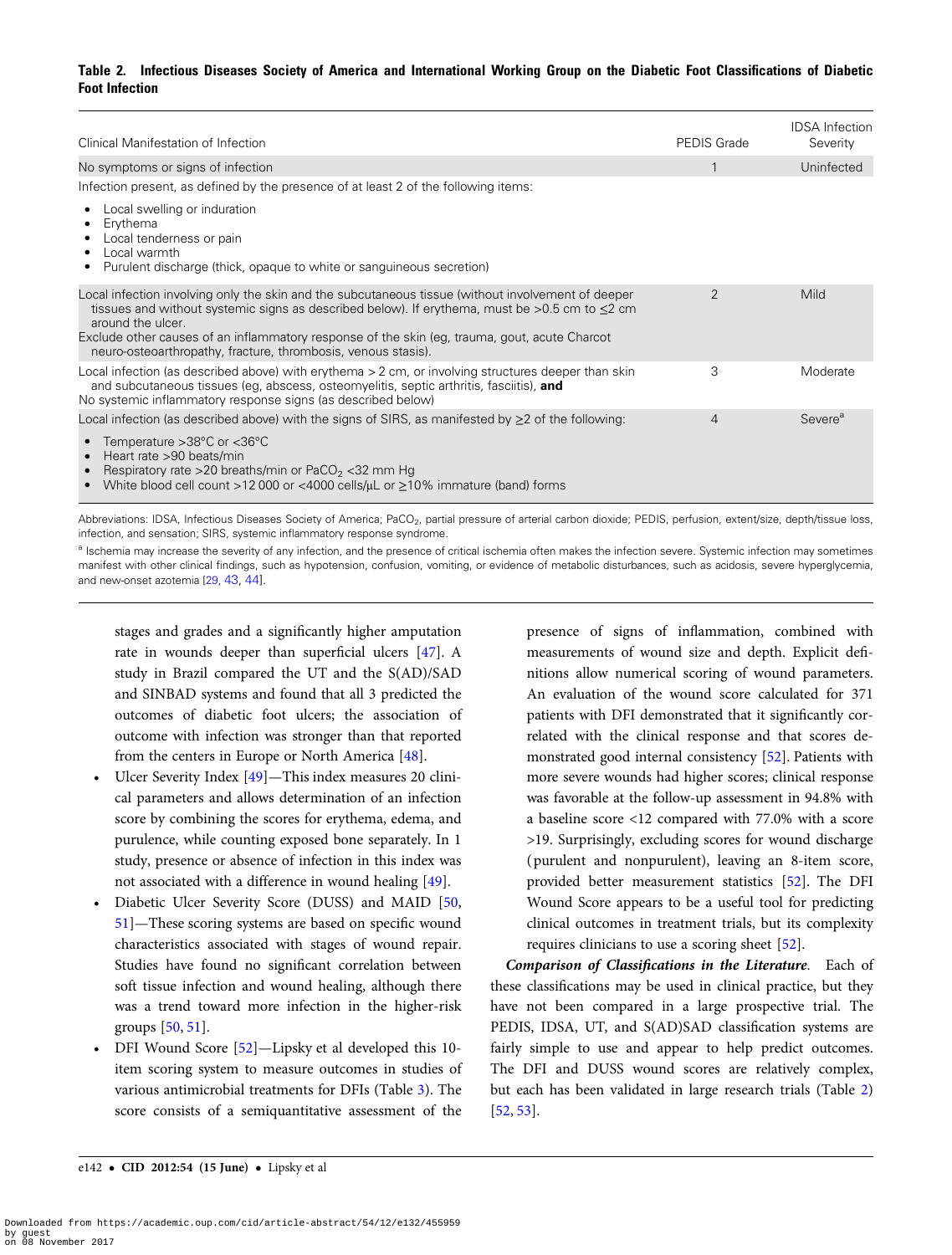<span id="page-11-0"></span>Table 3. Diabetic Foot Infection Wound Score (Items Comprising the Diabetic Foot Infection Wound Score Wound Parameters and Wound Measurements and the Method for Scoring Each)

| Item                                                  | Assessment Scoring                                           |                             |
|-------------------------------------------------------|--------------------------------------------------------------|-----------------------------|
| Wound parameters <sup>a</sup>                         |                                                              |                             |
| Purulent discharge                                    | Absent                                                       | 0                           |
|                                                       | Present                                                      | 3                           |
| Other signs and symptoms of inflammation <sup>a</sup> | Absent                                                       | 0                           |
| Nonpurulent discharge                                 | Mild                                                         | $\mathbf{1}$                |
| Erythema                                              | Moderate                                                     | 2                           |
| Induration                                            |                                                              |                             |
| Tenderness                                            |                                                              |                             |
| Pain                                                  | Severe                                                       | 3                           |
| Local warmth                                          |                                                              |                             |
| Range of wound parameters (10-item) subtotal          |                                                              | $0 - 21$                    |
| Range of wound parameters (8-item) subtotal           |                                                              | $0 - 15$                    |
| Wound measurements <sup>a</sup>                       |                                                              |                             |
| Size $\text{cm}^2$ )                                  | $<$ 1<br>$1 - 2$<br>$>2-5$<br>$>5 - 10$<br>$>10 - 30$<br>>30 | 0<br>1<br>3<br>6<br>8<br>10 |
| Depth (mm)                                            | &5<br>$5 - 9$<br>$10 - 20$<br>>20                            | 0<br>3<br>7<br>10           |
| Undermining (mm)                                      | $\leq$ 2<br>$2 - 5$<br>>5                                    | 3<br>5<br>8                 |
| Range of wound measurements subtotal                  |                                                              | $3 - 28$                    |
| Range of total 10-item <sup>b</sup> DFI wound score   |                                                              | $3 - 49$                    |
| Range of total 8-item <sup>b</sup> DFI wound score    |                                                              | $3 - 43$                    |

The 10-item score: purulent discharge, nonpurulent discharge, erythema, induration, tenderness, pain, warmth, size, depth, undermining. The 8-item score leaves out purulent and nonpurulent secretions.

Abbreviation: DFI, diabetic foot infection.

<sup>a</sup> Definitions for wound parameters and wound measurement can be found in the original article [[52](#page-34-0)].

<sup>b</sup> Each assessed and placed in one of the preassigned categories.

#### II. How should I assess a diabetic patient presenting with a foot infection?

#### Recommendations

4. Clinicians should evaluate a diabetic patient presenting with a foot wound at 3 levels: the patient as a whole, the affected foot or limb, and the infected wound (strong, low).

5. Clinicians should diagnose infection based on the presence of at least 2 classic symptoms or signs of inflammation (erythema, warmth, tenderness, pain, or induration) or purulent secretions. They should then document and classify the severity of the infection based on its extent and depth and the presence of any systemic findings of infection (strong, low).

6. We recommend assessing the affected limb and foot for arterial ischemia (strong, moderate), venous insufficiency,

presence of protective sensation, and biomechanical problems (strong, low).

7. Clinicians should debride any wound that has necrotic tissue or surrounding callus; the required procedure may range from minor to extensive (strong, low).

#### Evidence Summary

The evaluation of a DFI should occur at 3 levels: first the patient as a whole, then the affected foot and limb, and finally the wound. The goal is to determine the extent of infection (local and systemic), its microbial etiology, the pathogenesis of the wound, and the presence of any contributing biomechanical, vascular, or neurological abnormalities [\[54](#page-34-0)]. Most DFIs start in a skin ulceration [[53](#page-34-0)]. Risk factors for these ulcers include complications of diabetes, for example, the presence of peripheral neuropathy (motor, sensory, or autonomic), peripheral vascular disease, neuro-osteoarthropathy, and impaired wound healing, as well as various patient comorbidities (eg, retinopathy or nephropathy) and maladaptive behaviors [\[53\]](#page-34-0). Diabetes also is associated with immunological perturbations, especially reduced polymorphonuclear leukocyte function, but also impaired humoral and cell-mediated immunity [\[55\]](#page-34-0). Importantly, local and systemic inflammatory responses to infection may be diminished in patients with peripheral neuropathy or arterial insufficiency. Because of the complex nature of DFI and the potential for rapid worsening (sometimes within hours), the clinician must assess the patient promptly, methodically, and repeatedly. The initial assessment should also include an evaluation of the patient's social situation and psychological state, which may influence his or her ability to comply with recommendations and appear to influence wound healing [\[43](#page-33-0), [56,](#page-34-0) [57\]](#page-34-0).

Systemic symptoms and signs of infection include fever, chills, delirium, diaphoresis, anorexia, hemodynamic instability (eg, tachycardia, hypotension), and metabolic derangements (eg, acidosis, dysglycemia, electrolyte abnormalities, worsening azotemia). Laboratory markers suggesting systemic infection include leukocytosis, a left-shifted leukocyte differential, and elevated inflammatory markers (eg, erythrocyte sedimentation rate [ESR], C-reactive protein [CRP]). An elevated level of procalcitonin has recently been found to be a useful adjunct to diagnosing various bacterial infections, including DFI. Two prospective studies [[43,](#page-33-0) [57\]](#page-34-0) of patients with a diabetic foot ulcer have shown that procalcitonin levels (using reported cutoff values of 17 mg/L and 0.08 ng/mL, respectively) correlate more accurately with clinical evidence of infection (using the IDSA criteria) than levels of white blood cells, ESR, or CRP. Levels of CRP and procalcitonin, especially when these values were combined, accurately distinguished clinically uninfected ulcers from those with mild or moderate infections [[43\]](#page-33-0). We would welcome additional large studies of this biomarker in DFIs.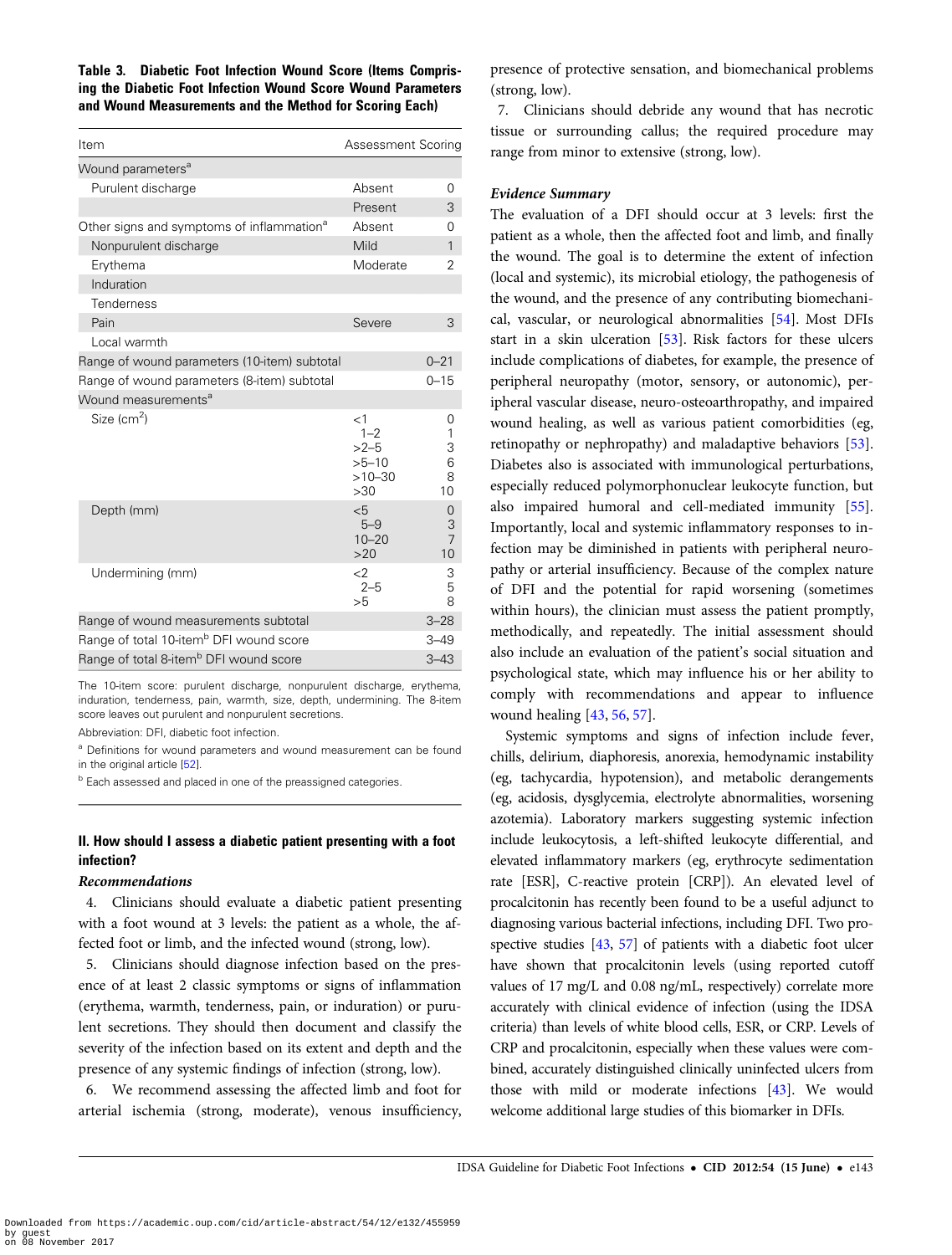<span id="page-12-0"></span>The presence of systemic signs or symptoms generally signifies severe infection with extensive tissue involvement or more virulent pathogens. Unfortunately, elevations of temperature, white blood cell count, or sedimentation rate are absent in up to one-half of patients, even with severe DFI. When present, however, elevated inflammatory markers have been shown to predict worse clinical outcomes of treatment [\[58](#page-34-0)]. Importantly, inflammatory markers may also have value in helping to determine when a DFI has resolved, therefore allowing discontinuation of antibiotic therapy. A larger prospective observational study noted that an elevation of CRP levels (by 1 standard deviation) a week after a patient with a DFI finished treatment was the only independent factor that predicted the need for a lower extremity amputation [[59\]](#page-34-0).

Next, examine the limb and foot, especially looking for proximal spread of infection (eg, to contiguous skin, lymphatic channels, or regional lymph nodes) and evaluate the foot for deformities such as Charcot arthropathy, claw or hammer toes, bunions, or callosities. Altered biomechanics may both predispose to foot wounds and impair wound healing. Assessing the vascular supply is crucial. PAD is present in 20%–30% of persons with diabetes [\[13,](#page-33-0) [60](#page-34-0), [61\]](#page-34-0) and in up to 40% of those with a DFI  $[14]$  $[14]$ . In contrast to atherosclerosis in nondiabetic patients, which usually involves the aortoiliofemoral vessels, diabetes-associated PAD most often affects the femoral-popliteal and tibial arteries with sparing of the foot vessels. Although the presence of normal femoral, popliteal, and pedal pulses reduces the likelihood that a patient has moderate to severe PAD, this finding may be less reliable in persons with diabetes. The absence of pedal pulses suggests PAD, but this method of assessment of arterial perfusion is often unreliable, especially in persons with diabetes. Determining the ratio of systolic blood pressure in the ankle to the systolic blood pressure in the brachial artery (ABI) using sphygmomanometers and a hand-held Doppler machine (if available) is a simple, reliable, noninvasive, bedside procedure to assess for PAD [\[60](#page-34-0)]; clinicians should attempt to document this in patients with a DFI, especially if pedal pulses are absent or diminished on palpation (Table 4). Venous insufficiency may cause edema, which in turn may impede wound healing. Finally, assess for neuropathy, especially the loss of protective sensation. While there are several methods for doing this, using a 10-g nylon monofilament (Semmes-Weinstein 5.07) is perhaps the easiest and best validated [\[25](#page-33-0)].

Following the above assessments, evaluate the wound. Because microorganisms colonize all wounds, infection must be diagnosed clinically (see question I) rather than microbiologically. Key factors deciding the outcome of a DFI are the wound depth and the foot tissues involved. Assessing these requires first debriding any necrotic material or callus, then gently probing the wound to uncover any abscesses, sinus

#### Table 4. Interpretation of the Results of Ankle-Brachial Index **Measurement**

| ABI <sup>a</sup> | Interpretation                                      |
|------------------|-----------------------------------------------------|
| >1.30            | Poorly compressible vessels, arterial calcification |
| $0.90 - 1.30$    | Normal                                              |
| $0.60 - 0.89$    | Mild arterial obstruction                           |
| $0.40 - 0.59$    | Moderate obstruction                                |
| < 0.40           | Severe obstruction                                  |

Abbreviation: ABI, ankle-brachial index.

<sup>a</sup> Obtained by measuring the systolic blood pressure (using a properly sized sphygmomanometer) in the ankle divided by that in the brachial artery. The presence of arterial calcification can lead to an overestimate in the index.

tracts, foreign bodies, or evidence of bone or joint involvement. The wound size and depth should be documented, along with the extent of cellulitis and the quality and quantity of any secretions present. Occasionally, defining the extent of infection requires an imaging study (see question VII) or surgical exploration. If there is any concern for necrotizing deep space infection, request that an experienced surgeon promptly evaluate the patient. Regardless of the location of the wound, palpate the plantar arch for the presence of pain or fullness, which may indicate a deep plantar space abscess. Explore the wound with a blunt metal probe (including doing a PTB test, as described in question VIII). Properly obtained wound cultures (see question V) are useful for guiding antibiotic therapy in DFI, particularly in patients with a chronic infection or who have recently been treated with antibiotics.

# III. When and from whom should I request a consultation for a patient with a diabetic foot infection?

#### Recommendations

8. Regarding both outpatients and inpatients with a DFI, clinicians should attempt to provide a well-coordinated approach by those with expertise in a variety of specialties, preferably by a multidisciplinary diabetic foot care team (strong, moderate). Where such a team is not yet available, the primary treating clinician should try to coordinate care among consulting specialists (strong, moderate).

9. Diabetic foot care teams can include (or should have ready access to) specialists in various fields; patients with a DFI may especially benefit from consultation with an infectious disease or clinical microbiology specialist and a surgeon with experience and interest in managing DFIs (strong, low).

10. Clinicians without adequate training in wound debridement should seek consultation from more-qualified clinicians for this task, especially when extensive procedures are required (strong, low).

11. If there is clinical or imaging evidence of significant ischemia in an infected limb, we recommend that the clinician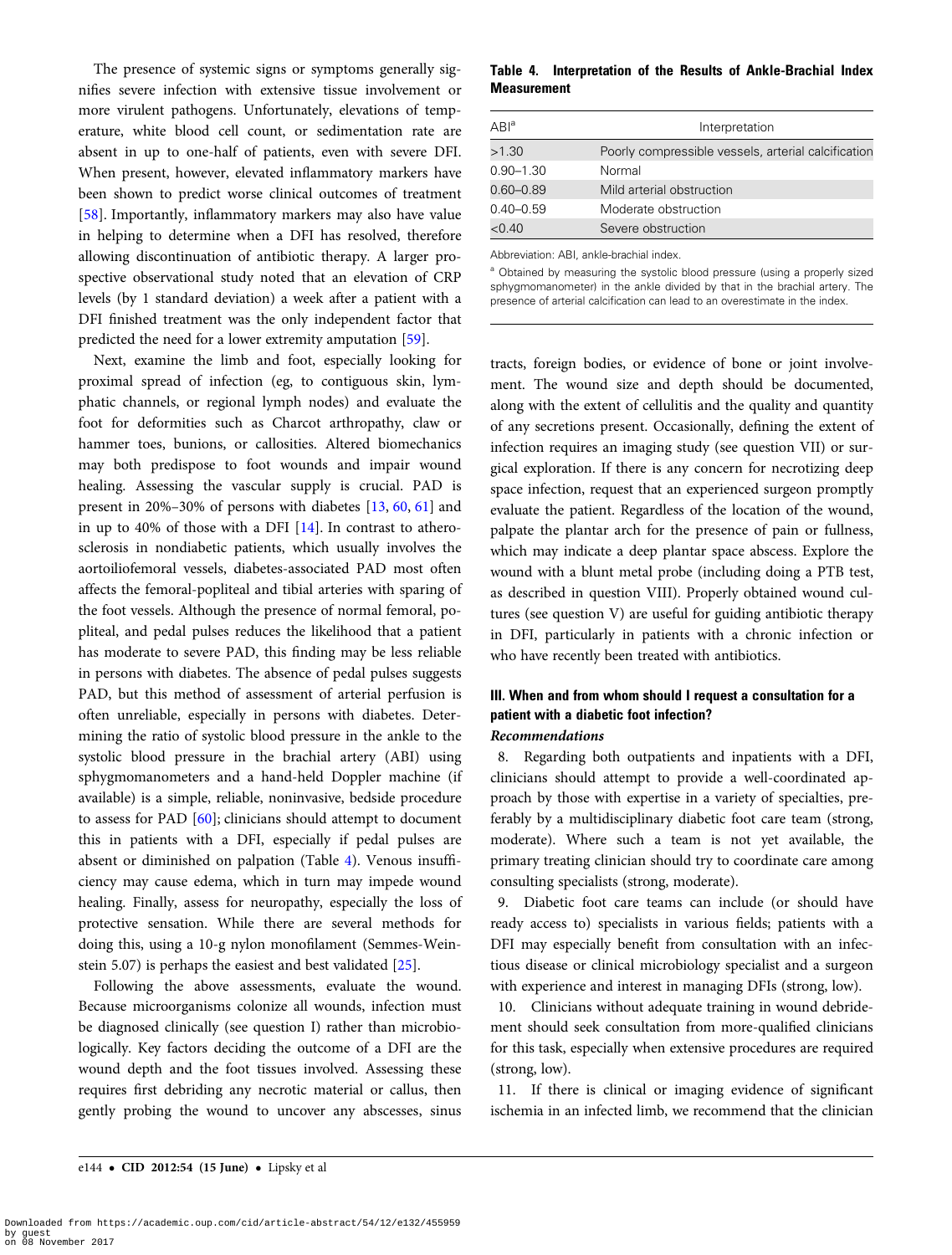consult a vascular surgeon for consideration of revascularization (strong, moderate).

12. We recommend that clinicians unfamiliar with pressure off-loading or special dressing techniques consult foot or wound care specialists when these are required (strong, low).

13. Providers working in communities with inadequate access to consultation from specialists might consider devising systems (eg, telemedicine) to ensure expert input on managing their patients (strong, low).

#### Evidence Summary

DFIs may begin as a seemingly minor problem but often progress if not managed appropriately. Depending on where the patient presents for care, primary care providers, emergency department clinicians, internists, or hospitalists are often primarily responsible for initially managing a DFI. Initial management includes deciding when and with whom to consult for issues beyond the scope of practice or comfort level of the primary clinician. Providing optimal patient care usually requires involving clinicians from a variety of specialties, which may include endocrinology, dermatology, podiatry, general surgery, vascular surgery, orthopedic surgery, plastic surgery, wound care, and sometimes psychology or social work. Specialists in infectious diseases or clinical microbiology can often make a valuable contribution, especially when the DFI is severe or complex or has been previously treated or caused by antibiotic-resistant pathogens. In light of the wide variety of causative organisms and the absence of widely accepted, evidence-based antibiotic treatment algorithms, such consultation would be especially valuable for clinicians who are relatively unfamiliar with complex antibiotic therapy.

Care provided by a well-coordinated, multidisciplinary team has been repeatedly shown to improve outcomes [[17](#page-33-0), [32](#page-33-0), [60](#page-34-0)– [65](#page-34-0)]. Two retrospective studies have shown decreased amputation rates following the establishment of multidisciplinary teams for the treatment of DFIs [\[66](#page-34-0), [67\]](#page-34-0). A prospective observational study has also shown reduced rates of recurrent foot ulceration by using a multidisciplinary team approach [\[68\]](#page-34-0). A variant on the multidisciplinary team is the diabetic foot care rapid response team, which can potentially be comprised of an ad hoc group of clinicians who have mastered at least some of the essential skills for managing DFIs [\[69](#page-34-0)]. Unfortunately, even when specialist consultation is available, clinicians often do not make timely referrals to a multidisciplinary diabetic foot care team [[70\]](#page-34-0). Because providers in some communities may not have ready access to specialists, they may consider consultation via electronic or telephonic arrangements (sometimes referred to as telemedicine) [[71,](#page-34-0) [72](#page-34-0)]. Although using high-resolution optical equipment may be optimal [\[73](#page-34-0)], even standard or video telephones have allowed expert consultation from a distance [[74\]](#page-34-0).

Moderate DFI and severe DFI frequently require surgical procedures. Severe infections may be immediately life- or limb-threatening (Table [2](#page-10-0)) and require urgent surgical consultation [\[75](#page-34-0)]. The surgeon's area of specialty training is less important than his or her experience and interest in DFI and knowledge of the anatomy of the foot (see question IX). Following debridement or, when needed, a more extensive surgical procedure, the wound must be properly dressed and protected. Many types of wound dressings and off-loading devices are available (see Question X); nonspecialists who are unfamiliar with these should consult with a foot surgeon or wound care specialist.

The presence of clinically important PAD (see question II and Table [4\)](#page-12-0) in a patient with a DFI should prompt most nonvascular specialists to seek consultation from a vascular surgeon [[76\]](#page-34-0). Patients with mild to moderate arterial obstruction can usually be treated without an urgent revascularization procedure, but an ABI of <0.40 signifies severe or critical ischemia [[60\]](#page-34-0). Severe arterial obstruction in persons with diabetes is often amenable to endovascular intervention, open vascular reconstruction, or both. Recent studies have demonstrated excellent outcomes in the hands of experienced surgeons [\[70](#page-34-0), [77](#page-34-0)]. In special situations, the clinician caring for a patient with a DFI may need to consult specialists in fields not represented in the available team.

# IV. Which patients with a diabetic foot infection should I hospitalize, and what criteria should they meet before I discharge them?

#### Recommendations

14. We recommend that all patients with a severe infection, selected patients with a moderate infection with complicating features (eg, severe PAD or lack of home support), and any patient unable to comply with an appropriate outpatient treatment regimen for psychological or social reasons be hospitalized initially. Patients who do not meet any of these criteria but are failing to improve with outpatient therapy may also need to be hospitalized (strong, low).

15. We recommend that prior to being discharged, a patient with a DFI should be clinically stable; have had any urgently needed surgery performed; have achieved acceptable glycemic control; be able to manage (on his/her own or with help) at the designated discharge location; and have a welldefined plan that includes an appropriate antibiotic regimen to which he/she will adhere, an off-loading scheme (if needed), specific wound care instructions, and appropriate outpatient follow-up (strong, low).

#### Evidence Summary

The main determinant of which patients with a DFI need to be hospitalized is the clinical severity of the infection. All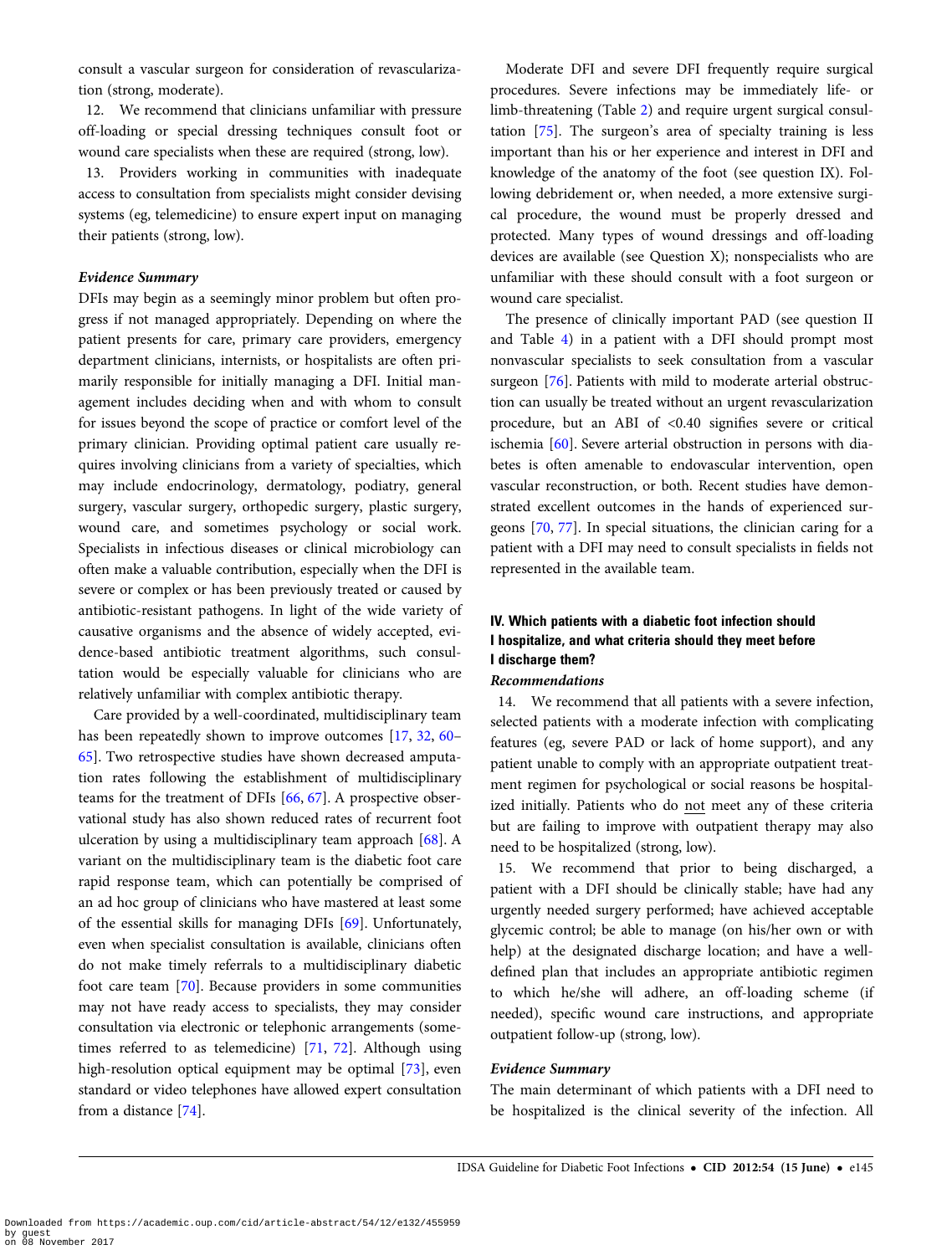patients with a severe infection (as defined by the IDSA or IWGDF classification) require hospitalization, as these are often imminently limb-threatening and, in some cases, lifethreatening. Conversely, the large majority of patients with a mild (IWGDF PEDIS grade 2) infection can be treated as outpatients, provided they are able to adhere to medical therapy and are closely followed to ensure they are improving and do not need urgent revascularization. Some individuals with a moderate (IWGDF PEDIS grade 3) infection may benefit from at least a brief course of inpatient treatment to more expeditiously obtain needed diagnostic studies and consultations and to initiate appropriate therapy. Outpatient therapy for a moderate infection is, however, often acceptable for reliable patients without critical ischemia, who do not have an urgent indication for surgical intervention [[78,](#page-34-0) [79\]](#page-34-0). This includes many patients with osteomyelitis, which is usually a chronic infection that does not require urgent inpatient treatment (see question VIII).

Patients with deep foot infections often do not have fever, leukocytosis, or leftward shift in the white blood cell differential or markedly elevated acute phase serum markers, but absence of these findings does not necessarily exclude a potentially serious infection. Worsened glycemic control is often the only systemic evidence of a serious infection in this setting [\[80](#page-34-0)–[82](#page-34-0)]. Hospitalization is sometimes needed for patients who are unable to follow the necessary regimen for their foot infection and who have no family or friends who can provide the needed support. For inpatients, prompt social work consultation, with particular attention to the patient's (or caregiver's) ability to comply with recommended wound care and offloading, may help limit the duration of hospitalization and ensure the most appropriate discharge setting.

No evidence-based admission or discharge criteria have been developed for patients with a DFI. Although hospitalization is very expensive, a brief admission is often justified by the complexities of properly evaluating the patient, setting up a treatment regimen, and educating the patient and his/her caregivers. Consider discharge when all evidence of the systemic inflammatory response syndrome has resolved, the patient is metabolically stable, and any urgently needed surgery has been performed. Achieving adequate glycemic control is important, but this will usually require titration on an outpatient basis [\[83](#page-34-0), [84\]](#page-35-0). The clinicians and patient should be clear on the antibiotic regimen (type, route, and duration of therapy), the wound care plans, and the off-loading regimen, as well as the most appropriate site of care (eg, home, skilled nursing facility, outpatient infusion center). Patient and family preference will frequently play a role in these decisions, but the clinician must consider patient motivation, expected adherence to therapy, availability of home support, and third-party payer issues [\[85\]](#page-35-0). Lastly, the patient should have appropriate outpatient follow-up appointments set up prior to discharge, and the hospital clinician should communicate with the patient's primary care provider and any consulting clinicians, as appropriate.

# V. When and how should I obtain specimen(s) for culture from a patient with a diabetic foot wound?

#### Recommendations

16. For clinically uninfected wounds, we recommend not collecting a specimen for culture (strong, low).

17. For infected wounds, we recommend that clinicians send appropriately obtained specimens for culture prior to starting empiric antibiotic therapy, if possible. Cultures may be unnecessary for a mild infection in a patient who has not recently received antibiotic therapy (strong, low).

18. We recommend sending a specimen for culture that is from deep tissue, obtained by biopsy or curettage and after the wound has been cleansed and debrided. We suggest avoiding swab specimens, especially of inadequately debrided wounds, as they provide less accurate results (strong, moderate).

#### Evidence Summary

Because patients with clinically uninfected wounds rarely require antibiotic therapy, these wounds usually should not be cultured unless there is a reason to identify colonizing organisms for epidemiologic purposes. In patients with a clinically infected wound, however, properly obtained wound cultures provide highly useful information for guiding antibiotic therapy, particularly in those with chronic infections or who have recently been treated with antibiotics. One instance in which wound cultures may not be needed are mild infections in patients who have not recently received antibiotic therapy and who are at low risk for methicillin-resistant Staphylococcus aureus (MRSA) infection; these infections are predictably caused solely by staphylococci and streptococci.

Isolation of antibiotic-resistant organisms, particularly MRSA [[86](#page-35-0)–[89](#page-35-0)], but also extended-spectrum β-lactamase (ESBL)–producing gram-negative bacilli and highly resistant Pseudomonas aeruginosa [\[90](#page-35-0)–[94](#page-35-0)], is an increasing problem with DFI in most settings. Infection with these organisms requires specifically targeted antibiotic therapy, but empiric coverage in all cases is not prudent. Thus, where multidrugresistant organisms are possible pathogens, it is essential to obtain optimal wound cultures prior to initiating antibiotic therapy.

An approach to collecting specimens for culture is outlined in Table [5.](#page-15-0) Collect culture specimens only after the wound has been cleansed and debrided and prior to initiating antibiotic therapy. A sample obtained by curettage, the scraping of tissue from the ulcer base using a dermal curette or sterile scalpel blade, more accurately identifies pathogens than does rolling a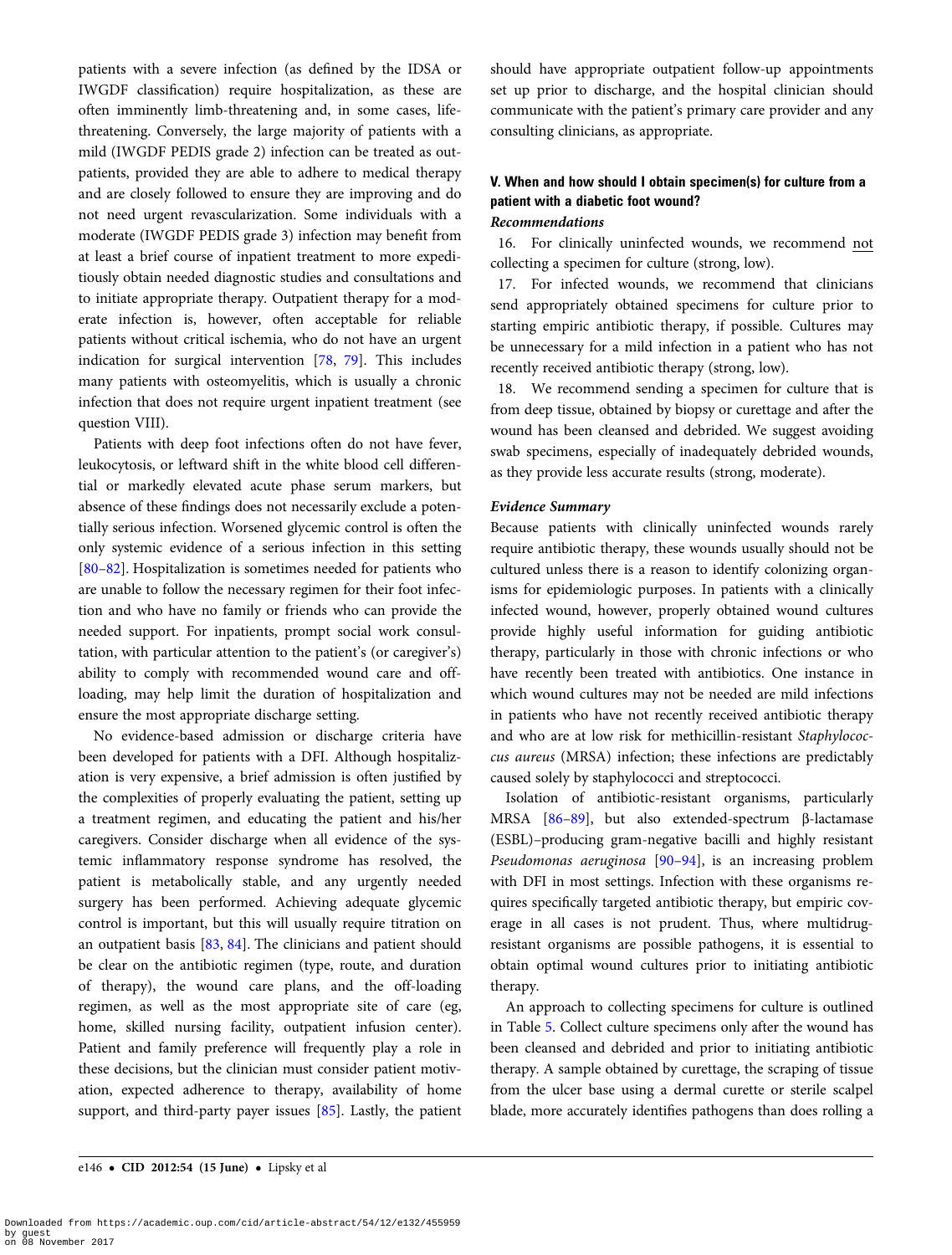<span id="page-15-0"></span>Table 5. Recommendations for Collection of Specimens for Culture From Diabetic Foot Wounds

#### Do

- Obtain an appropriate specimen for culture from almost all infected wounds
- Cleanse and debride the wound before obtaining specimen(s) for culture
- Obtain a tissue specimen for culture by scraping with a sterile scalpel or dermal curette (curettage) or biopsy from the base of a debrided ulcer
- Aspirate any purulent secretions using a sterile needle and syringe
- Promptly send specimens, in a sterile container or appropriate transport media, for aerobic and anaerobic culture (and Gram stain, if possible)

Do not

- Culture a clinically uninfected lesion, unless for specific epidemiological purposes
- Obtain a specimen for culture without first cleansing or debriding the wound
- Obtain a specimen for culture by swabbing the wound or wound drainage

cotton swab over a wound. Although obtaining swab specimens is more convenient, they provide less accurate results, particularly if the wound has not been properly debrided. Swabs are often contaminated with normal skin flora or colonizers (thus giving false-positive cultures); they may also fail to yield deep-tissue pathogens and are less likely to grow anaerobic, and some fastidious aerobic, organisms (thus giving false-negative cultures) [\[95\]](#page-35-0). Furthermore, many clinical microbiology laboratories do not process swabs as rigorously as tissue specimens but merely report "mixed cutaneous flora" or "no S. aureus isolated." A recent meta-analysis of studies examining the usefulness of superficial (compared with deeper) cultures in lower extremity wounds (half of which were in diabetic patients) found that their sensitivity was 49%, specificity 62%, positive likelihood ratio (LR) 1.1, and negative LR 0.67; thus, they provide minimal utility in altering pretest probabilities [[96](#page-35-0)]. For clinicians who elect to use a swab for culture, some data support employing a semiquantitative technique, like that described by Levine (rotating the swab over a 1-cm square area with sufficient pressure to express fluid from within the wound tissue) [[97](#page-35-0)]. Other acceptable methods of culturing wounds include aspiration (with a sterile needle and syringe) of purulent secretions or perhaps cellulitic tissue, and tissue biopsy (usually obtained with a 4–6-mm punch device at the bedside or by resection at the time of surgery). Some microbiology laboratories can determine the quantitative count of organisms per gram of tissue, but this is rarely necessary for clinical situations [\[98](#page-35-0)].

Specimens must be placed in an appropriate sterile transport system and promptly delivered to the laboratory, where

they should be processed for aerobic and anaerobic cultures. Given that culture results are generally not available for 2–3 days, a Gram-stained smear (if available) can provide immediate information that may aid in initial antibiotic selection. When cultures yield multiple organisms, the Gram stain may also demonstrate which are predominant in the wound, thereby allowing tailored antibiotic therapy. Finally, the presence of polymorphonuclear leukocytes on the Gram-stained smear suggests that infection is present (ie, the equivalent of purulent secretions).

Recent studies have demonstrated that standard cultures identify only a small percentage of the microorganisms present in wounds, including DFIs [\[99](#page-35-0)]. Molecular microbiological techniques can detect more organisms and provide the results considerably faster [[100](#page-35-0)]. In addition, molecular techniques can detect the presence of pathogen virulence factors and genes encoding for antibiotic resistance [\[101\]](#page-35-0). Preliminary evidence suggests that having this information when a patient presents for treatment may aid the clinician in selecting optimal antibiotic regimens, resulting in improved outcomes. In one retrospective study of chronic wounds, complete healing occurred significantly more often after the implementation of molecular diagnostics (298 of 479 [62.4%] vs 244 of 503 patients [48.5%]), the time to healing was significantly shorter  $(P < .05)$ , and use of expensive "first-line" antibiotics declined in favor or targeted antibiotic therapy [[102](#page-35-0)].

#### VI. How should I initially select, and when should I modify, an antibiotic regimen for a diabetic foot infection? (See question VIII for recommendations for antibiotic treatment of osteomyelitis)

#### Recommendations

19. We recommend that clinically uninfected wounds not be treated with antibiotic therapy (strong, low).

20. We recommend prescribing antibiotic therapy for all infected wounds but caution that this is often insufficient unless combined with appropriate wound care (strong, low).

21. We recommend that clinicians select an empiric antibiotic regimen on the basis of the severity of the infection and the likely etiologic agent(s) (strong, low).

a. For mild to moderate infections in patients who have not recently received antibiotic treatment, we suggest that therapy just targeting aerobic gram-positive cocci (GPC) is sufficient (weak, low).

b. For most severe infections, we recommend starting broad-spectrum empiric antibiotic therapy, pending culture results and antibiotic susceptibility data (strong, low).

c. Empiric therapy directed at P. aeruginosa is usually unnecessary except for patients with risk factors for true infection with this organism (strong, low).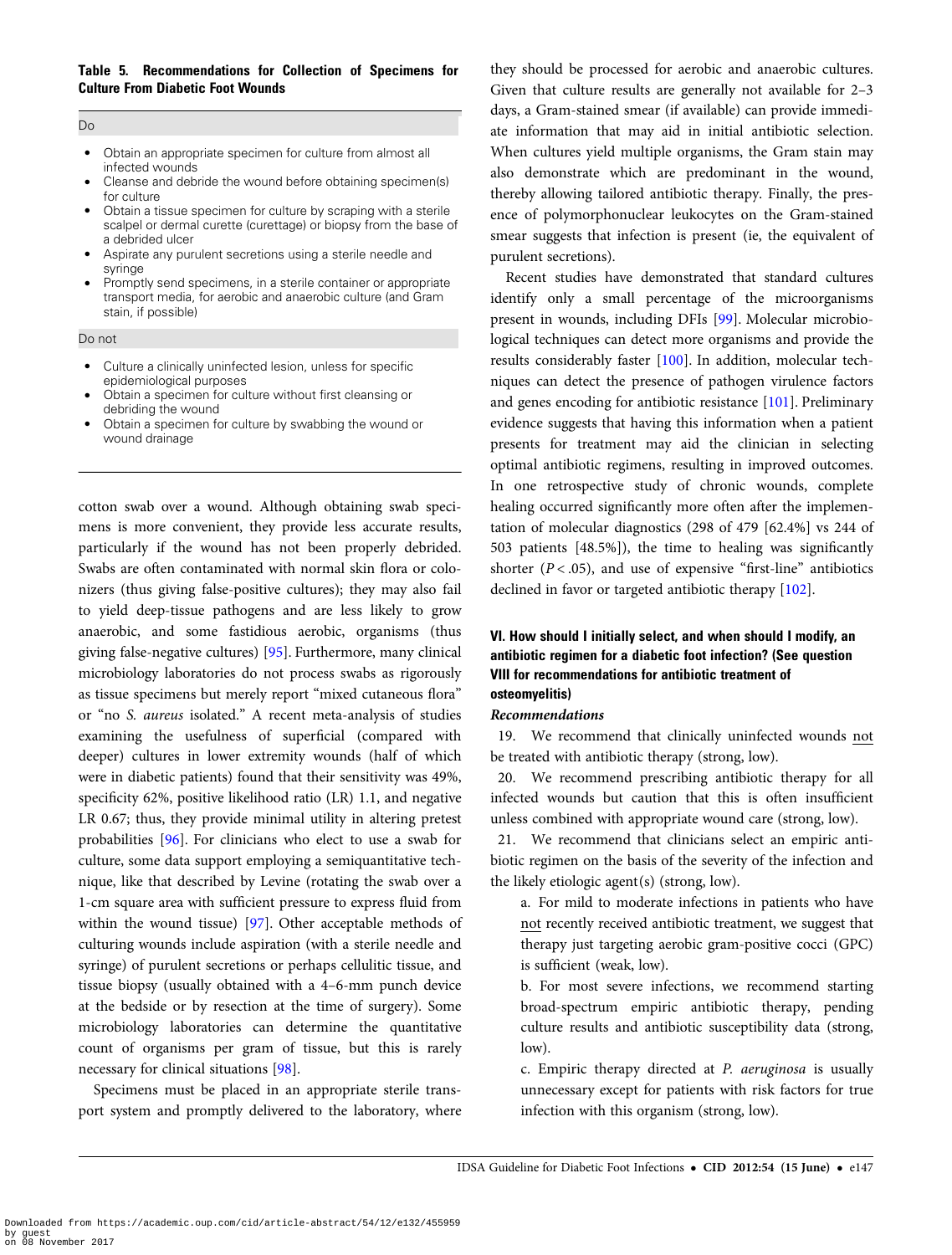d. Consider providing empiric therapy directed against MRSA in a patient with a prior history of MRSA infection; when the local prevalence of MRSA colonization or infection is high; or if the infection is clinically severe (weak, low).

22. We recommend that definitive therapy be based on the results of an appropriately obtained culture and sensitivity testing of a wound specimen as well as the patient's clinical response to the empiric regimen (strong, low).

23. We suggest basing the route of therapy largely on infection severity. We prefer parenteral therapy for all severe, and some moderate, DFIs, at least initially (weak, low), with a switch to oral agents when the patient is systemically well and culture results are available. Clinicians can probably use highly bioavailable oral antibiotics alone in most mild, and in many moderate, infections and topical therapy for selected mild superficial infections (strong, moderate).

24. We suggest continuing antibiotic therapy until, but not beyond, resolution of findings of infection, but not through complete healing of the wound (weak, low). We suggest an initial antibiotic course for a soft tissue infection of about 1–2 weeks for mild infections and 2–3 weeks for moderate to severe infections (weak, low).

#### Evidence Summary

Avoidance of Prescribing Antibiotics for Clinically Uninfected Wounds. Selecting an appropriate antibiotic regimen is an important issue in treating diabetic foot infections. Table 6 provides an overview of the key elements in making this decision.

#### Table 6. Antibiotic Selection Overview: Questions a Clinician Should Consider

Is there clinical evidence of infection?

| Do not treat clinically uninfected wounds with antibiotics                                                                                                        |
|-------------------------------------------------------------------------------------------------------------------------------------------------------------------|
| For clinically infected wounds consider the questions below:                                                                                                      |
| - Is there high risk of MRSA?                                                                                                                                     |
| Include anti-MRSA therapy in empiric regimen if the risk is high<br>(see Table 7) or the infection is severe                                                      |
| - Has patient received antibiotics in the past month?                                                                                                             |
| If so, include agents active against gram-negative bacilli in<br>regimen<br>If not, agents targeted against just aerobic gram-positive cocci<br>may be sufficient |
| - Are there risk factors for Pseudomonas infection? <sup>a</sup>                                                                                                  |
| If so, consider empiric antipseudomonal agent<br>If not, empiric antipseudomonal treatment is rarely needed                                                       |
| - What is the infection severity status?                                                                                                                          |
| See Table 9 for suggested regimens for mild versus moderate/<br>severe infections                                                                                 |
| Abbreviation: MRSA, methicillin-resistant Staphylococcus aureus.<br>Such as high local prevalence of <i>Pseudomonas</i> infection, warm climate,                  |

frequent exposure of the foot to water.

The limited available evidence does not support using antibiotic therapy for treating clinically uninfected wounds, either to enhance healing or as prophylaxis against clinically overt infection [\[103](#page-35-0), [104\]](#page-35-0). Furthermore, antibiotic use encourages antimicrobial resistance, incurs financial cost, and may cause drug-related adverse effects. Some wound specialists believe that diabetic foot wounds that lack clinical signs of infection may be "subclinically" infected—that is, they contain a high "bioburden" of bacteria (usually defined as  $\geq 10^6$  organisms per gram of tissue) that results in "critical colonization," which might impair wound healing [[105](#page-35-0), [106](#page-35-0)]. Currently, there is little evidence to support this view. When it is difficult to decide whether a chronic wound is infected (eg, when the foot is ischemic and neuropathic), it may be appropriate to seek secondary signs of infection, such as abnormal coloration, a fetid odor, friable granulation tissue, undermining of the wound edges, an unexpected wound pain or tenderness, or failure to show healing progress despite proper treatment [\[31\]](#page-33-0). In these unusual cases, a brief, culture-directed course of antibiotic therapy may be appropriate.

Antibiotic Therapy of Clinically Infected Wounds. All clinically infected diabetic foot wounds require antibiotic therapy. Although this therapy is necessary, it is often insufficient. Successfully treating a DFI also requires appropriate wound care (vide infra) [[85\]](#page-35-0).

Choosing an Antibiotic Regimen. The initial antibiotic regimen must usually be selected empirically, and it may be modified later on the basis of availability of additional clinical and microbiological information. Selecting an empiric regimen involves making decisions about the route of therapy, spectrum of microorganisms to be covered, and specific drugs to administer. These decisions should be revisited when deciding on the definitive regimen and the appropriate duration of treatment.

Initial empiric therapy should be based on the severity of the infection and on any available microbiological data, such as recent culture results and the local prevalence of pathogens, especially antibiotic-resistant strains [[107](#page-35-0), [108](#page-35-0)]. The majority of mild, and many moderate, infections can be treated with agents that have a relatively narrow spectrum, usually covering only aerobic GPC [\[78](#page-34-0)]. In countries with warm climates, gram-negative isolates (especially P. aeruginosa) are more prevalent. Obligate anaerobic organisms are isolated from many chronic, previously treated, or severe infections [\[109](#page-35-0)–[111](#page-35-0)]. Although they may be more common than previously suspected [\[112,](#page-35-0) [113](#page-35-0)], they are not major pathogens in most mild to moderate infections [\[78](#page-34-0), [113\]](#page-35-0). There is little evidence to support the need for antianaerobic antibiotic agents in most adequately debrided DFIs. Treatment with oral antibiotic agents ( preferably ones with high bioavailability) is often appropriate for mild to moderate infections in patients

e148 • CID 2012:54 (15 June) • Lipsky et al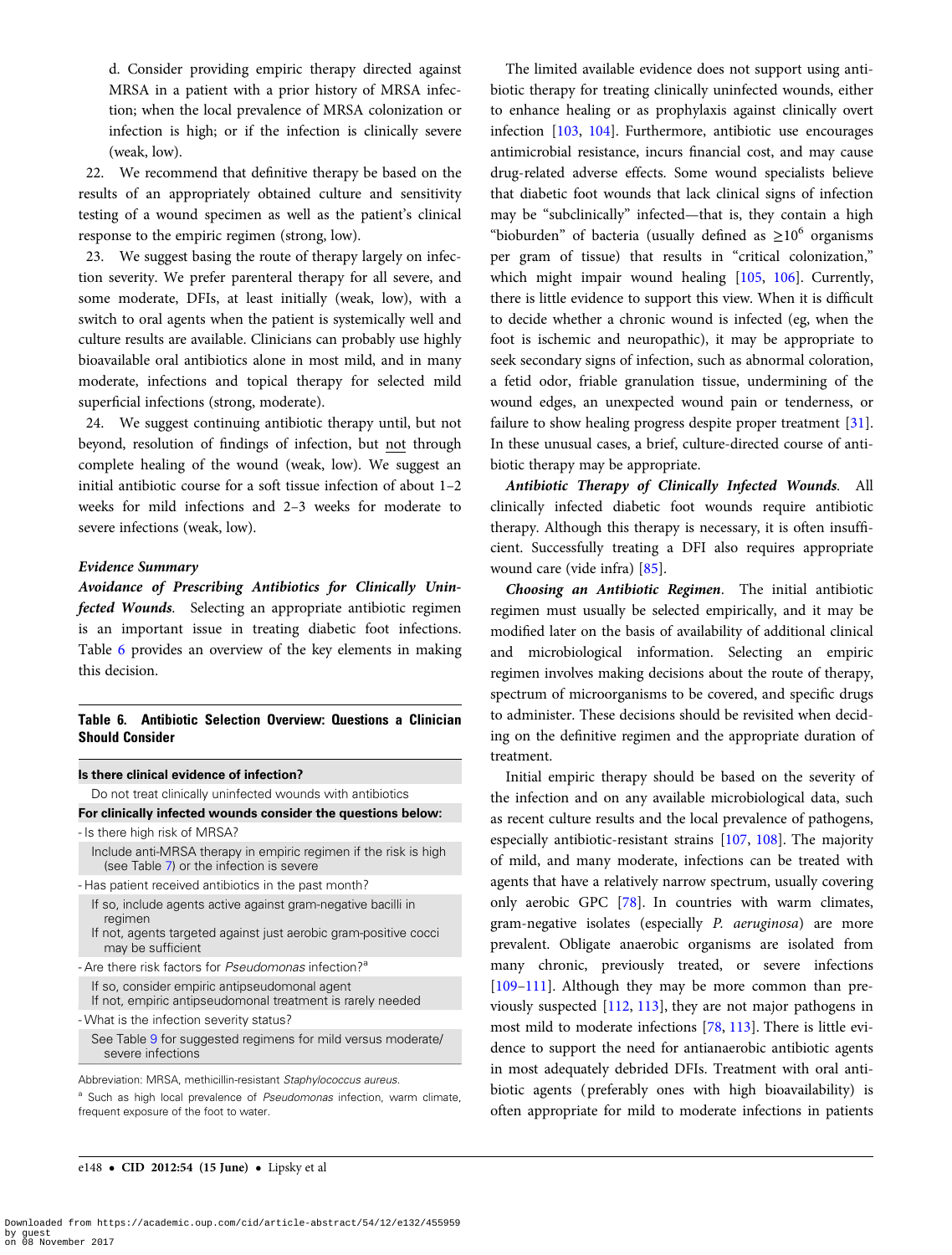without gastrointestinal absorption problems and for whom an oral agent with the appropriate spectrum is available. Limited data support using topical antimicrobial therapy for mildly infected open wounds with minimal cellulitis [\[114](#page-35-0)– [116\]](#page-35-0). For severe infections, and for more extensive, chronic moderate infections, it is safest to promptly commence therapy with a broad-spectrum regimen. The agent(s) should have activity against GPC, as well as common gram-negative and obligate anaerobic organisms to ensure adequate tissue concentrations. For these more severe infections, it is usually safest to start with parenteral therapy, which can usually be switched to oral treatment within a few days when the patient is systemically well and culture results are available to guide the selection.

Clinicians should consider the results of culture and sensitivity testing in light of the clinical response of the infection to the empiric regimen. Cultures may yield organisms that are commonly considered to be contaminants (eg, coagulasenegative staphylococci, corynebacteria), but these may be true pathogens in a DFI. Because these organisms are often resistant to the prescribed antibiotic, the clinician must decide if the preponderance of clinical and microbiologic evidence suggests they are pathogens that require targeted therapy. If the patient has had a good clinical response on the empiric therapy, the regimen may be continued, or even potentially narrowed ("deescalation" therapy). However, if the patient has not adequately responded to the empiric regimen, therapy should be broadened to include all isolated organisms.

Isolating P. aeruginosa is a particularly problematic issue because it requires specifically targeted antibiotic coverage. Although reported in many patients, it is often a nonpathogenic colonizer when isolated from wounds. Most recent studies of complicated skin and skin structure (including diabetic foot) infections in developed (especially northern) countries have reported that P. aeruginosa is isolated in <10% of wounds [[117](#page-35-0), [118\]](#page-35-0). Furthermore, even when isolated, patients often improve despite therapy with antibiotics ineffective against P. aeruginosa [\[79](#page-34-0), [90,](#page-35-0) [119](#page-35-0)–[121](#page-35-0)]. Conversely, in countries where P. aeruginosa is a frequent isolate [\[122](#page-35-0)–[124\]](#page-35-0), or in patients who have been soaking their feet, who have failed therapy with nonpseudomonal therapy, or who have a severe infection, empiric antipseudomonal therapy may be advisable. Clinicians must also consider covering ESBL-producing gram-negative isolates, especially in countries in which they are relatively common [[125\]](#page-35-0).

Methicillin-Resistant S. aureus. Since publication of the previous DFI guidelines, many studies have demonstrated the increasing role of MRSA in DFI [\[121,](#page-35-0) [126](#page-35-0)–[129\]](#page-36-0). Whereas some studies document MRSA in almost one-third of DFIs [\[86](#page-35-0), [127\]](#page-36-0), others report rates of little more than 10% in complicated skin infections and DFIs [[118,](#page-35-0) [120](#page-35-0), [130](#page-36-0)]. A recent review of patients enrolled in 20 studies conducted from 1993 to 2007 found that the prevalence of MRSA in DFIs ranged from 5% to 30% [[131](#page-36-0)]. Factors noted to increase the risk for infection with MRSA in some, but not all studies, include prior long-term or inappropriate use of antibiotics, previous hospitalization, long duration of the foot wound, the presence of osteomyelitis, and nasal carriage of MRSA. Perhaps the most reliable predictor for MRSA as a cause of a DFI is a previous history of MRSA infection [\[132](#page-36-0)]. Infection with MRSA may also increase the time to wound healing, the duration of hospitalization, the need for surgical procedures (including amputations), and the likelihood of treatment failure [[131\]](#page-36-0). The previously emphasized differentiation between healthcareacquired and community-associated MRSA infections has become blurred [[133](#page-36-0)]. There are few data comparing the efficacy of various antibiotic agents for treating MRSA. As with P. aeruginosa, some studies have shown clinical resolution of DFIs from which MRSA is cultured despite the regimen not covering this organism [[79,](#page-34-0) [120](#page-35-0)]. Employing appropriate infection control measures has been shown to limit the acquisition or spread of MRSA among diabetic persons attending a foot clinic [\[12](#page-33-0), [134](#page-36-0)].

On the basis of currently available evidence, we recommend that a patient presenting with a DFI be empirically treated with an antibiotic regimen that covers MRSA in the following situations:

- The patient has a history of previous MRSA infection or colonization within the past year.
- The local prevalence of MRSA (ie, percentage of all S. aureus clinical isolates in that locale that are methicillinresistant) is high enough ( perhaps 50% for a mild and 30% for a moderate soft tissue infection) that there is a reasonable probability of MRSA infection.
- The infection is sufficiently severe that failing to empirically cover MRSA while awaiting definitive cultures would pose an unacceptable risk of treatment failure.

For bone infections, we would recommend obtaining a specimen of bone when there is concern that MRSA is a pathogen.

Specific Antibiotic Selections. Antibiotics vary in how well they achieve therapeutic concentrations in infected diabetic foot lesions [\[135](#page-36-0)–[145\]](#page-36-0). This is related to the pharmacodynamic properties of the specific agent and the arterial supply to the foot, rather than to diabetes per se [[146\]](#page-36-0). The 2004 Diabetic Foot Guidelines document (Table [7\)](#page-18-0) provides a list of published clinical trials that focused on therapy of DFIs, either exclusively or as an identified subset of a larger study. Table [7](#page-18-0) shows the 11 studies published since that time [[90,](#page-35-0) [114,](#page-35-0) [120](#page-35-0), [147](#page-36-0)–[158\]](#page-36-0).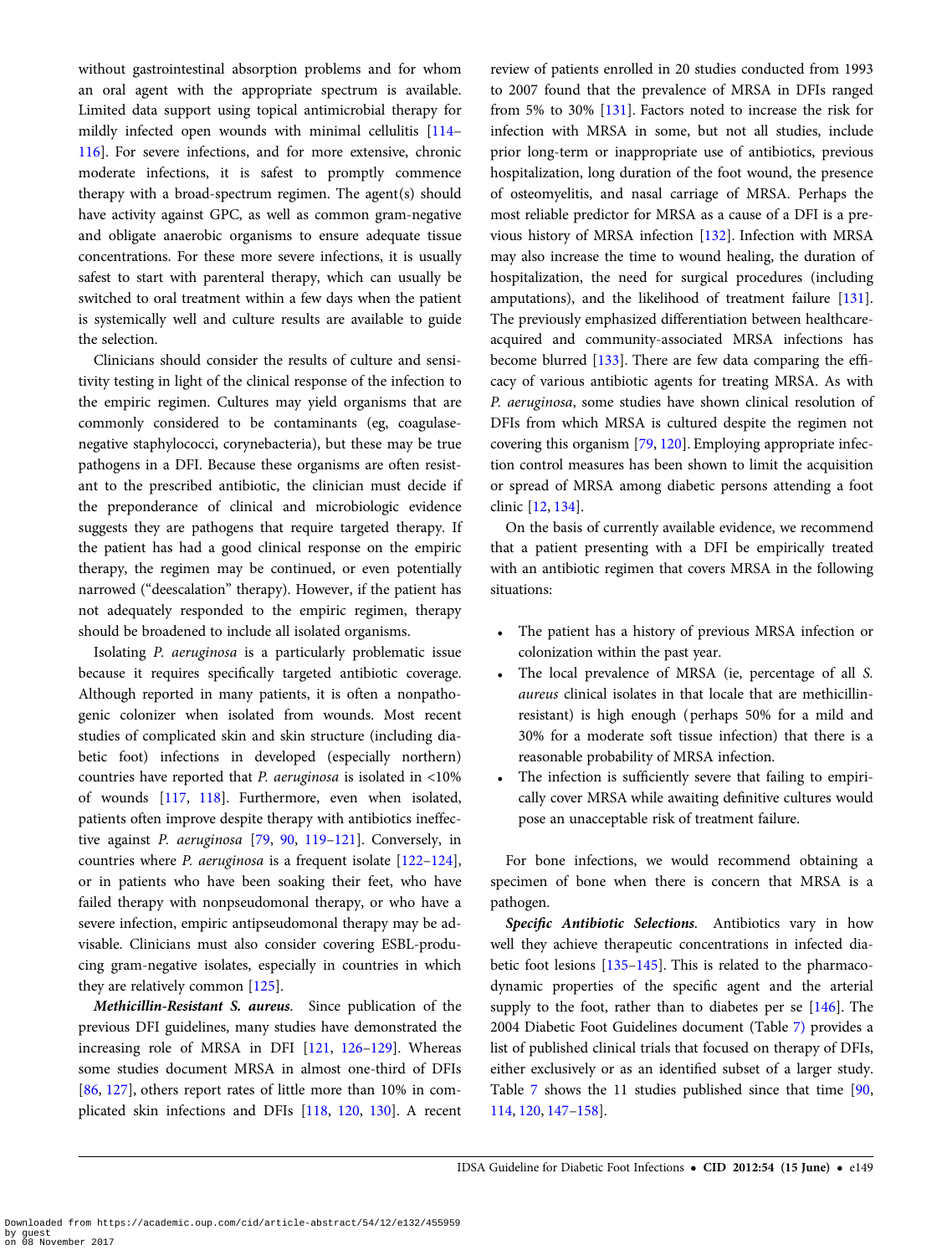#### <span id="page-18-0"></span>Table 7. Studies of Antibiotic Therapy for Diabetic Foot Infections Published Since 2004 (and Not Included in Previous Version of This Guideline)

| Antibiotic Agent(s) (Route)                                                                   | Patients<br>Treated, No. | <b>Study Design</b>    | Patient<br>Group | Type/Severity of<br>Infection             | Reference                        |
|-----------------------------------------------------------------------------------------------|--------------------------|------------------------|------------------|-------------------------------------------|----------------------------------|
| Metronidazole + ceftriaxone vs<br>ticarcillin/clavulanate (IV)                                | 70                       | Prospective open label | H                | Older men, Wagner<br>grades 1-3           | Clay 2004 [150]                  |
| Ceftobiprole vs vancomycin +<br>ceftazidime (IV)                                              | 828                      | RCDBT DFI subgroup     | H                | cSSSI                                     | Deresinski 2008<br>[147]         |
| Piperacillin/tazobactam vs ampicillin/<br>sulbactam (IV)                                      | 314                      | Prospective open label | Н                | Moderate/severe<br>infected DFU           | Harkless 2005 [149]              |
| Daptomycin vs vancomycin or<br>Semisynthetic penicillin (IV)                                  | 133                      | RCSBT DFI subgroup     | H                | $Gram + DFI$                              | Lipsky 2005 [155]                |
| Ertapenem vs piperacillin/<br>tazobactam (IV)                                                 | 586                      | <b>RCDBT</b>           | H                | Moderate/severe<br>DFI                    | Lipsky 2005 [120]                |
| Moxifloxacin (IV to PO) vs<br>piperacillin/tazobactam (IV) to<br>amoxicillin/clavulanate (PO) | 78                       | RCDBT DFI subgroup     | H                | cSSSI, including DFI<br>(not classified)  | Lipsky 2007 [148]                |
| Pexiganan (topical) vs ofloxacin (PO)                                                         | 835                      | 2 RCDBTs               | $\circ$          | Mildly infected DFU                       | Lipsky 2008 [114]                |
| Ceftriaxone vs fluoroquinolone (IV)                                                           | 180                      | Prospective open label | H                | "Severe limb-<br>threatening" DFI         | Lobmann 2004<br>[151]            |
| Moxifloxacin vs amoxicillin/<br>clavulanate (IV to PO)                                        | 804                      | Prospective open label | Н                | cSSSI, including DFI                      | Vick-Fragoso 2009<br>[152]       |
| Tigecycline vs ertapenem (IV)                                                                 | 944                      | <b>RDBCT</b>           | Н                | Qualifying DFI±<br>osteomyelitis          | Clinicaltrials.gov<br>2010 [158] |
| Piperacillin/tazobactam vs<br>imipenem/cilastatin (IV)                                        | 62                       | RCT open-label         | Н                | Severe DFI,<br>including<br>osteomyelitis | Saltoglu 2010 [157]              |

Abbreviations: cSSSI, complicated skin and skin structure infection; DFI, diabetic foot infection; DFU, diabetic foot ulcer; H, hospitalized; O, outpatient; IV, intravenous; PO, oral; RCT, randomized controlled trial; RCDBT, randomized controlled double-blind trial; RCSBT, randomized controlled single-blind trial.

The lack of standardization among these trials, including the varied definitions of infection severity and the clinical end points used, makes it inappropriate to compare outcomes of different regimens. This fact highlights the need for a generally acceptable diabetic foot classification system. Fortunately, both the IDSA and IWGDF classifications are now widely used, allowing standardization of severity scoring in more recent DFI antibiotic trials (Table [2](#page-10-0)).

Based on the results of the available studies, no single drug or combination of agents appears to be superior to any others [\[129,](#page-36-0) [159\]](#page-36-0). The study with tigecycline (currently available only as an abstract) showed that it did not meet noninferiority criteria compared with ertapenem and was associated with significantly more drug discontinuations (mostly related to nausea and vomiting) [[156](#page-36-0), [158](#page-36-0)]. Since publication of the 2004 DFI guidelines, the FDA has approved 3 antibiotics (ertapenem, linezolid, and piperacillin-tazobactam) specifically for the treatment of "complicated skin and skin structure infections including DFI," but not for any accompanying osteomyelitis. Studies of several new agents have been completed and are being analyzed, are under way, or are in the planning stages. The recently released FDA draft guidance for clinical development of antimicrobials classifies what was previously

e150 • CID 2012:54 (15 June) • Lipsky et al

called "uncomplicated and complicated skin and skin structure infection" as "acute bacterial skin and skin structure infections" [[160](#page-36-0)]. Unfortunately, it states that "[T]his guidance does not address lower extremity infections in neurologically compromised patients, such as the diabetic foot infection," making it difficult for pharmaceutical companies to know how to proceed with developing new antimicrobials for DFIs.

Table [8](#page-19-0) offers our suggestions for various empiric antibiotic regimens a clinician might consider for a DFI, based on the severity of the infection. This table differs from the one in the previous guideline in that, for simplicity, it combines moderate and severe infections in a single category. The suggested agents are derived from available published clinical trials (in particular those enrolling patients with a DFI) and our collective experience and are not meant to be inclusive of all potentially reasonable regimens (weak, low). Similar agents to those listed could be used, based on various clinical, microbiologic, epidemiologic, and financial considerations. A review of recent randomized clinical trials on antibiotic therapy of DFIs pointed out the many discrepancies among the 14 papers they included, which preclude determining the optimal regimen [\[161\]](#page-36-0). Prescribers should select dosages of antibiotic agents according to recommendations of the FDA (or equivalent organizations in their own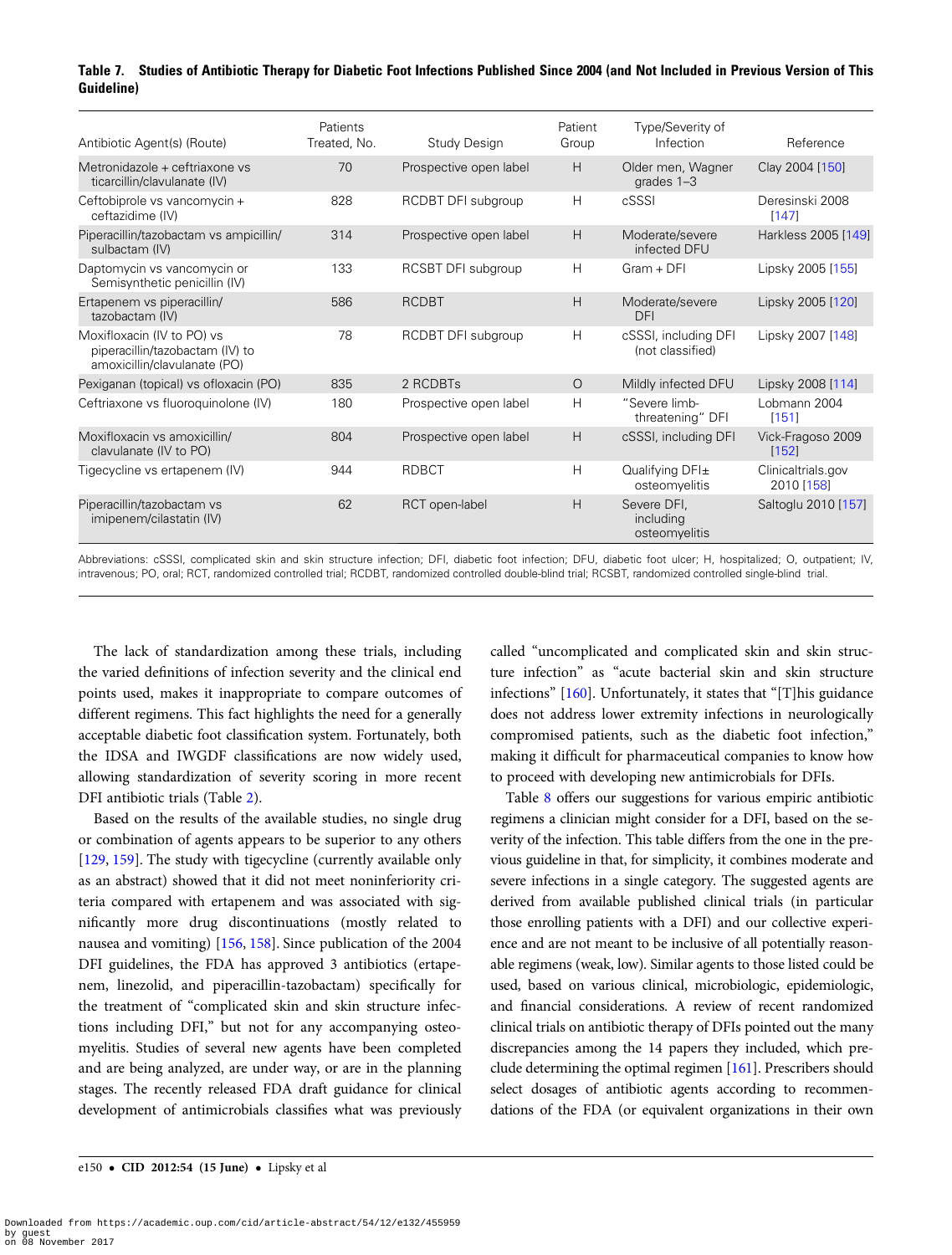| Infection Severity                                                                                                                     | Probable Pathogen(s)                                                     | Antibiotic Agent                                                                         | Comments                                                                                                                                                                                                         |
|----------------------------------------------------------------------------------------------------------------------------------------|--------------------------------------------------------------------------|------------------------------------------------------------------------------------------|------------------------------------------------------------------------------------------------------------------------------------------------------------------------------------------------------------------|
| Mild (usually treated<br>with oral agent[s])                                                                                           | Staphylococcus aureus<br>(MSSA);<br>Streptococcus spp                    | Dicloxacillin                                                                            | Requires QID dosing; narrow-<br>spectrum; inexpensive                                                                                                                                                            |
|                                                                                                                                        |                                                                          | Clindamycin <sup>b</sup>                                                                 | Usually active against community-<br>associated MRSA, but check<br>macrolide sensitivity and consider<br>ordering a "D-test" before using<br>for MRSA. Inhibits protein<br>synthesis of some bacterial toxins    |
|                                                                                                                                        |                                                                          | Cephalexin <sup>b</sup>                                                                  | Requires QID dosing; inexpensive                                                                                                                                                                                 |
|                                                                                                                                        |                                                                          | Levofloxacin <sup>b</sup>                                                                | Once-daily dosing; suboptimal<br>against S. aureus                                                                                                                                                               |
|                                                                                                                                        |                                                                          | Amoxicillin-clavulanate <sup>b</sup>                                                     | Relatively broad-spectrum oral agent<br>that includes anaerobic coverage                                                                                                                                         |
|                                                                                                                                        | Methicillin-resistant<br><i>S. aureus</i> (MRSA)                         | Doxycycline                                                                              | Active against many MRSA & some<br>gram-negatives; uncertain against<br>streptococcus species                                                                                                                    |
|                                                                                                                                        |                                                                          | Trimethoprim/<br>sulfamethoxazole                                                        | Active against many MRSA & some<br>gram-negatives; uncertain activity<br>against streptococci                                                                                                                    |
| Moderate (may be<br>treated with oral or<br>initial parenteral<br>agent[s]) or severe<br>(usually treated with<br>parenteral agent[s]) | MSSA; Streptococcus<br>spp;<br>Enterobacteriaceae:<br>obligate anaerobes | Levofloxacin <sup>b</sup>                                                                | Once-daily dosing; suboptimal<br>against S. aureus                                                                                                                                                               |
|                                                                                                                                        |                                                                          | Cefoxitinb                                                                               | Second-generation cephalosporin<br>with anaerobic coverage                                                                                                                                                       |
|                                                                                                                                        |                                                                          | Ceftriaxone                                                                              | Once-daily dosing, third-generation<br>cephalosporin                                                                                                                                                             |
|                                                                                                                                        |                                                                          | Ampicillin-sulbactam <sup>b</sup>                                                        | Adequate if low suspicion of<br>P. aeruginosa                                                                                                                                                                    |
|                                                                                                                                        |                                                                          | Moxifloxacin <sup>b</sup>                                                                | Once-daily oral dosing. Relatively<br>broad-spectrum, including most<br>obligate anaerobic organisms                                                                                                             |
|                                                                                                                                        |                                                                          | $E$ rtapenem $\mathbf{D}$                                                                | Once-daily dosing. Relatively broad-<br>spectrum including anaerobes, but<br>not active against P. aeruginosa                                                                                                    |
|                                                                                                                                        |                                                                          | Tigecycline <sup>b</sup>                                                                 | Active against MRSA. Spectrum may<br>be excessively broad. High rates of<br>nausea and vomiting and increased<br>mortality warning. Nonequivalent<br>to ertapenem + vancomycin in 1<br>randomized clinical trial |
|                                                                                                                                        |                                                                          | Levofloxacin <sup>b</sup> or ciprofloxacin <sup>b</sup><br>with clindamycin <sup>b</sup> | Limited evidence supporting<br>clindamycin for severe S. aureus<br>infections; PO & IV formulations<br>for both drugs                                                                                            |
|                                                                                                                                        |                                                                          | Imipenem-cilastatin <sup>b</sup>                                                         | Very broad-spectrum (but not against<br>MRSA); use only when this is<br>required. Consider when ESBL-<br>producing pathogens suspected                                                                           |
|                                                                                                                                        | <b>MRSA</b>                                                              | Linezolid <sup>b</sup>                                                                   | Expensive; increased risk of toxicities<br>when used $>2$ wk                                                                                                                                                     |
|                                                                                                                                        |                                                                          | Daptomycin <sup>b</sup>                                                                  | Once-daily dosing. Requires serial<br>monitoring of CPK                                                                                                                                                          |
|                                                                                                                                        |                                                                          | Vancomycin <sup>b</sup>                                                                  | Vancomycin MICs for MRSA are<br>gradually increasing                                                                                                                                                             |
|                                                                                                                                        | Pseudomonas<br>aeruginosa                                                | Piperacillin-tazobactam $^{\circ}$                                                       | TID/QID dosing. Useful for broad-<br>spectrum coverage. P. aeruginosa<br>is an uncommon pathogen in<br>diabetic foot infections except in<br>special circumstances (2)                                           |

#### <span id="page-19-0"></span>Table 8. Suggested Empiric Antibiotic Regimens Based on Clinical Severity for Diabetic Foot Infections<sup>a</sup>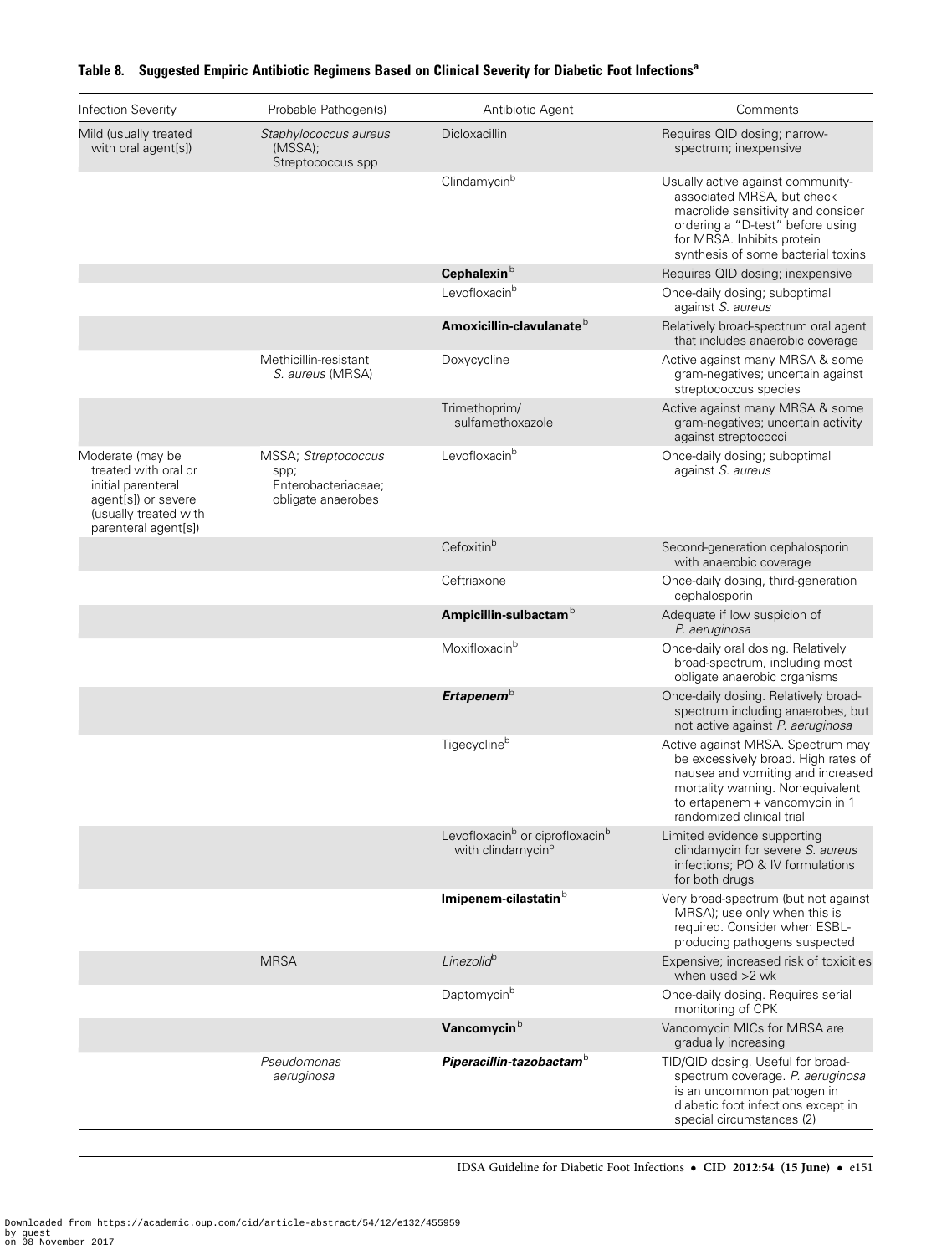| <b>Infection Severity</b> | Probable Pathogen(s)                                                  | Antibiotic Agent                                                                                                                                                                          | Comments                                                                                                                                                                                                |
|---------------------------|-----------------------------------------------------------------------|-------------------------------------------------------------------------------------------------------------------------------------------------------------------------------------------|---------------------------------------------------------------------------------------------------------------------------------------------------------------------------------------------------------|
|                           | MRSA.<br>Enterobacteriacae,<br>Pseudomonas, and<br>obligate anaerobes | Vancomycin <sup>c</sup> plus one of the<br>following: ceftazidime,<br>cefepime, <i>piperacillin-</i><br>tazobactam <sup>b</sup> , aztreonam, <sup>b</sup> or<br>a carbapenem <sup>b</sup> | Very broad-spectrum coverage;<br>usually only used for empiric<br>therapy of severe infection.<br>Consider addition of obligate<br>anaerobe coverage if ceftazidime,<br>cefepime, or aztreonam selected |

Agents in boldface type are those that have been most commonly used as comparators in clinical trials (see Table [7\)](#page-18-0). The only agents currently specifically FDAapproved for diabetic foot infections are shown in italics.

Narrow-spectrum agents (eg, vancomycin, linezolid, daptomycin) should be combined with other agents (eg, a fluoroquinolone) if a polymicrobial infection (especially moderate or severe) is suspected.

Use an agent active against MRSA for patients who have a severe infection, evidence of infection or colonization with this organism elsewhere, or epidemiological risk factors for MRSA infection.

Select definitive regimens after considering the results of culture and susceptibility tests from wound specimens, as well as the clinical response to the empiric regimen.

Similar agents of the same drug class can probably be substituted for suggested agents.

Some of these regimens do not have FDA approval for complicated skin and skin structure infections.

Abbreviations: CPK, creatine phosphokinase; ESBL, extended-spectrum β-lactamase; FDA, US Food and Drug Administration; IV, intravenous; MIC, minimum inhibitory concentration; MRSA, methicillin-resistant Staphylococcus aureus; MSSA, methicillin-sensitive Staphylococcus aureus; PO, oral; QID, 4 times a day; TID, 3 times a day.

a Agents approved for treating skin and skin structure infections on the basis of studies that excluded patients with diabetic foot infections (eg, ceftaroline, telavancin) are not included.

<sup>b</sup> Agents shown to be effective in clinical trials including patients with diabetic foot infections.

<sup>c</sup> Daptomycin or linezolid may be substituted for vancomycin.

countries), the drug's manufacturers, and their own experience; these may then need to be modified on the basis of any relevant organ (especially renal) dysfunction and other clinical factors.

Duration of Therapy. Duration of antibiotic therapy for a DFI should be based on the severity of the infection, the presence or absence of bone infection, and clinical response to therapy (Table [8\)](#page-19-0). Data from aforementioned clinical trials demonstrate that most patients with just skin and soft tissue infections do well with 1–2 weeks of treatment. Routinely prescribing antibiotics for a fixed duration may result in an insufficient or, more often, unnecessarily prolonged course of therapy. This increases cost, potential for adverse drug-related events, and risk of development of antibiotic resistance. Antibiotics can usually be discontinued once the clinical signs and symptoms of infection have resolved. There is no good evidence to support continuing antibiotic therapy until the wound is healed in order to either accelerate closure or prevent subsequent infection.

#### VII. When should I consider imaging studies to evaluate a diabetic foot infection, and which should I select? Recommendations

25. We recommend that all patients presenting with a new DFI have plain radiographs of the affected foot to look for bony abnormalities (deformity, destruction) as well as for soft tissue gas and radio-opaque foreign bodies (strong, moderate). 26. We recommend using magnetic resonance imaging (MRI) as the study of choice for patients who require additional (ie, more sensitive or specific) imaging, particularly when soft tissue abscess is suspected or the diagnosis of osteomyelitis remains uncertain (strong, moderate).

27. When MRI is unavailable or contraindicated, clinicians may consider the combination of a radionuclide bone scan and a labeled white blood cell scan as the best alternative (weak, low).

#### Evidence Summary

Imaging studies may help disclose or better define deep soft tissue purulent collections and are usually needed to detect pathological findings in bone. Plain radiographs may provide some information regarding the soft tissues in the patient with DFI, for example, the presence of radio-opaque foreign bodies, calcified arteries, or soft tissue gas. They are primarily used, however, to determine whether there are bony abnormalities. In this regard, plain radiographs have only moderately helpful performance characteristics, with a recent meta-analysis reporting pooled sensitivity of 0.54 and specificity of 0.68 for osteomyelitis [[162\]](#page-36-0). They provide reasonably accurate information in the setting of established osteomyelitis [\[162](#page-36-0)–[164\]](#page-37-0). Clinicians should consider radiologically evident bone destruction beneath a soft tissue ulcer to represent osteomyelitis unless proven otherwise [\[163](#page-37-0)]. If the films show classic changes suggestive of osteomyelitis (cortical erosion, periosteal reaction, mixed lucency, and sclerosis), and if there is little likelihood of neuro-osteoarthropathy, it is reasonable to initiate treatment for presumptive osteomyelitis, preferably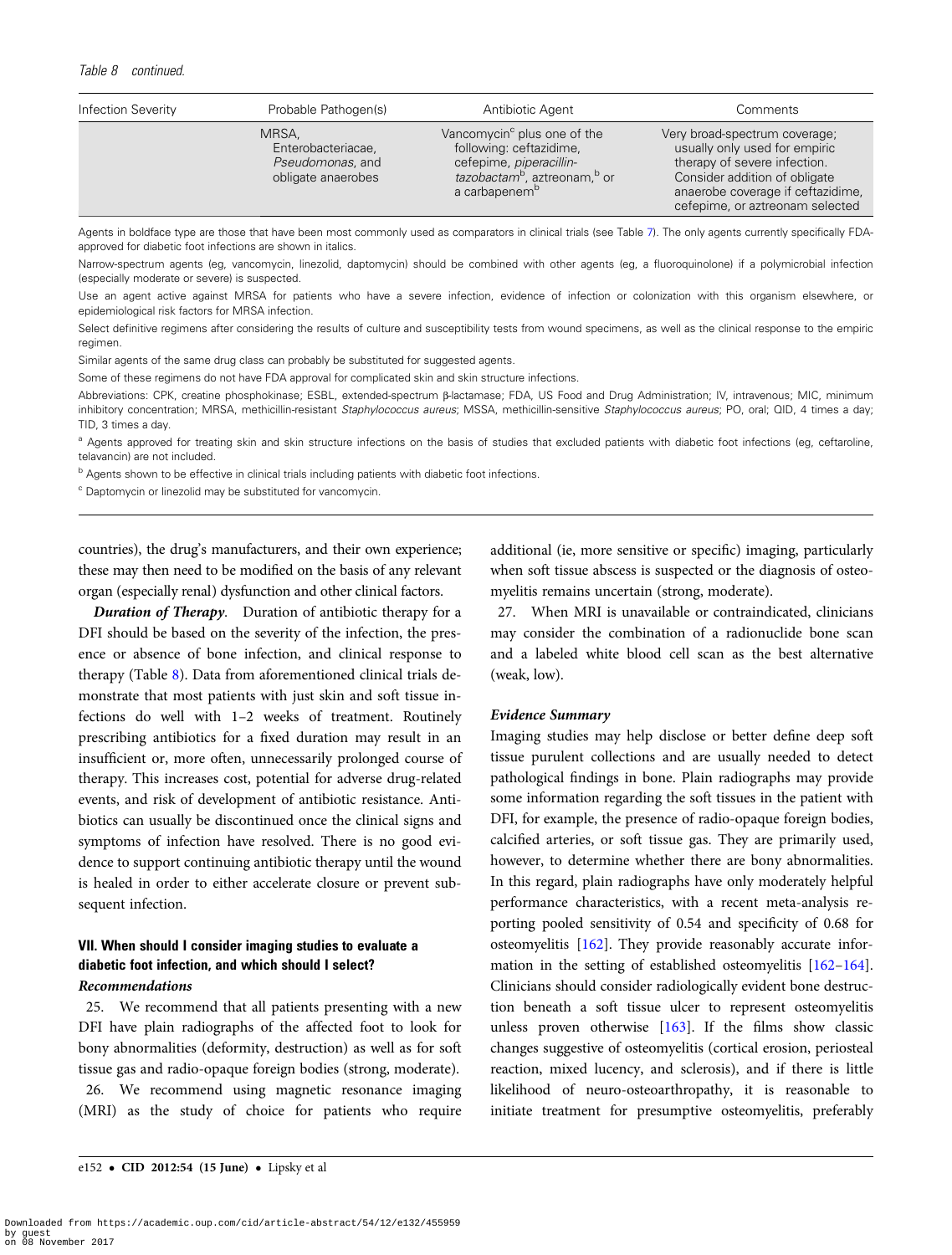after obtaining appropriate specimens for culture. The major limitation of sensitivity of plain films in the diagnosis of osteomyelitis is the delayed appearance of cortical changes, with radiographic abnormalities lagging clinical disease by up to a month [\[165](#page-37-0)]. The continued absence of any bony abnormalities on repeat radiographs taken at least a few weeks apart probably excludes osteomyelitis. The major limitation of specificity is differentiating infection from neuro-osteoarthropathy in a patient with bony destruction, especially if the patient has peripheral neuropathy.

Among currently available imaging modalities, MRI provides the greatest accuracy (ie, combined sensitivity and specificity) for the detection of bone infection in the diabetic foot. One recent meta-analysis reported a pooled sensitivity of 90% and specificity of 79% for MRI in this setting [\[162](#page-36-0)], whereas a more inclusive meta-analysis calculated a specificity of 82.5% with a cut point of 90% sensitivity [\[166\]](#page-37-0). MRI also provides optimal definition of soft tissue infection, including detecting sinus tracts, deep tissue necrosis, abscesses, and other inflammatory changes [\[162](#page-36-0), [164](#page-37-0), [166](#page-37-0)– [169](#page-37-0)]. Characteristic findings of diabetic foot osteomyelitis (DFO) on MRI include decreased signal intensity of affected bone on T1-weighted images and increased intensity on T2-weighted and postcontrast images. It is not necessary to administer gadolinium to detect bony changes, but it increases the sensitivity for detection of various soft tissue abnormalities [[170\]](#page-37-0). MRI is also frequently useful to help determine the need for any type of surgical intervention [[171\]](#page-37-0). MRI is usually not needed as a first-line investigation in cases of DFI, and potential limitations may include limited availability (precluding or delaying the study), high cost, and a lack of a musculoskeletal radiologist skilled in interpreting MRIs. Consider obtaining a MRI when there is suspicion of a deep abscess or when findings on plain radiography are equivocal for osteomyelitis. In this latter setting, no study has yet formally compared serial plain films with MRI. MRI is usually not needed to diagnose osteomyelitis in a patient with observable or palpable bone and plain radiographs suggestive of osteomyelitis in that location [\[172](#page-37-0)].

When imaging beyond the capabilities of plain radiographs is needed but MRI is unavailable or contraindicated, a nuclear medicine scan is the best alternative. These scans have good sensitivity but (especially in the case of bone scans) relatively low specificity; almost any type of inflammatory condition will cause increased uptake, and the abnormalities are slow to resolve [\[161](#page-36-0), [173](#page-37-0)]. Conventional bone scans (eg,  $^{99m}$ Tc-MDP) have little value for either screening or anatomical reference [\[174\]](#page-37-0). Labeled leukocyte (with either  $\frac{99 \text{m}}{\text{C}}$  or  $\frac{111}{\text{In}}$ ) or antigranulocyte Fab fragment (eg, sulesomab) imaging [\[175\]](#page-37-0) are the nuclear medicine procedures of choice for investigating a DFI, with an overall accuracy of 80%–85% [\[174\]](#page-37-0). Combining the results of bone scanning with a labeled white blood cell scan appears to provide the best scanning accuracy but is laborious, expensive, and still less specific than MRI [[176\]](#page-37-0). Although the results of one study suggested the benefit of ultrasound for diagnosing deep soft tissue infection and perhaps osteomyelitis in the diabetic foot [\[177\]](#page-37-0), there have been no further reports. Preliminary data suggest a possible role for combined fluorodeoxyglucose–positron emission tomography/ computed tomography (CT) (or MRI), although the utility and cost-effectiveness of this approach requires further study [\[178](#page-37-0)–[180](#page-37-0)]. The same is true for using single-photon emission CT (SPECT)/CT with bone and leukocyte scanning [[181\]](#page-37-0). Standard CT scanning is more sensitive than plain radiography (and in some cases MRI) in detecting cortical disruption, periosteal reaction, and sequestrae, but has relatively low specificity and plays a limited role in evaluating a DFI [\[182\]](#page-37-0).

Distinguishing the bony changes of osteomyelitis from those of the less common entity of diabetic neuro-osteoarthropathy (Charcot foot) may be particularly challenging and requires considering clinical information in conjunction with imaging [\[183\]](#page-37-0). Clinical clues supporting neuro-osteoarthropathy in this context include midfoot location and absence of a soft tissue wound, whereas those favoring osteomyelitis include presence of an overlying ulcer (especially of the forefoot or heel), either alone or superimposed on Charcot changes. Findings supporting neuro-osteoarthropathy on MRI are the presence of intra-articular bodies or subchondral cysts and involvement of multiple joints; findings favoring osteomyelitis are diffuse signal enhancement involving an entire bone, replacement of fat adjacent to abnormal bone, and presence of a sinus tract [\[169,](#page-37-0) [170](#page-37-0), [184](#page-37-0)]. Consultation with an experienced musculoskeletal radiologist in distinguishing between these entities is invaluable [[185](#page-37-0)].

# VIII. How should I diagnose and treat osteomyelitis of the foot in a patient with diabetes?

#### Recommendations

28. Clinicians should consider osteomyelitis as a potential complication of any infected, deep, or large foot ulcer, especially one that is chronic or overlies a bony prominence (strong, moderate).

29. We suggest doing a PTB test for any DFI with an open wound. When properly conducted and interpreted, it can help to diagnose (when the likelihood is high) or exclude (when the likelihood is low) DFO (strong, moderate).

30. We suggest obtaining plain radiographs of the foot, but they have relatively low sensitivity and specificity for confirming or excluding osteomyelitis (weak, moderate). Clinicians might consider using serial plain radiographs to diagnose or monitor suspected DFO (weak, low).

31. For a diagnostic imaging test for DFO, we recommend using MRI (strong, moderate). However, MRI is not always necessary for diagnosing or managing DFO (strong, low).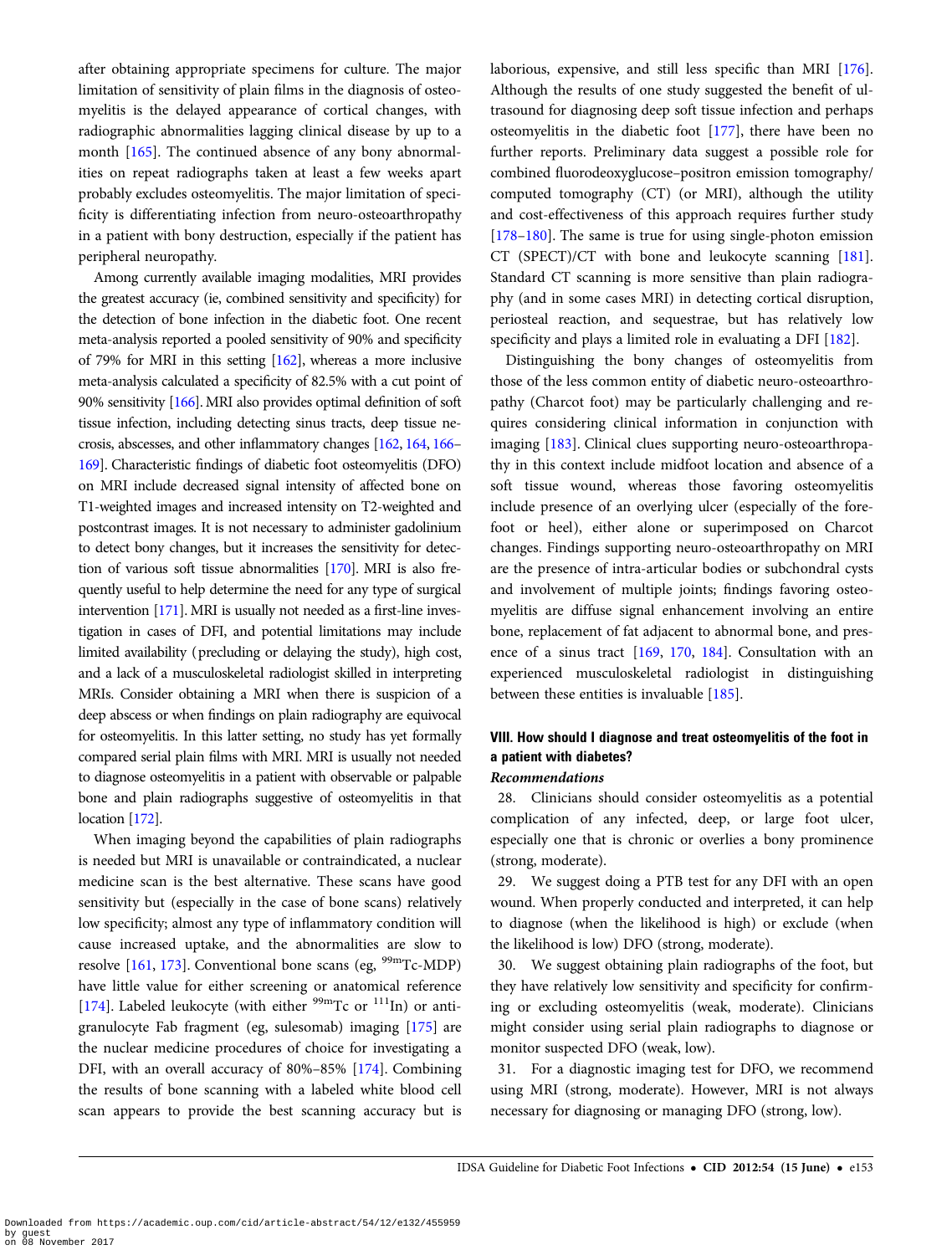32. If MRI is unavailable or contraindicated, clinicians might consider a leukocyte or antigranulocyte scan, preferably combined with a bone scan (weak, moderate). We do not recommend any other type of nuclear medicine investigations (weak, moderate).

33. We suggest that the most definitive way to diagnose DFO is by the combined findings on bone culture and histology (strong, moderate). When bone is debrided to treat osteomyelitis, we suggest sending a sample for culture and histology (strong, low).

34. For patients not undergoing bone debridement, we suggest that clinicians consider obtaining a diagnostic bone biopsy when faced with specific circumstances, eg, diagnostic uncertainty, inadequate culture information, failure of response to empiric treatment (weak, low).

35. Clinicians can consider using either primarily surgical or primarily medical strategies for treating DFO in properly selected patients (weak, moderate). In noncomparative studies, each approach has successfully arrested infection in most patients.

36. When a radical resection leaves no remaining infected tissue, we suggest prescribing antibiotic therapy for only a short duration (2–5 days) (weak, low). When there is persistent infected or necrotic bone, we suggest prolonged  $(\geq 4)$ weeks) antibiotic treatment (weak, low).

37. For specifically treating DFO, we do not currently support using adjunctive treatments such as hyperbaric oxygen therapy, growth factors (including granulocyte colonystimulating factor), maggots (larvae), or topical negative pressure therapy (eg, vacuum-assisted closure) (weak, low).

#### Evidence Summary

Dealing with osteomyelitis is one of the more difficult and controversial aspects of the management of DFIs [\[165](#page-37-0), [186](#page-37-0)– [190\]](#page-37-0). Its presence increases the likelihood of surgical intervention, including amputation, and the recommended duration of antibiotic therapy [[186\]](#page-37-0). It impairs healing of the overlying wound and acts as a focus for recurrent infection. DFO is mostly a complication of a preexisting infected foot ulcer, arising via contiguous spread following compromise of the soft tissue envelope and the periosteum. DFO may be present in up to 20% of mild to moderate infections and in 50%–60% of severely infected wounds [[191](#page-37-0)]. Noninfectious neuroosteoarthropathy (Charcot foot) is sometimes difficult to distinguish from DFO, and they can coexist [[183](#page-37-0)].

Definitions. The criterion standard for diagnosing osteomyelitis is isolation of bacteria from a reliably obtained sample of bone (using measures to minimize contamination) concomitant with histological findings of inflammatory cells and osteonecrosis. Culture of the bone specimen may be falsely negative because of sampling errors, prior antibiotic therapy, or inability to culture fastidious organisms; they may also be falsely positive because of contamination by wound-colonizing flora or skin commensals. The histomorphology of uninfected bone is normal in diabetic patients, including in those with neuropathy or vasculopathy [\[192\]](#page-37-0). In the absence of bone culture and histopathology, a reasonable clinical definition of osteomyelitis is the observation at surgery of purulence in bone. Recently the IWGDF proposed consensus diagnostic criteria for defining osteomyelitis in the diabetic foot, stratified into 4 categories based on the results of clinical, imaging, and bone sampling methods (ranging from unlikely [<10% posttest probability], through possible [10%–50%], probable [51%– 90%], and definite [>90%]) [\[185\]](#page-37-0). In the absence of any validation, these are currently principally for research purposes.

History and Physical Examination. Two recent systematic reviews examined studies addressing the utility of the patient's history and clinical assessment in the diagnosis of DFO [\[162,](#page-36-0) [164\]](#page-37-0). Using similar methodologies, both studies concluded there was no strong evidence to suggest that historical features strongly predict active osteomyelitis. We think clinicians should suspect osteomyelitis in a patient with an adequate blood supply to the affected foot when an ulcer, especially if it is deep, does not heal after at least 6 weeks of appropriate wound care and off-loading. Both the presence of any exposed bone and ulcer area larger than  $2 \text{ cm}^2$  increase the likelihood of osteomyelitis [\[193\]](#page-37-0).

Neither the presence of signs of infection of the wound nor an elevated white blood cell count influences the likelihood of osteomyelitis [[172](#page-37-0), [193](#page-37-0)]. In a recent prospective cohort study, independent risk factors for osteomyelitis in a patient with infection of the foot were wounds that extended to bone or joint; previous history of a wound; and recurrent or multiple wounds [\[194\]](#page-37-0). Taking together clinical and laboratory findings (ulcer depth >3 mm or CRP >3.2 mg/dL, ulcer depth >3 mm or ESR >60 mm/hour) is likely to help differentiate osteomyelitis from cellulitis [\[195\]](#page-37-0). Although the presence of a local ulceration (toe or metatarsophalangeal joint) or a "sausage toe" (swollen, erythematous, and lacking normal contours) [[196](#page-37-0)] is suggestive of the diagnosis, there is no specific clinical finding of DFO.

The true depth of an ulcer is often not clinically apparent, so explore any foot wound at each consultation with a sterile blunt metal probe (the PTB test). Any ulcer with either a positive PTB test (ie, palpable hard, gritty bone) or in which bone is visible is likely to be complicated by osteomyelitis [\[193\]](#page-37-0). The accuracy of the PTB test in predicting or excluding osteomyelitis is, however, directly related to the pretest likelihood (ie, the prevalence in the population under study) of osteomyelitis. Previous studies have established that in the presence of a clinically infected wound, a positive PTB test is highly suggestive of osteomyelitis, but a negative test does not exclude the diagnosis; conversely, in the case of an apparently uninfected foot wound,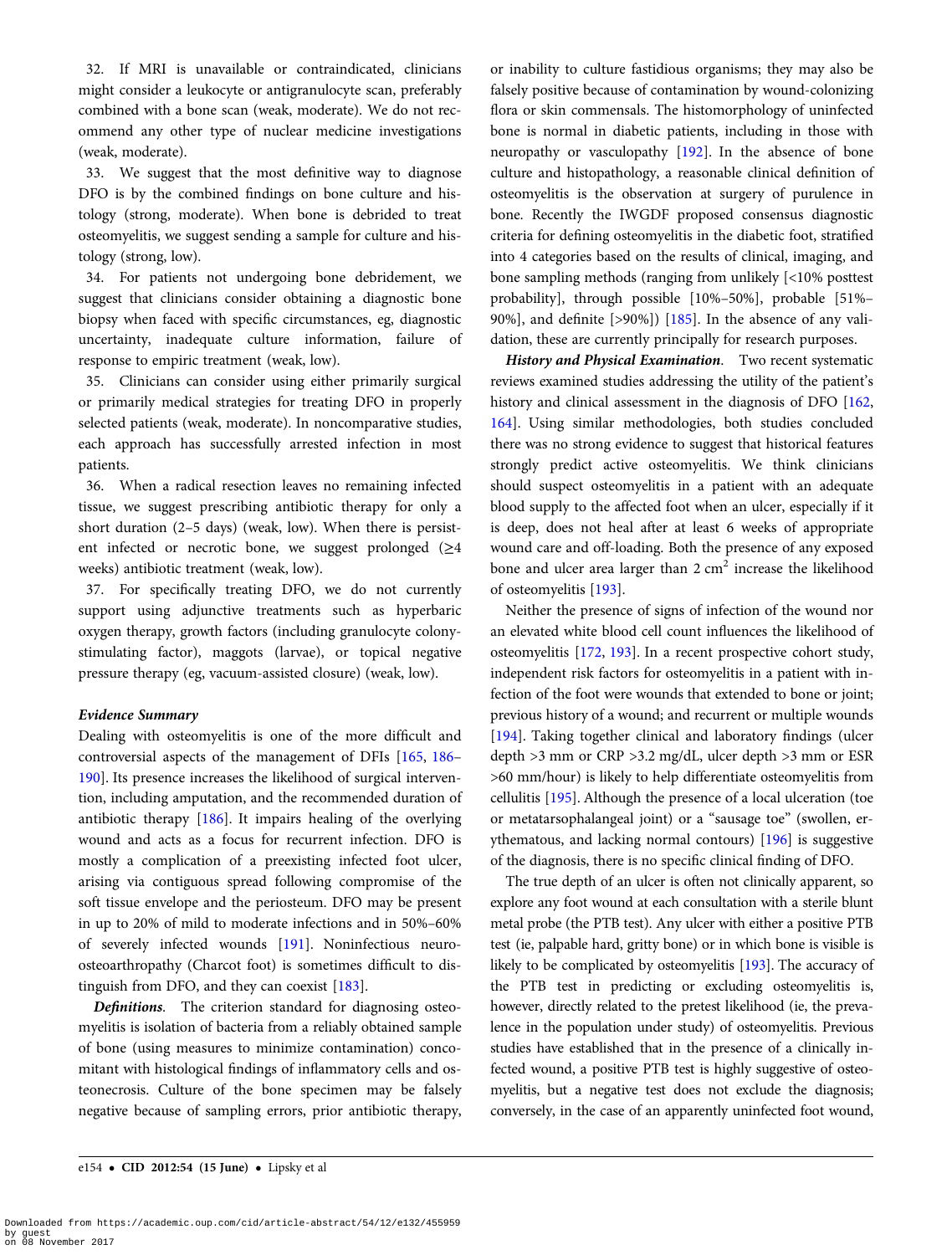<span id="page-23-0"></span>a positive PTB test is not specific for osteomyelitis, but this diagnosis is unlikely if the PTB test is negative [\[197](#page-37-0)–[202\]](#page-37-0).

Microbiology. In almost all reported DFO series, S. aureus is the most common pathogen cultured from bone samples, followed by Staphylococcus epidermidis [[193](#page-37-0), [203](#page-37-0)–[206\]](#page-37-0). Among the gram-negative bacilli, Escherichia coli, Klebsiella pneumoniae, and Proteus species are the most common pathogens, followed by P. aeruginosa. The frequency of isolation of obligate anaerobes (mostly Peptostreptococcus, Peptococcus, and Finegoldia magna) is low, but depends on the method by which the bone fragments are sampled and transported to the laboratory. An increasing prevalence of multiresistant bacteria, already established for soft tissue infections of the diabetic foot, has also been reported for DFO [\[207\]](#page-38-0).

Cultures of bone specimens provide more accurate microbiologic data for defining DFO than do those of soft tissue specimens [\[168,](#page-37-0) [205](#page-37-0), [208](#page-38-0)–[210\]](#page-38-0). The concordance between cultures from a soft tissue swab and bone is <50% [\[211\]](#page-38-0). Needle aspiration of deep soft tissue adjacent to bone is more accurate than superficial samples (swabs) [[212](#page-38-0)] but does not correlate well with the results of bone biopsy cultures [\[213](#page-38-0)]. Unlike most previous reports, a recent nonrandomized study in patients undergoing surgery for various types of osteomyelitis found that obtaining 2 consecutive deep sinus tract cultures (after cleansing the orifice) correlated well with the results of bone culture if the infection was monomicrobial (typically staphylococci or streptococci) [\[214\]](#page-38-0). Although there is some debate about the value of cultures of bone, either extruded or removed from an open wound, bone biopsy using an appropriate procedure (see below) remains the recommended method for definitive diagnosis of DFO [\[185\]](#page-37-0).

The main value of bone biopsy is to provide reliable data on the organisms responsible for the infection and to determine their profile of susceptibility to antimicrobial agents [[215\]](#page-38-0). Despite this, in most reports of the medical treatment of DFO, the authors did not use bone culture to select the antibiotic regimen. A retrospective multicenter study demonstrated that patients treated with bone culture–guided antibiotic treatment had a significantly better outcome than those treated in the same center without such guidance (18 of 32 [56.3%] vs 4 of 18  $[22.2\%]$ , respectively,  $P = .02$ )  $[213]$ . Nevertheless, some authors continue to report success rates of 75% in the empiric treatment of DFO [\[216\]](#page-38-0).

Obtaining a bone specimen for culture (and histology, when available), is most likely to be justified [[204](#page-37-0), [208](#page-38-0), [216](#page-38-0)– [218\]](#page-38-0) (Table 9) when there is

- uncertainty regarding the diagnosis of osteomyelitis despite clinical and imaging evaluations;
- an absence (or confusing mix) of culture data from soft tissue specimens;

#### Table 9. In Which Situations Is Diagnostic Bone Biopsy Most Recommended?

- Patient or provider prefers definitive diagnosis to justify choice of early surgery in favor of prolonged treatment
- Cultures of soft tissue or blood suggest high risk of osteomyelitis with antibiotic-resistant organism(s)
- There is progressive bony deterioration or persistently elevated inflammatory markers during empiric or culture-directed therapy (should consider surgical resection)
- Suspect bone is a planned target for insertion of orthopaedic metalware
- failure of the patient to respond to empiric antibiotic therapy; or
- a desire to use antibiotic agents that may be especially effective for osteomyelitis but have a high potential for selecting resistant organisms (eg, rifampin, fluoroquinolones).

We would make a stronger case for routinely obtaining biopsy specimens of midfoot or hindfoot lesions because they are more difficult to treat, more often lead to a high-level (ie, above the ankle) amputation, and more often yield a good bone specimen. While we think it is optimal to obtain the bone specimen at a time when the patient is not receiving systemic antibiotic therapy, recent data from a study of vertebral osteomyelitis suggest that even with antimicrobial pretreatment, at least half of the bone cultures will be positive [[219\]](#page-38-0). We suggest, in the absence of data for DFO, that a 2-week antibiotic-free period is best to avoid false-negative cultures. Of course, the potential benefit in accurate cultures must be weighed against the risk of progressive infection in the absence of treatment. Any properly trained physician (eg, foot surgeon, interventional radiologist) can perform the biopsy. Although it is not always necessary, percutaneous biopsy should preferably be done under fluoroscopic or CT guidance and if possible, traversing the uninvolved skin. For patients with sensory neuropathy, providing anesthesia may be unnecessary. Using any of the various types of bone-cutting needles, such as Jamshidi (Perfectum Corporation; distributed by Propper and Sons) and Ostycut (Bard Products; distributed by Angiomed), clinicians should obtain 2–3 specimens if possible, sending at least 1 for culture and another for histological analysis [\[220\]](#page-38-0). With small-toe bones, it may only be possible to aspirate a few bony spicules. Complications of bone biopsy are very rare [\[211,](#page-38-0) [213,](#page-38-0) [221](#page-38-0)].

Even using results of previous imaging studies and realtime fluoroscopic guidance, bone biopsy may miss the area of active osteomyelitis, giving a potentially false-negative result. On the other hand, skin antisepsis will not always prevent contamination of the bone samples during the biopsy procedure, giving a potentially false-positive result. In light of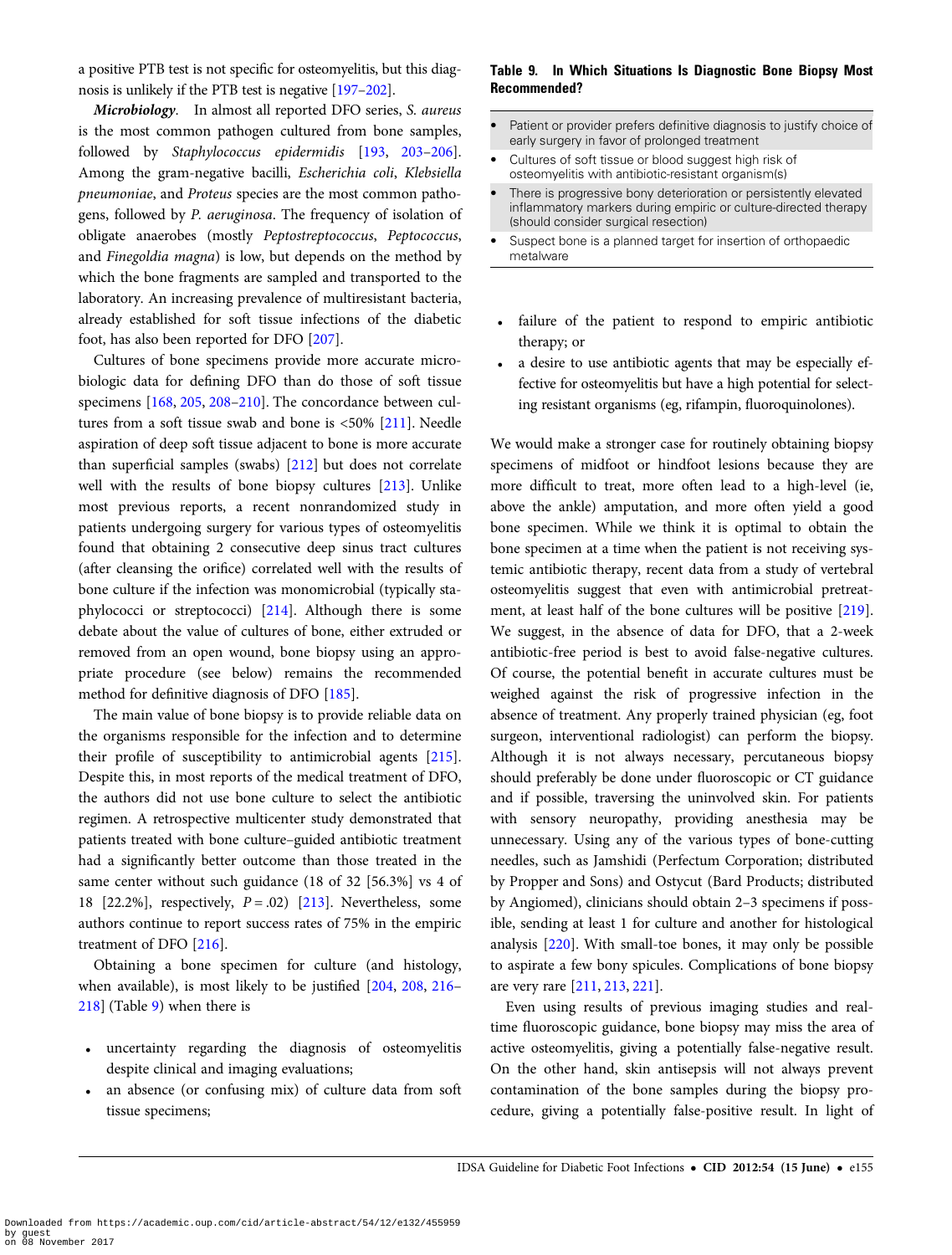these deficiencies, bone histology (when available) can be helpful. A study comparing culture to histopathology on 44 surgically obtained bone specimens from patients with DFO found that the 2 performed similarly [\[222\]](#page-38-0). Clinicians should take other available clinical, radiologic, and biologic parameters into account; a diagnostic scheme incorporating combinations of findings may prove useful for diagnosing DFO [[185](#page-37-0)].

Imaging Studies. When considering osteomyelitis, we recommend obtaining plain radiographs of the foot, as they are widely available and relatively inexpensive (see question VII). It may take weeks after the onset of bone disease for osteomyelitis to become evident on plain radiographs [\[163](#page-37-0), [177,](#page-37-0) [193\]](#page-37-0). Progressive changes seen on serial plain radiographs repeated after 2–4 weeks may have greater sensitivity and specificity [[200\]](#page-37-0). Radioisotope scans are more sensitive than radiographs for detecting early osteomyelitis, but unfortunately they are rather nonspecific [[223](#page-38-0)]. MRI is the most accurate imaging study for defining bone infection [\[166,](#page-37-0) [188](#page-37-0), [224,](#page-38-0) [225\]](#page-38-0), but accurately interpreting images requires a well-trained and experienced reader. MRI is not always needed to diagnose osteomyelitis (eg, when there is exposed grossly infected bone). The UK NICE guidelines [[24](#page-33-0)] suggest that when osteomyelitis is suspected but not confirmed by initial radiography, clinicians should use MRI or, if MRI is unavailable or contraindicated, white blood cell scanning. The NICE guidelines offer receiver operating characteristic curves and Forrest plots relevant to the diagnosis of osteomyelitis. In preliminary studies, fluorodeoxyglucose positron emission tomography (or MRI) has better accuracy for confirming or excluding the diagnosis of chronic osteomyelitis than plain MRI, but its role in diabetic patients is not yet established [[225](#page-38-0)].

Management of Diabetic Patients With Osteomyelitis of the Foot. If MRI is unavailable, contraindicated, or otherwise difficult to justify, we think the following protocol should suffice:

- If the plain radiograph has changes suggestive of osteomyelitis (cortical erosion, active periosteal reaction, mixed lucency, and sclerosis), treat for presumptive osteomyelitis, preferably after obtaining appropriate specimens for culture (consider obtaining bone biopsy, if available).
- If the radiographs show no evidence of osteomyelitis, treat the patient with antibiotics for up to 2 weeks if there is soft tissue infection, in association with optimal care of the wound and off-loading. Perform repeat radiographs of the foot 2–4 weeks after the initial radiographs.
- If these repeat bone radiographs remain normal but suspicion of osteomyelitis remains:
	- Where the depth of the wound is decreasing and the PTB test is negative, osteomyelitis is unlikely.
- Where the wound is not improving or the PTB test is positive, 1 of the following choices should be considered:
	- o Additional imaging studies, preferably MRI. If results are negative, osteomyelitis is unlikely.
	- o Bone biopsy for culture and histology.
	- Empiric treatment: Provide antibiotic therapy (based on any available culture results, and always covering at least for S. aureus) for another 2–4 weeks and then perform radiography again.

Choosing Between Medical and Surgical Therapy. Bone resection has been considered essential for curing chronic osteomyelitis [\[186,](#page-37-0) [218\]](#page-38-0), but this belief has been challenged by recent reports of cure with antibiotic therapy alone [[165\]](#page-37-0). Definitive surgical solutions to osteomyelitis, such as ray and transmetatarsal amputations, may risk architectural reorganization of the foot, resulting in altered biomechanics and additional cycles of "transfer ulceration," that is, skin breakdown at a new high-pressure site. Neuropathy and attenuated systemic manifestations of infection may render osteomyelitis tolerable for the diabetic patient and may also mask progressive bone destruction. Delayed or inadequate surgery may impair control of infection and allow additional bone or soft tissue necrosis. No studies directly compare primarily surgical and primarily medical strategies, but nonsurgical treatment with a prolonged (3–6 months) course of antibiotics has a reported clinical success rate of 65%–80% [[81](#page-34-0), [189](#page-37-0), [221,](#page-38-0) [226](#page-38-0)– [236\]](#page-38-0). Unfortunately, these data from nonrandomized case series often fail to specify a definition of osteomyelitis, how patients were selected, and how much nonoperative debridement of bone was performed. At the clinical extremes (ie, minimal or massive bone involvement), trained clinicians may find it easy to decide whether the patient requires surgical debridement of the infected bone or amputation. In the majority of cases, however, a didactic approach to management is not supported by strong evidence.

There are 4 situations in which nonsurgical management of osteomyelitis might be considered [\[185,](#page-37-0) [189,](#page-37-0) [221](#page-38-0), [234\]](#page-38-0):

1. There is no acceptable surgical target (ie, radical cure of the infection would cause unacceptable loss of function).

2. The patient has limb ischemia caused by unreconstructable vascular disease but wishes to avoid amputation.

3. Infection is confined to the forefoot, and there is minimal soft tissue loss.

4. The patient and healthcare professional agree that surgical management carries excessive risk or is otherwise not appropriate or desirable.

When therapy for osteomyelitis fails, clinicians should consider several possible reasons: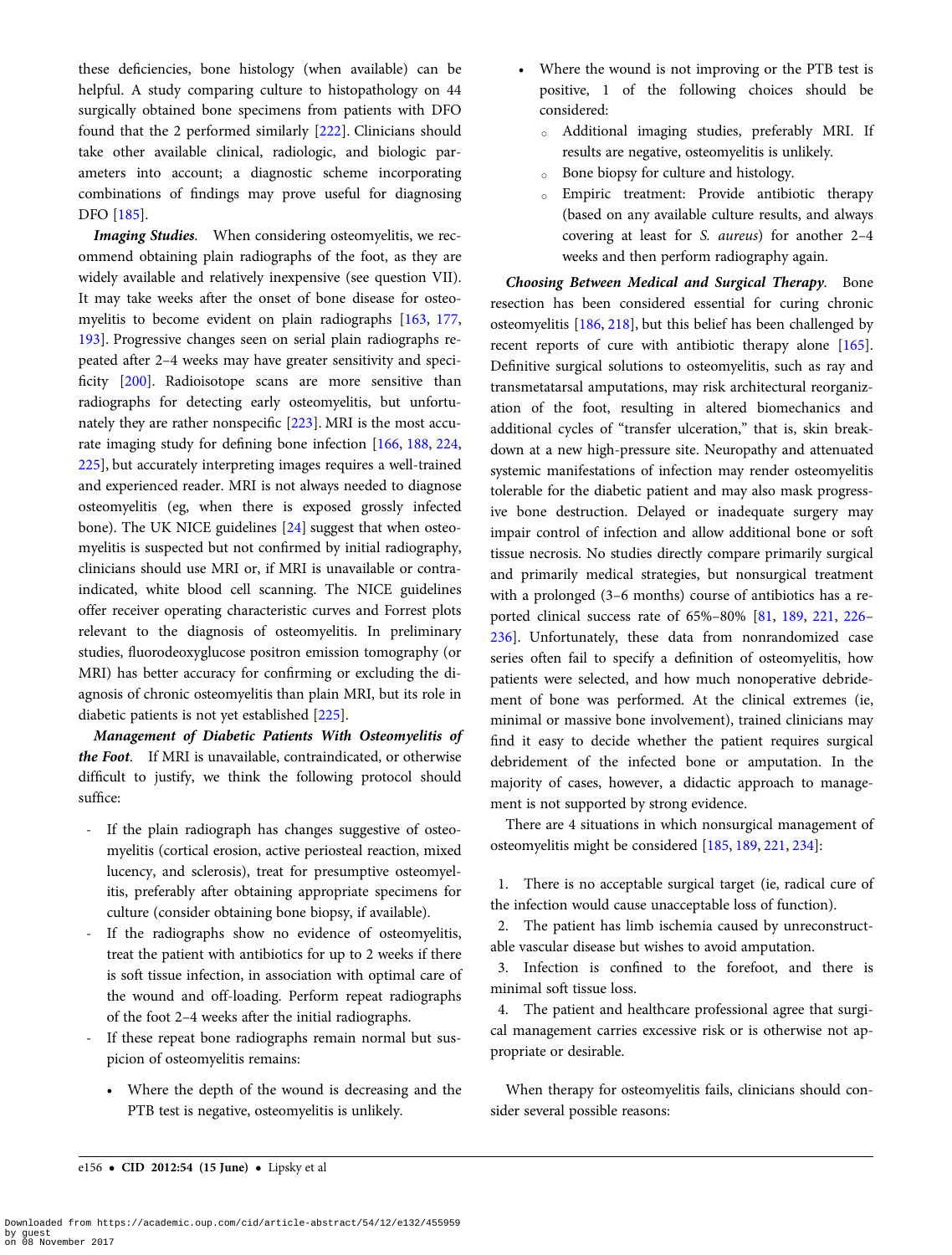1. Was the original diagnosis correct?

2. Is there residual necrotic or infected bone or surgical hardware that should be resected or removed?

3. Did the selected antibiotic regimen likely cover the causative organism(s) and achieve adequate levels in bone, and was it administered for a sufficient duration?

4. Are noninfectious complications (eg, inadequate offloading of the wound or insufficient blood supply to the foot), rather than failure to eradicate bone infection, the real problem?

Each case needs an individualized approach (Table 10), preferably in consultation with a multidisciplinary team. Selected patients may benefit from implanted antibiotic carriers (eg, poly[methyl methacrylate] beads or calcium sulfate pellets) [\[237](#page-38-0)–[242](#page-38-0)], or from revascularization, whereas others may elect long-term or intermittent antibiotic suppression or, in some cases, amputation. There is no persuasive evidence that the use of adjunctive treatments, such as hyperbaric oxygen therapy, growth factors (including granulocyte colonystimulating factor), maggots (larvae), or topical negative pressure therapy (eg, vacuum-assisted closure) are beneficial in the management of DFO [[185](#page-37-0)].

Selecting an Antibiotic Regimen. A recent systematic review demonstrated the poor evidence base for making any recommendation on antibiotic therapy for DFO [[185](#page-37-0)]. No data support the superiority of any specific antibiotic agent or treatment strategy, route, or duration of therapy. The results of one retrospective study of patients with DFO suggest that antibiotic therapy directed by culture of bone (compared with empiric therapy) is associated with a significantly higher rate of resolution of the bone infection without surgery after a mean of 12 months' follow-up [[221\]](#page-38-0).

The most appropriate duration of therapy for any type of DFI is not well defined [\[149](#page-36-0)]. It is important to consider the presence and amount of any residual dead or infected bone and the state of the soft tissues. When a radical resection leaves no remaining infected tissue, only a short duration of antibiotic therapy is needed. Alternatively, if infected bone remains despite surgery, we advise prolonged treatment. For osteomyelitis, some initial parenteral antibiotic therapy may be beneficial, especially if an agent with suboptimal bioavailability is selected, but predominantly oral therapy with a highly bioavailable agent is probably adequate. Parenteral therapy may be delivered in the outpatient setting, where this service is available [[241](#page-38-0), [243,](#page-38-0) [244\]](#page-38-0). Recommendations for duration of therapy are based on the clinical syndrome and are summarized in Table [11.](#page-26-0) Although there are no tests that have been proven to correlate with long-term resolution of osteomyelitis, the consensus of the panel is that the following are suggestive of a response: a decrease in previously elevated

#### Table 10. Approach to Treating a Patient With Diabetic Foot **Osteomyelitis**

When to consider a trial of nonsurgical treatment

- No persisting sepsis (after 48–72 h if on treatment)
- Patient can receive and tolerate appropriate antibiotic therapy • Degree of bony destruction has not caused irretrievable compromise to mechanics of foot (bearing in mind potential for
- bony reconstitution)
- Patient prefers to avoid surgery
- Patient comorbidities confer high risk to surgery
- No contraindications to prolonged antibiotic therapy (eg, high risk for C. difficile infection)
- Surgery not otherwise required to deal with adjacent soft tissue infection or necrosis

When to consider bone resection

- Persistent sepsis syndrome with no other explanation
- Inability to deliver or patient to tolerate appropriate antibiotic therapy
- Progressive bony deterioration despite appropriate therapy
- Degree of bony destruction irretrievably compromises mechanics of foot
- Patient prefers to avoid prolonged antibiotics or to hasten wound healing
- To achieve a manageable soft tissue wound or primary closure
- Prolonged antibiotic therapy is relatively contraindicated or is not likely to be effective (eg, presence of renal failure)

inflammatory markers (especially the ESR); resolution of any overlying soft tissue infection; healing of any wound; and evolution of radiographic changes that suggest healing.

# IX. In which patients with a diabetic foot infection should I consider surgical intervention, and what type of procedure may be appropriate?

#### Recommendations

38. We suggest that nonsurgical clinicians consider requesting assessment by a surgeon for patients with a moderate or severe DFI (weak, low).

39. We recommend urgent surgical intervention for most foot infections accompanied by gas in the deeper tissues, an abscess, or necrotizing fasciitis, and less urgent surgery for wounds with substantial nonviable tissue or extensive bone or joint involvement (strong, low).

40. We recommend involving a vascular surgeon early on to consider revascularization whenever ischemia complicates a DFI, but especially in any patient with a critically ischemic limb (strong, moderate).

41. Although most qualified surgeons can perform an urgently needed debridement or drainage, we recommend that in DFI cases requiring more complex or reconstructive procedures, the surgeon should have experience with these problem and adequate knowledge of the anatomy of the foot (strong, low).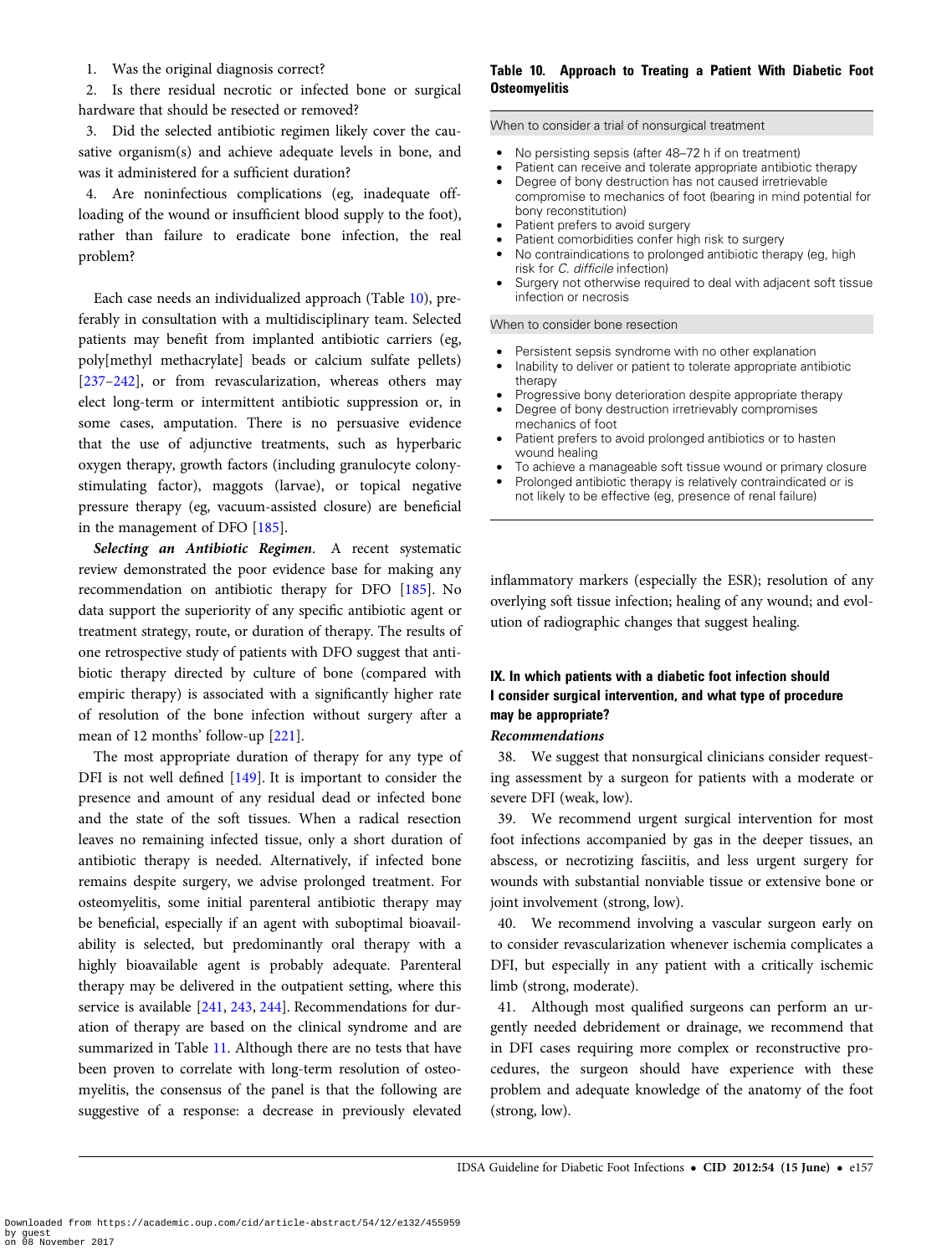| Site of Infection, by<br>Severity or Extent             | Route of<br>Administration                                   | Setting                          | Duration of<br>Therapy                                               |  |
|---------------------------------------------------------|--------------------------------------------------------------|----------------------------------|----------------------------------------------------------------------|--|
| Soft-tissue only                                        |                                                              |                                  |                                                                      |  |
| Mild                                                    | Topical or oral                                              | Outpatient                       | $1-2$ wk:<br>may<br>extend<br>up to 4<br>wk if<br>slow to<br>resolve |  |
| Moderate                                                | Oral (or initial<br>parenteral)                              | Outpatient/<br>inpatient         | $1-3$ wk                                                             |  |
| Severe                                                  | Initial<br>parenteral,<br>switch to<br>oral when<br>possible | Inpatient,<br>then<br>outpatient | $2-4$ wk                                                             |  |
| Bone or joint                                           |                                                              |                                  |                                                                      |  |
| No residual<br>infected tissue (eq.<br>postamputation)  | Parenteral or<br>oral                                        | .                                | $2-5d$                                                               |  |
| Residual infected<br>soft tissue (but<br>not bone)      | Parenteral or<br>oral                                        | .                                | $1-3$ wk                                                             |  |
| Residual infected<br>(but viable) bone                  | Initial<br>parenteral,<br>then<br>consider<br>oral switch    | $\cdots$                         | $4-6$ wk                                                             |  |
| No surgery, or<br>residual dead bone<br>postoperatively | Initial<br>parenteral,<br>then<br>consider<br>oral switch    | .                                | $>3$ mo                                                              |  |

<span id="page-26-0"></span>Table 11. Suggested Route, Setting, and Duration of Antibiotic Therapy, by Clinical Syndrome

#### Evidence Summary

Determining the Need for Surgery. Many infections require surgical procedures, ranging from minor (eg, drainage and excision of infected and necrotic tissues) to major (eg, reconstruction of soft tissue or bony defects, revascularization of the lower extremity, and lower limb amputation) [\[245](#page-38-0)–[249\]](#page-38-0). Clinicians should seek urgent surgical consultation for patients presenting with clinical evidence of a life- or limb-threatening infection (Table 12), or if the involved limb is critically ischemic (Table [4](#page-12-0)) [\[250,](#page-38-0) [251](#page-38-0)]. A surgical specialist should also evaluate any patient who has unexplained persistent foot pain or tenderness or evidence of a deep-space infection or abscess.

The absence of fever or leukocytosis should not dissuade the clinician from considering surgical exploration of a DFI [\[252,](#page-38-0) [253\]](#page-39-0). The most common site for a severe foot infection is the plantar surface. A plantar wound accompanied by dorsal erythema or fluctuance suggests that the infection has passed through fascial compartments, likely requiring surgical

e158 • CID 2012:54 (15 June) • Lipsky et al

#### Table 12. Signs of a Possibly Imminently Limb-Threatening Infection

| Evidence of systemic inflammatory response                                                                                                    |
|-----------------------------------------------------------------------------------------------------------------------------------------------|
| Rapid progression of infection                                                                                                                |
| Extensive necrosis or gangrene                                                                                                                |
| Crepitus on examination or tissue gas on imaging                                                                                              |
| Extensive ecchymoses or petechiae                                                                                                             |
| Bullae, especially hemorrhagic                                                                                                                |
| New onset wound anesthesia                                                                                                                    |
| Pain out of proportion to clinical findings                                                                                                   |
| Recent loss of neurologic function                                                                                                            |
| Critical limb ischemia                                                                                                                        |
| Extensive soft tissue loss                                                                                                                    |
| Extensive bony destruction, especially midfoot/hindfoot                                                                                       |
| Failure of infection to improve with appropriate therapy                                                                                      |
| In clinical settings with less advanced healthcare available, lesser degrees of<br>infection severity may make an infection limb-threatening. |

drainage (Figure [1](#page-27-0)). Prompt and adequate surgical debridement, including limited resections or amputations, may decrease the likelihood that a more extensive amputation is needed [\[227,](#page-38-0) [254](#page-39-0)]. The progressive development of an abscess within the foot, especially in the presence of ischemia, can rapidly lead to irreparable tissue damage.

Various publications suggest that there are between 4 and 7 compartments in the foot; the 4 in the plantar aspect are medial, lateral, and central plantar and deep plantar (Figure [1\)](#page-27-0) [\[255,](#page-39-0) [256\]](#page-39-0). The key element of any surgical approach is to reach the appropriate foot compartment(s) and extend the exploration and debridement to healthy tissue [\[257\]](#page-39-0). Appropriate planning, careful tissue dissection, [\[257\]](#page-39-0) and using longitudinal skin incisions respecting the specific compartments can lead to a durable, weight-bearing, and often nonpainful plantar surface [\[255\]](#page-39-0). An example of a well-tolerated plantar incision is one that begins posterior to the medial malleolus and extends laterally and distally toward the midline, then distally to end between the metatarsal heads. This incision can be modified to end medially or laterally, depending on the involved compartments or anatomic location of the infection. If required, this incision can also be modified to include a partial ray (metatarsal) amputation or extended more proximally to resect all toes (transmetatarsal amputation) or to undertake a midfoot/rearfoot amputation.

For patients with an early, evolving infection, it may be best to delay surgery in an attempt to avoid the consequent scarring and deformity. In those with a nonsevere infection, carefully observing the effectiveness of medical therapy and the demarcation line between necrotic and viable tissue before operating may be prudent [\[255,](#page-39-0) [258](#page-39-0)]. If clinical findings worsen, surgical intervention is usually needed. The surgeon must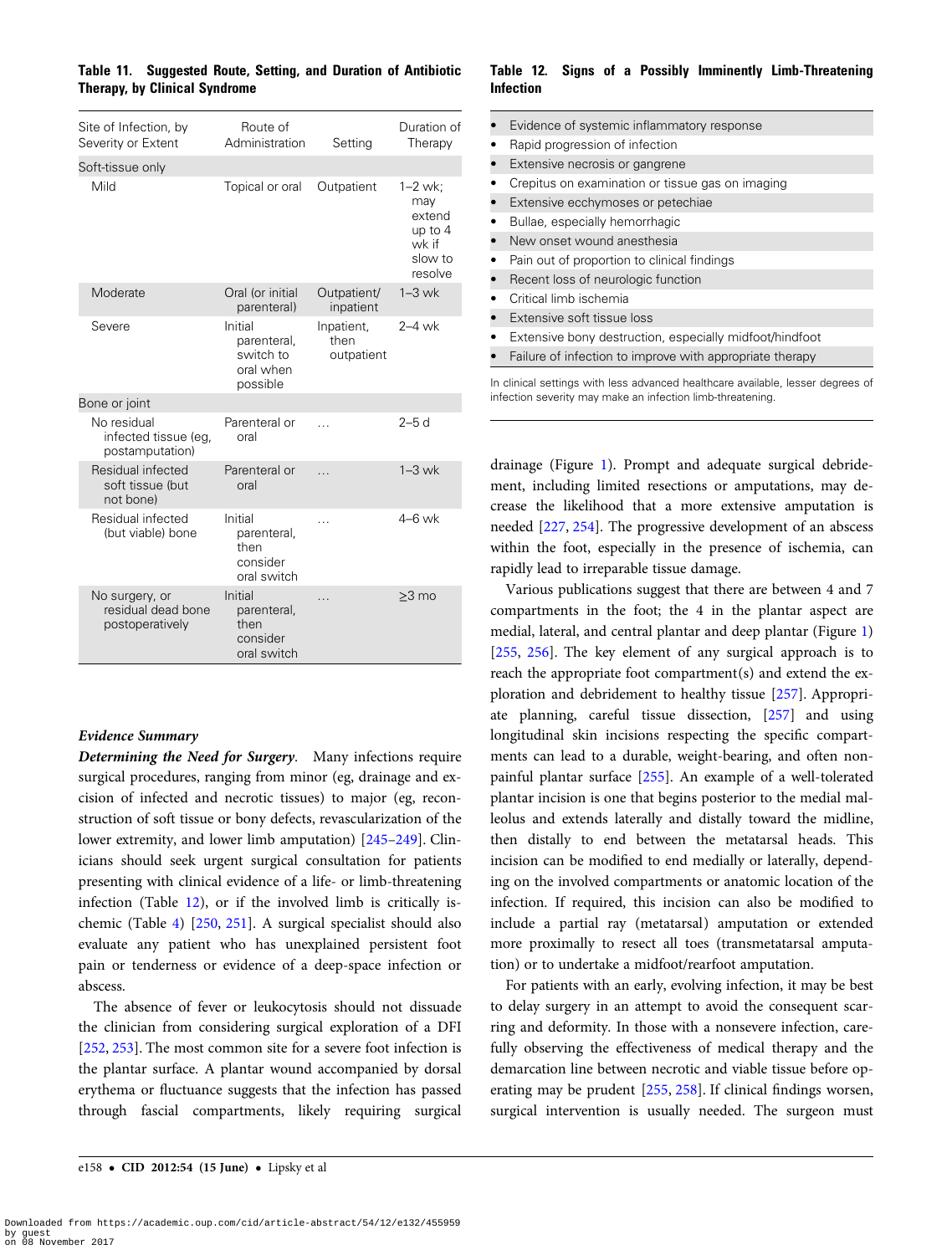<span id="page-27-0"></span>

Figure 1. Schematic diagram of cross-section of the foot. Numbers 1-5 indicate metatarsal bones. A, central plantar space; B, deep interosseous space; C, lateral plantar space; D, medial plantar space [255, 256].

determine the adequacy of the blood supply to apparently viable tissues, consider common operative pitfalls (eg, infection spreading among foot compartments, to the deep plantar space, or along the tendon sheaths), and formulate a strategy for eventual soft tissue cover (eg, closure that is primary, delayed primary closure, by secondary intention, or by tissue transfer) [\[259](#page-39-0)–[261\]](#page-39-0). The surgical approach should optimize the likelihood for healing while attempting to preserve the integrity of the walking surface of the foot [[66](#page-34-0), [262\]](#page-39-0).

In addition to being knowledgeable about foot anatomy and the pathophysiology of DFI, the surgeon should optimally have experience with and enthusiasm for the field [\[66](#page-34-0)]. In most instances, the surgeon should continue to observe the patient until the infection is under control and the wound is healing. In some cases, unfortunately, amputation is the best option [[63,](#page-34-0) [250,](#page-38-0) [263](#page-39-0)]. Urgent amputation is rarely required except when there is extensive necrosis or life-threatening infection  $[264]$  (Table [12\)](#page-26-0). Elective amputation may be considered for the patient who has recurrent ulceration (despite maximal preventive measures), has irreversible loss of foot function, or would require unacceptably prolonged or intensive hospital care [\[265,](#page-39-0) [266](#page-39-0)]. The surgeon must consider vascular, reconstructive, and rehabilitation issues in selecting the level of amputation [\[267,](#page-39-0) [268](#page-39-0)]. Generally, the surgeon should attempt to save as much of the limb as possible [[269\]](#page-39-0). However, a higher-level amputation that results in a more functional residual stump (even if a prosthesis is required) may be a better choice than preserving a foot that is mechanically unsound, unlikely to heal, or prone to future ulceration.

When all or part of a foot has dry gangrene, it may be preferable (especially for a patient who is a poor surgical candidate) to let the necrotic portions auto-amputate. It may also be best to leave adherent eschar in place, especially on the heel, until it softens enough to be more easily removed, provided that there does not appear to be an underlying focus of infection [\[270,](#page-39-0) [271\]](#page-39-0).

If the infected limb appears to be ischemic, the patient should be referred to a surgeon with vascular expertise [[272\]](#page-39-0). In most cases, ischemia is secondary to larger-vessel atherosclerosis, rather than to "small-vessel disease" [[273](#page-39-0)]. Because vessels above the knee and below the ankle tend to be relatively spared, lower extremity atherosclerosis may be amenable to angioplasty or vascular bypass [[70\]](#page-34-0). Patients with noncritical ischemia (eg, those with an ABI of 0.4–0.9) can in some cases be successfully treated without a vascular procedure. The clinician should rarely use just a single invasive or noninvasive technique to determine whether to undertake a vascular intervention without taking into account other clinical parameters [\[60](#page-34-0)]. For more severe vascular disease of the foot in patients with diabetes, many centers have reported successful use of both aggressive endovascular intervention and distal bypass procedures [[70](#page-34-0), [77,](#page-34-0) [274,](#page-39-0) [275](#page-39-0)]. For a patient with a severely infected ischemic foot, it is usually preferable to perform any needed revascularization early rather than to delay this procedure in favor of prolonged (and potentially ineffective) antibiotic therapy [\[276](#page-39-0), [277\]](#page-39-0). On the other hand, careful debridement of necrotic infected material should not be delayed while awaiting revascularization. Optimal surgical management may require combined (multispecialty), multiple, or staged procedures [[278](#page-39-0)].

#### X. What types of wound care techniques and dressings are appropriate for diabetic foot wounds? Recommendations

42. Diabetic patients with a foot wound should receive appropriate wound care, which usually consists of the following:

a. Debridement, aimed at removing debris, eschar, and surrounding callus (strong, moderate). Sharp (or surgical) methods are generally best (strong, low), but mechanical, autolytic, or larval debridement techniques may be appropriate for some wounds (weak, low).

b. Redistribution of pressure off the wound to the entire weight-bearing surface of the foot ("off-loading"). While particularly important for plantar wounds, this is also necessary to relieve pressure caused by dressings, footwear, or ambulation to any surface of the wound (strong, high).

c. Selection of dressings that allow for moist wound healing, and control excess exudation. The choice of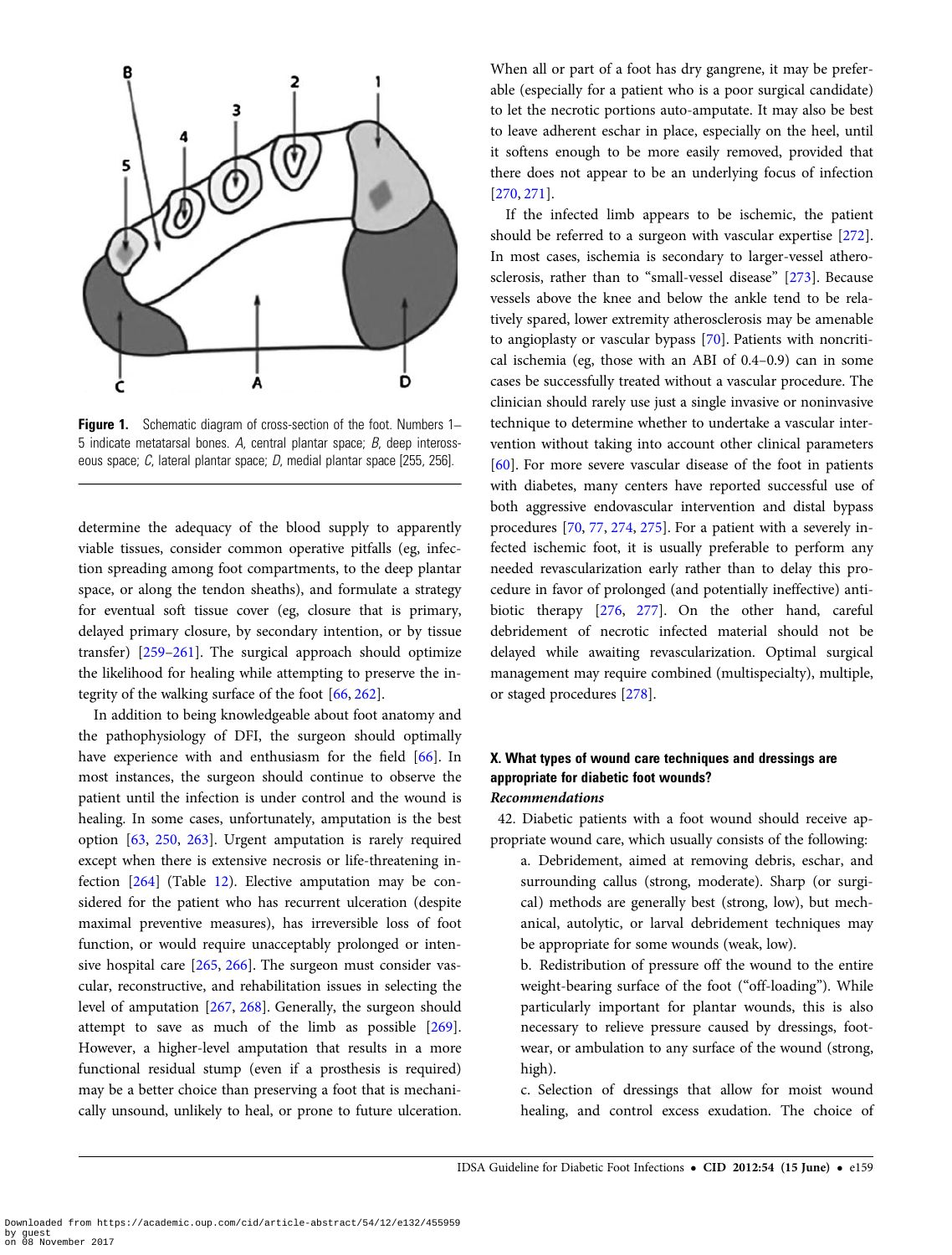dressing should be based on the size, depth, and nature of the ulcer (eg, dry, exudative, purulent) (strong, low).

43. We do not advocate using topical antimicrobials for treating most clinically uninfected wounds (strong, low).

44. No adjunctive therapy has been proven to improve resolution of infection, but for selected diabetic foot wounds that are slow to heal, clinicians might consider using bioengineered skin equivalents (weak, moderate), growth factors (weak, moderate,) granulocyte colony-stimulating factors (weak, moderate), hyperbaric oxygen therapy (strong, moderate), or negative pressure wound therapy (weak, low).

#### Evidence Summary

Available data to support the use of the different dressings and adjunctive measures for the management of diabetic foot wounds are weak [[279](#page-39-0)–[282\]](#page-39-0). The fundamental problem with studies supporting the benefits of various measures is that they are small in size and suboptimal in design and execution [\[279](#page-39-0)– [286\]](#page-39-0). In light of the complex pathophysiology of diabetic foot wounds, most are unlikely to be healed by any single treatment. This makes it difficult to demonstrate the effectiveness of any one intervention in studies that measure wound healing as the primary end point [\[283\]](#page-39-0). Extensive clinical experience, and at least some studies, support several basic principles for managing diabetic foot wounds, often called "standard/good wound care." These include sharp debridement of callus and other wound debris or eschar, moist wound healing, and pressure or weight displacement off the affected area of the foot [\[278,](#page-39-0) [287,](#page-39-0) [288\]](#page-39-0). Other factors that are important in healing a wound include ensuring adequate arterial perfusion to the site and controlling any concomitant infection.

Wound Dressings. The principal function of a wound dressing is to help achieve an optimal healing environment. Many types of dressings have been designed to serve various functions, such as protecting the wound, encouraging wound healing, and preventing or treating infection. Because diabetic foot wounds are heterogeneous, no single dressing is suitable for all types. Clinicians should base dressing selections on the wound's location, size, and depth, amount of exudate, presence of infection or necrosis, and the condition of the surrounding tissue. The goal is to create a moist wound environment to promote granulation (new tissue containing all the cellular components for epithelialization), autolytic processes (wherein host generated enzymes help break down devitalized tissues), angiogenesis (new blood vessel formation), and more rapid migration of epidermal cells across the wound base [[289,](#page-39-0) [290](#page-39-0)]. Selection of wound dressing should be based on the wound bed characteristics: if dry, it should be hydrated; if draining, the exudate should be absorbed; if necrotic, it should be debrided. Commonly used dressing types include:

- Continuously moistened saline gauze: for dry or necrotic wounds
- Hydrogels: for dry and or necrotic wounds and to facilitate autolysis
- Films: occlusive or semiocclusive, for moistening dry wounds
- Alginates: for drying exudative wounds
- Hydrocolloids: for absorbing exudate and to facilitate autolysis
- Foams: for exudative wounds

Currently, there is insufficient evidence to recommend one specific dressing type over another, but some data support the effectiveness of hydrogels [\[283,](#page-39-0) [291](#page-39-0)–[293](#page-39-0)].

Topical Antimicrobials. The controversial concept of excess wound bioburden has led to the increasing use of antimicrobials, particularly topical antiseptics (eg, cadexomeriodine) and silver-based dressings, despite little evidence substantiating any benefit of these dressings over conventional therapy [[115](#page-35-0), [282](#page-39-0)–[285\]](#page-39-0). In addition to their expense and potential for causing local adverse effects, use of these antimicrobials may further promote the emergence of bacterial resistance [[294](#page-39-0)–[296\]](#page-39-0). With these theoretical risks, and a lack of evidence of any advantages, we do not advocate using topical antimicrobials for most clinically uninfected wounds [\[115\]](#page-35-0). Furthermore, the available evidence does not support any benefit to using silver-based dressings for clinically infected wounds [[281](#page-39-0), [282](#page-39-0), [297,](#page-39-0) [298\]](#page-39-0).

Debridement. Debridement involves removing necrotic or nonviable tissue, slough, or foreign material from the wound, as well as trimming any surrounding hyperkeratosis (callus). This process also removes colonizing bacteria, aids granulation tissue formation and reepithelialization, reduces pressure at callused sites, facilitates the collection of appropriate specimens for culture, and permits examination for the presence of deep tissue (especially bone) involvement [[84,](#page-35-0) [270,](#page-39-0) [271,](#page-39-0) [292,](#page-39-0) [299\]](#page-39-0). The goal is to enable wound healing and to remove a reservoir of potential pathogens [\[291,](#page-39-0) [292](#page-39-0), [300](#page-39-0), [301\]](#page-40-0). The patient should be forewarned that bleeding is likely and that the wound will appear larger after the procedure, when its full extent is exposed. Debridement can usually be undertaken as a clinic or bedside procedure and without anesthesia, although patients who do not have a loss of protective sensation may require local anesthesia. If the wound is extensive, there is adherent eschar, the clinician's time is limited, or the patient finds the procedure too painful, it may be best to stop and to conduct additional debriding sessions over several days. Wounds needing deeper or more extensive debridement, however, may require surgery in an operative suite. Debridement may be relatively contraindicated in wounds that are primarily ischemic [\[301\]](#page-40-0).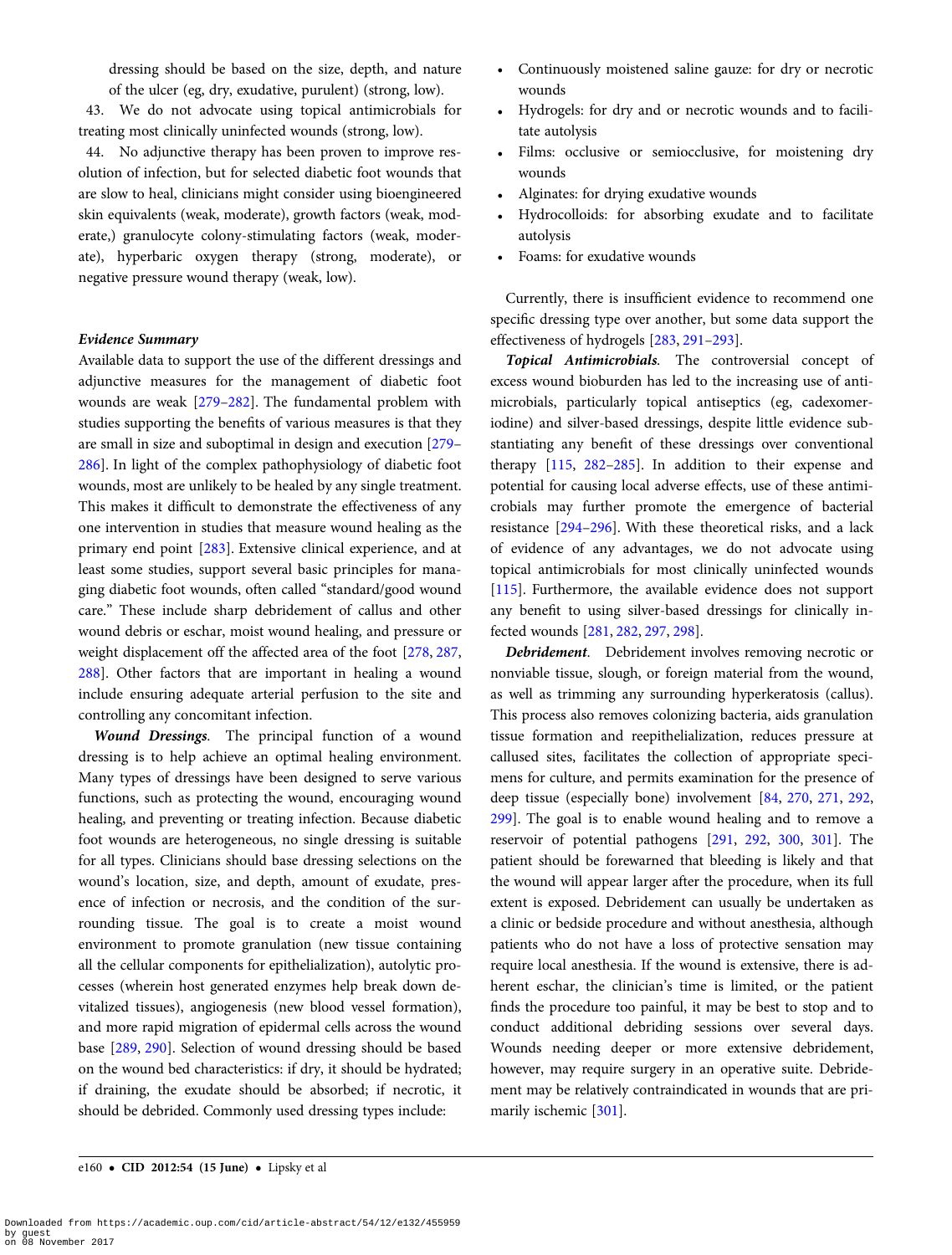We generally prefer sharp debridement (with scalpel, scissors, or tissue nippers) to other techniques that are less definitive and controllable and may require prolonged and repeated applications [[301](#page-40-0), [302](#page-40-0)]. Although sharp debridement has been proven to be efficacious in clinical trials [[278](#page-39-0), [303](#page-40-0)], a systematic review found little strong evidence of the effectiveness of either sharp debridement or topical debriding agents [[283\]](#page-39-0). Debridement should be repeated as often as needed if nonviable tissue continues to form [[304](#page-40-0)]. Other methods of debridement include autolytic dressings and biological debridement with maggots (ie, larvae of *Lucilia sericata* [green-bottle fly]). The exact mechanism of maggot biotherapy is not yet known, but it appears to be useful for carefully selected necrotic and infected wounds [[305](#page-40-0)–[308\]](#page-40-0). Limited evidence supports the use of hydrosurgery systems, an emerging technology that simultaneously cuts and aspirates soft tissue, but they are relatively expensive [[309,](#page-40-0) [310\]](#page-40-0). Following debridement, measure and record the wound size, the extent of any surrounding cellulitis, and the quality and quantity of any drainage (including color, lucency, and odor); taking photographs is helpful in this regard. Bear in mind when documenting treatment that >1 clinician will treat most patients during the healing process.

Off-loading Pressure. Relieving pressure from a diabetic foot wound (off-loading) is a vital part of wound care [[311\]](#page-40-0). The choice of off-loading modality should be based on the wound's location, the presence of any associated PAD, the presence and severity of infection, and the physical characteristics of the patient and their psychological and social situation. The total contact cast, often considered the "gold standard" device, redistributes pressure to the entire weightbearing surface to accelerate healing of a neuropathic ulcer [\[299,](#page-39-0) [312,](#page-40-0) [313\]](#page-40-0). Its main advantage may be that it is irremovable, leading to the development of other devices, such as the instant total contact cast [[314\]](#page-40-0), that are easier to apply, less expensive, and equally efficacious. The total contact cast should only be used with caution in patients with severe PAD or active infection, as it precludes viewing the wound [[315\]](#page-40-0). There are many types of removable off-loading devices from which to choose [\[316](#page-40-0)-[318\]](#page-40-0), but patients often remove them, especially when they are at home.

Studies over the past 2 decades have established that the majority of diabetic foot ulcers take at least 20 weeks to heal [\[319,](#page-40-0) [320](#page-40-0)]. If a diabetic foot wound fails to heal despite good wound care, the clinician should initiate a reevaluation of management (Table 13). This should include ensuring that perfusion of the limb is adequate and that any infection (especially osteomyelitis) has been adequately addressed. Consider obtaining a biopsy of a recalcitrant or atypical wound, as a lesion that appears to be a diabetic foot ulcer may on occasion be a malignancy (eg, a melanoma or Kaposi sarcoma). After addressing these issues, the clinician should

#### Table 13. Questions to Ask When Dealing With Nonresponse or **Recurrence**

Is there a failure of wound healing?

- Is the patient adhering to the wound care regimen?
- Has the wound been adequately debrided?
- Has the wound been appropriately dressed?
- Has the wound been adequately off-loaded?
- Is there unidentified or untreated ischemia?
- Is the lesion malignant?

• Is there undiagnosed or improperly treated infection? Is there a failure of infection to respond?

- Is there unidentified or untreated limb ischemia?
- Is there unidentified necrotic soft tissue or bone?
- Is there an undrained abscess?
- Has the wound been adequately debrided?
- Is there osteomyelitis that has not yet responded?
- Is there an untreated or an unidentified pathogen?
- Is there an antibiotic delivery problem?
- Is there an antibiotic nonadherence issue?
- Have all metabolic aberrations been corrected?

consider using adjunctive treatments to promote wound healing. None of these measures, however, have been shown to improve resolution of infection; moreover, they are expensive, not universally available, and may require consultation with experts, and the reports supporting their utility are mostly flawed.

- Hyperbaric oxygen therapy: A limited number of randomized controlled trials are available to support its use for wound healing (but not resolving infection) [\[321](#page-40-0)– [324](#page-40-0)].
- Platelet-derived growth factors: Although an initial study demonstrated benefit, subsequent investigations have not shown these treatments to improve healing, or they have been conducted in a fashion where the data cannot be interpreted in the context of routine care [\[287,](#page-39-0) [325,](#page-40-0) [326](#page-40-0)].
- Granulocyte colony-stimulating factor (G-CSF): Based on results of 5 randomized clinical trials using various preparations and protocols, adding G-CSF did not significantly affect the likelihood of resolution of infection or wound healing but was associated with a significantly reduced likelihood of lower extremity surgical interventions (including amputation) and reduced duration of hospital stay, but not duration of systemic antibiotic therapy. The available data are not sufficiently robust to support the routine use of this therapy [\[327](#page-40-0)–[333](#page-40-0)].
- Bioengineered skin equivalents: The data supporting the effectiveness of these products are not of sufficient quality or robustness to support their use [[334](#page-40-0)–[336](#page-40-0)].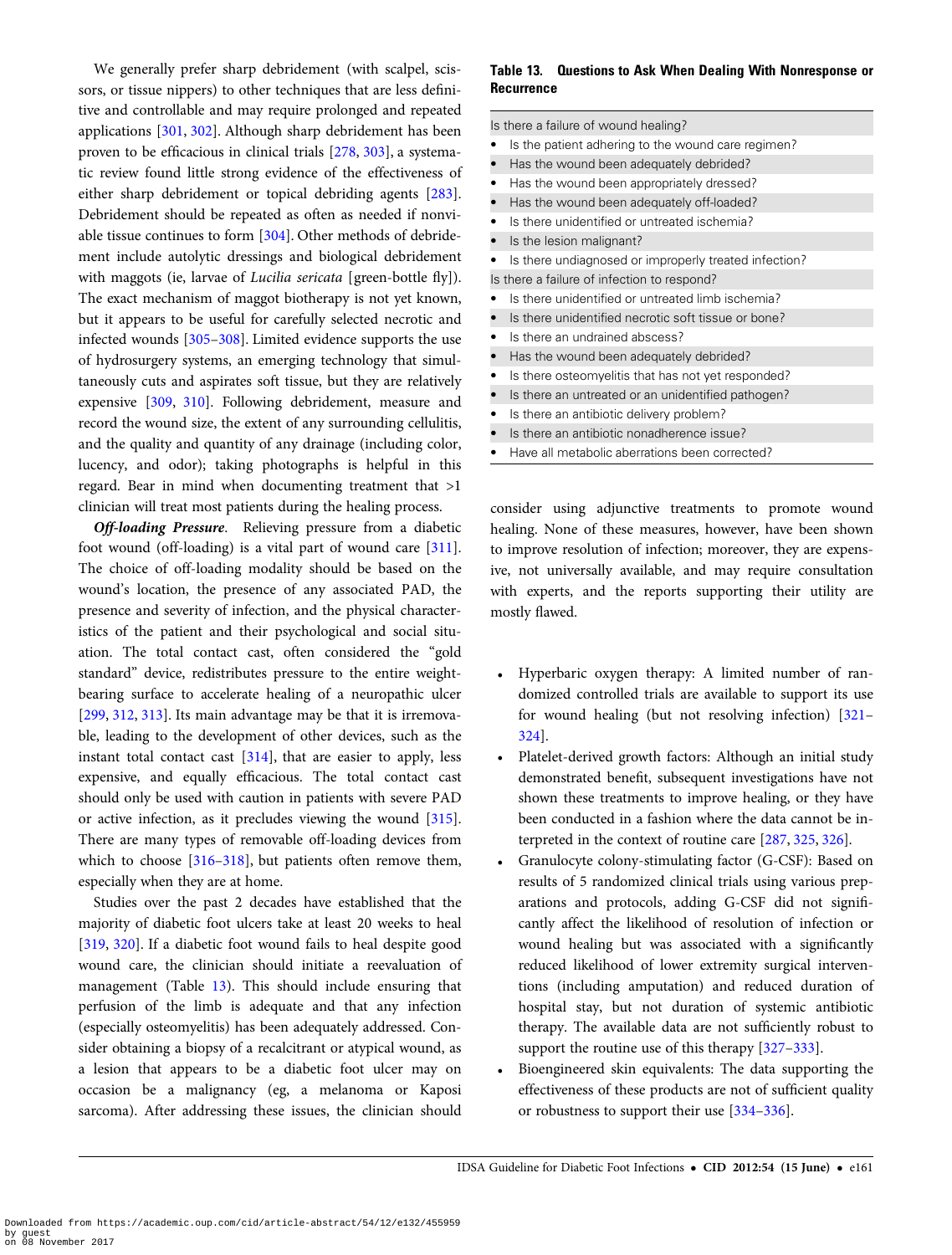• Topical negative pressure: Although some studies have demonstrated that this widely used treatment may safely improve healing of a diabetic foot ulcer, especially after a surgical procedure (eg, wide debridement or partial amputation) [[337](#page-40-0)–[339](#page-40-0)], there is limited high-level evidence to support widespread utilization, especially in an infected wound [[280](#page-39-0), [340\]](#page-40-0).

Only additional randomized clinical trials can establish when, for whom, and with what protocols these expensive adjunctive therapies might be used in the treatment of the diabetic foot ulcer.

Limitations of the Literature and Future Studies. By mid-2011, >1800 papers had been published on some aspect of foot infections in persons with diabetes. We know a great deal about why diabetic patients develop foot infections, we have learned much about their epidemiology and pathophysiology, we know the usual causative organisms, we understand the role of surgical interventions, and we have demonstrated the effectiveness of many antimicrobial agents. And yet, the care of patients with this devastating problem is suboptimal in almost all settings. The main problem currently is less our lack of full understanding of the problem as our failure to apply what we know works. Based on the results of studies carried out in several settings in different countries, we know that about half of foot amputations can be avoided by improved care of a diabetic foot ulceration or infection. Mainly, this means applying the basic principles outlined in this guideline (and those of other organizations). Clearly, the best way to ensure that these principles are applied is for the patient to be seen by some type of a multidisciplinary foot care team.

What, then, are the limitations of the literature? Before the past decade we did not have a common language, so it was difficult to know what kinds of patients had been studied in a published report. In this regard, using one of several classification schemes, and specifically the IDSA or IWGDF infection severity classification, has helped. A major problem with studies of the microbiology of DFIs has been their failure to require optimal (ie, tissue) specimens for culture, and to some degree, the failure to properly culture for obligate anaerobes. In studies of antimicrobial therapy, the limitation has been the paucity, until the past decade, of randomized controlled trials. Unfortunately, these trials almost always exclude patients with bone infection or an ischemic limb, leaving us with little evidence-based information on how to treat these patients. Finally, many of the studies of treatments for DFIs, as with other conditions, are sponsored by industry, raising concerns about potential bias in which products are tested, by what methods, and how the results are reported.

Recommendations From the Panel for Future Work in This Field. Listed below are several areas related to DFI that the

panel members think are in most need of further research, technological and commercial development, or improved educational methods that may lead to better outcomes when treating DFIs.

#### Implementation.

1. Deploying a multidisciplinary team reduces the likelihood and extent of lower extremity amputations in diabetic patients with a foot infection. Medical institutions, insurance companies, and other healthcare systems should encourage the development of the following:

a. Rapid-response or "hot" teams that can provide appropriate initial evaluation and recommendations for care.

b. Diabetic foot specialty teams or centers of excellence to which patients can later be referred for further consultation, if necessary. These teams should be composed of experienced medical, surgical, or nursing providers, working with specified, evidence-based procedures. Optimally they should include a foot specialist, a vascular surgeon, and a wound care specialist; they should also include or have access to specialists in infectious diseases or clinical microbiology and other disciplines (eg, diabetes, pharmacy).

c. In communities where this is not practical, providers should seek telemedicine consultations from experts, or at least attempt to develop formal or informal consulting relationships, to ensure prompt evaluation and treatment by appropriate specialists, when needed.

2. We encourage healthcare organizations to develop systems to regularly audit various aspects of their processes and key outcomes of care for patients with DFIs who are treated in their institutions. Organizations should then use the results of these audits to improve care and better outcomes.

3. Healthcare organizations should ensure that providers who evaluate and manage patients with DFIs have ready access to the required diagnostic and therapeutic equipment (including a monofilament, scalpel, sterile metal probe, forceps, tissue scissors), as well as advanced imaging and vascular diagnostic equipment and specialists.

4. Healthcare organizations should ensure implementation of measures to prevent spread of multidrug-resistant organisms in both inpatient and outpatient settings, and we encourage providers to monitor bacterial resistance patterns of diabetic foot isolates.

#### Regulatory Changes.

1. The FDA previously had a specific pathway for manufacturers of new and approved antibiotics to apply for approval for treatment of "complicated skin and skin structure infections including DFIs." Their recently issued draft guidance for acute bacterial skin and skin structure infections specifically excludes patients with DFIs from enrollment in clinical trials, suggesting that sponsors wishing to develop a drug for this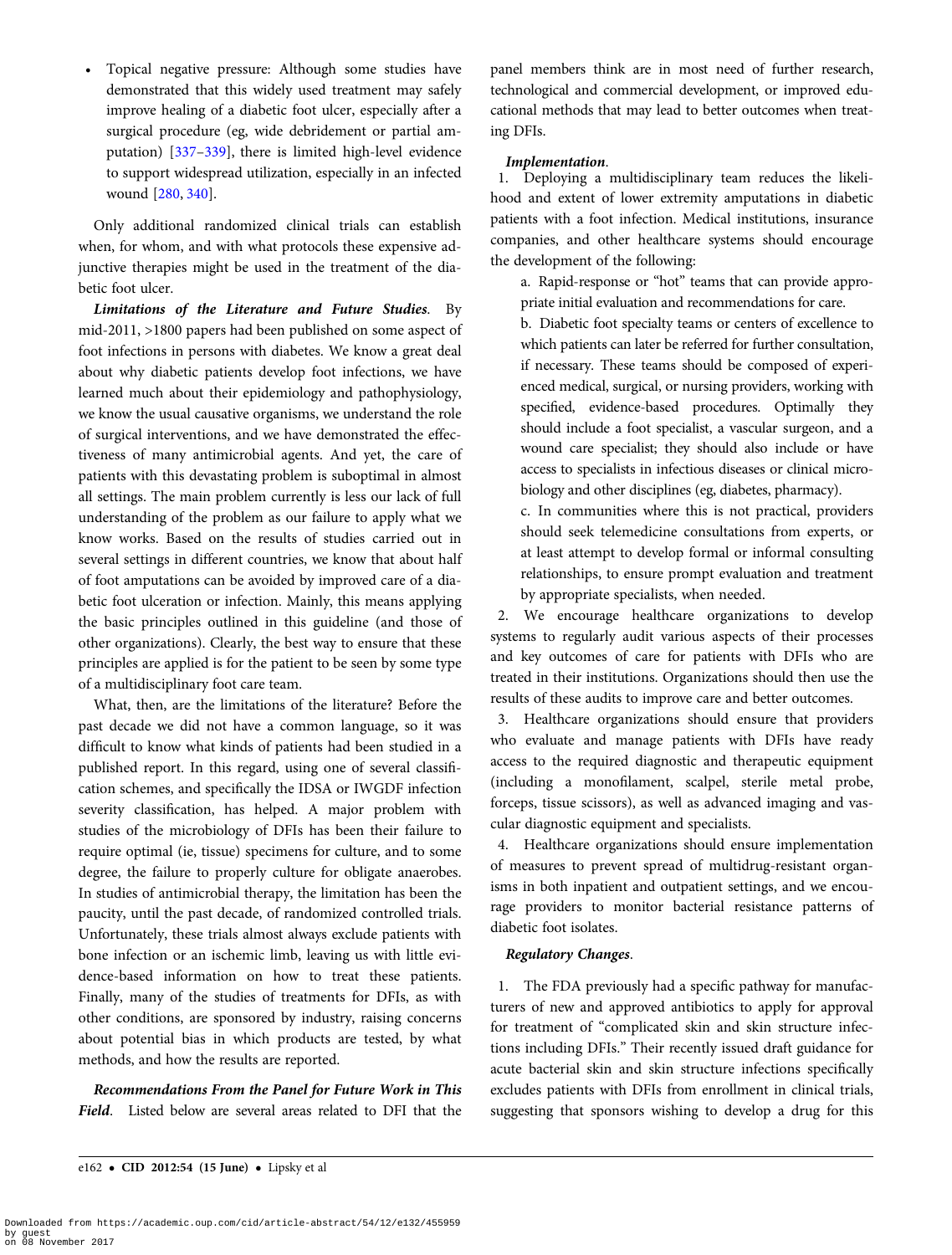indication consult with the FDA [\[160](#page-36-0)]. We encourage the FDA (and similar agencies in other countries) to clarify its requirements for studying DFIs, and the pharmaceutical companies to invest in testing for antimicrobial agents for the DFI designation.

2. Many DFIs are complicated by bone involvement, yet there are no specific guidelines for conducting studies of treatment of this problem. Thus, we encourage the FDA (and similar agencies in other countries) to develop "Guidance for Industry" on conducting studies of antibiotic agents for treating osteomyelitis.

3. We encourage regulatory and oversight agencies, both local and national, to encourage (and ultimately require) healthcare organizations to tabulate and evaluate rates of foot complications in their diabetic population, to compare them to other sites, and to strive to improve outcomes.

4. We encourage various agencies that fund research programs to invest in studies of this large and growing problem, including developing calls for proposals on the most needed subjects of research.

#### Research Questions.

1. In an era of increasing antibiotic resistance, we must address several questions concerning the most appropriate antibiotic therapy for various types of DFIs:

- a. Is there a role for treating clinically uninfected foot wounds with antimicrobials, either to prevent active infection or hasten wound healing?
- b. For which, if any, wounds are topical antimicrobial agents appropriate therapy?
- c. In which situations, and for how long, is parenteral (rather than oral) antibiotic therapy needed for a DFI?

d. What total duration of antibiotic therapy (topical, oral, or parenteral) is needed for various types of DFIs?

e. Is it necessary to select an antibiotic regimen that covers all proven or suspected pathogens in a DFI? Is narrow-spectrum therapy safe and effective for selected types of infections?

2. Managing proven or presumed osteomyelitis is the most contentious aspect of treatment of DFIs. We encourage research that addresses these issues:

a. What are the best clinical and imaging criteria (alone or in combinations) to diagnose bone infection?

b. When is it appropriate to obtain a specimen of bone for culture (and histology, if possible) in a patient with suspected osteomyelitis? What are the best methods to obtain such a specimen, and how can we persuade reluctant specialists to perform the procedure?

c. When is surgical resection of infected or necrotic bone most appropriate?

d. What is the required duration of antimicrobial treatment of osteomyelitis, both in patients who have, and have not, undergone surgical resection of infected or necrotic bone?

e. What diagnostic studies can help determine when osteomyelitis has been arrested after treatment?

3. Various types of adjunctive therapies (eg, antibiotic loaded poly[methyl methacrylate] beads, hyperbaric oxygen, and G-CSF) may have some benefit in selected patients; we need to define for which, if any, patients these treatments are cost-effective.

4. Biofilm appears to play an important role in increasing the difficulty of treating DFIs. What are the best ways to try to eliminate biofilm or make bacteria in biofilm easier to eradicate?

#### PERFORMANCE MEASURES

Clinicians caring for patients with a DFI, and their patients, need assurance that the care they are providing (or receiving) is of acceptable quality. For this reason, and to drive service improvement, clinicians and organizations should undertake measures of both outcome and process, and make them available for review, benchmarking, and action planning (Table 14). Currently, there is considerable variability in care pathways and processes, even within similar organizations, but particularly across different types of healthcare systems. We think clinicians should attempt to compare their key outcomes to those of

#### Table 14. Potential Performance Measures for Managing Diabetic Foot Infection

#### Outcomes of Treatment

- What percentage of treated patients had their infection eradicated?
- What percentage of treated patients underwent an amputation (and at what level) or other substantial surgical procedure (eg, bone resection)?
- What percentage of patients suffered clinically significant adverse effects from their treatment?
- What percentage of patients were alive; antibiotic free; ulcer free at various intervals (and at least 12 mo after treatment)?

#### Process of management

- Did appropriate clinicians evaluate the patient (eg, foot surgeon, vascular surgeon, infectious diseases or clinical microbiology specialist, wound care specialist)?
- How long did it take before the patient was seen by a foot specialist or team?
- Were appropriate specimens taken for culture from infected wounds?
- Was the selected antibiotic regimen appropriate (empiric and definitive choices, changes in regimen when needed, duration of treatment)?
- Was appropriate outpatient follow-up arranged after acute care?
- Does the service have protocols to assist and define the functioning of the multidisciplinary team, the process of antibiotic selection, and antibiotic duration in different situations?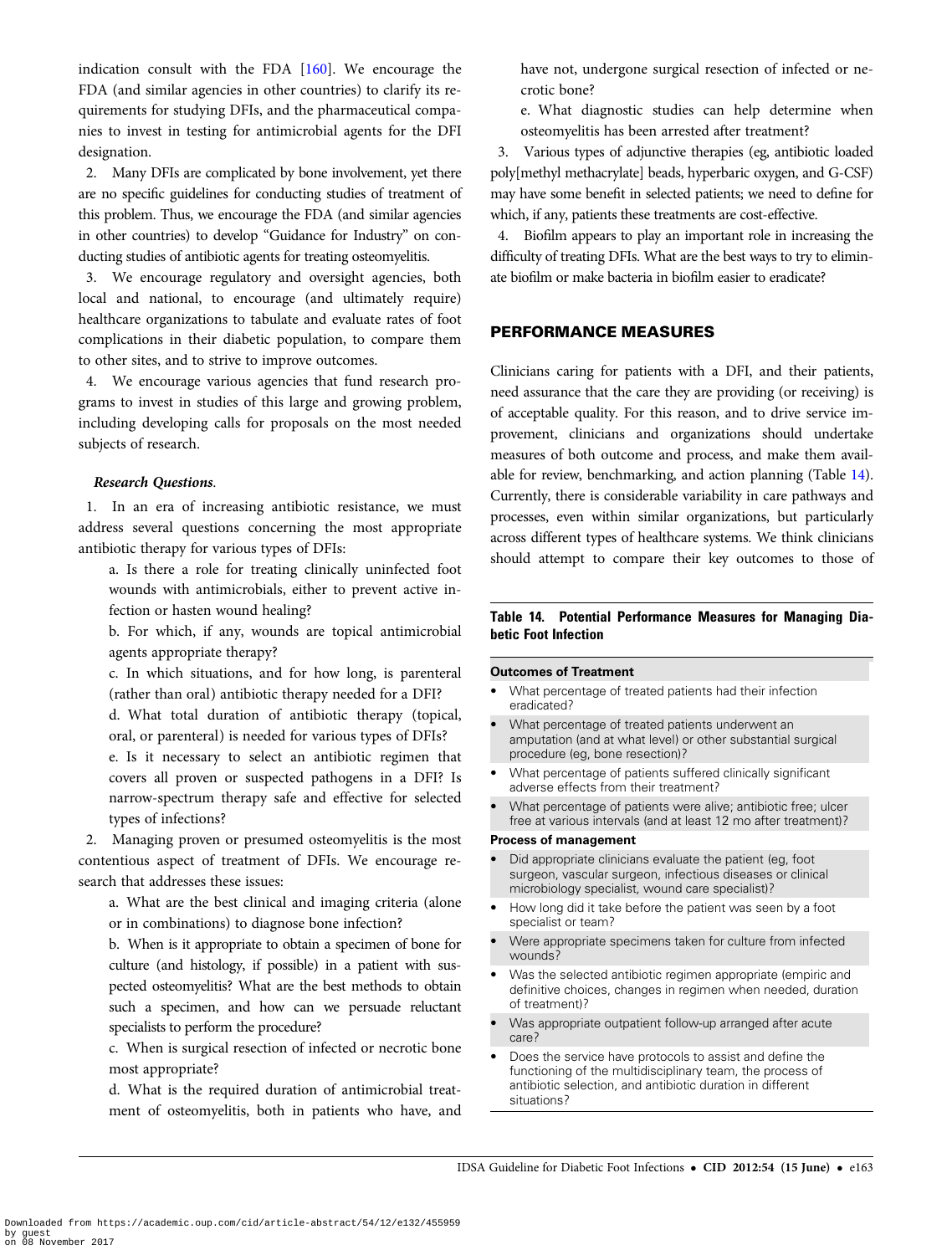<span id="page-32-0"></span>others (at least in similar situations) and should strive to achieve better outcomes as they examine their processes.

Recently, Fincke et al developed a classification system for patients with DFI designed for use with large, computerized, International Classification of Diseases, Ninth Revision, Clinical Modification–coded administrative medical databases [[341\]](#page-40-0). This system provides a model for a framework for conducting observational studies to examine treatment variation and patient outcomes, including the effect of new management strategies, implementation of practice guidelines, and quality improvement initiatives. Using this system on a database of patients treated at US Veterans Affairs medical centers, they demonstrated that their severity ranking showed a monotonic relationship to hospital length of stay, amputation rate, transition to long-term care, and mortality. They also found that the range of variation in these parameters, as well as in the spectrum of the antibiotic regimens across facilities, was substantially greater than that across the categories of foot infection. The large variations in regimens appear to reflect differences in facility practice styles rather than case mix [\[342\]](#page-41-0).

Another recent example of the benefits of auditing followed by process change concerned the microbiologic assessment of a DFI. After implementing recommendations from international guidelines, Sotto et al demonstrated significant and dramatic decreases in the median number of bacteria species per sample, multidrug-resistant organisms, and colonizing (nonpathogenic) organisms over a 5-year period in their hospital [\[343\]](#page-41-0). In parallel, there was an associated cost savings of €14 914 related to a reduced microbiology laboratory workload and another  $\epsilon$ 109 305 due to reduced prescribing of extendedspectrum antibiotic agents. Thus, this simple intervention saved >\$200 000, while improving antibiotic stewardship.

Activities of this sort are essential to drive quality improvement, but the measures must be chosen with care. At first glance the most meaningful outcome measure would be success in eradicating signs and symptoms of infection. However, infection is of particular significance in the diabetic foot because of its close relationship to the need for amputation [\[343\]](#page-41-0). Therefore, in addition to collecting data on resolution of infection, multidisciplinary teams managing DFI should also know the service's minor and major amputation rates, and ideally other patient-related outcomes, such as survival, ulcer-free duration, and antibiotic-free days [\[344\]](#page-41-0). Administering antibiotics effectively is of little value if the rest of the patient pathway is not also organized so that the ulcer can heal and an amputation is avoided.

Performance measures might include:

- The composition and meeting frequency of multidisciplinary teams
- The percentage of patients with DFI in an institution seen by a multidisciplinary team
- Waiting times for initial evaluation of a DFI and for referral to the specialist foot care team
- Time intervals between key milestones in management, such as clinical assessment to appropriate imaging to initiation of treatment, or recommendation for surgical procedure to when it is completed
- Average and median length of hospital stay for a DFI
- Frequency of providing appropriate foot care services on discharge from the hospital, or as part of a primary care consultation
- Existence and use of locally agreed protocols for referral, antibiotic regimens, and evidence of audit of compliance to these protocols

These measures should be reviewed as part of ongoing audits of care. This will allow any site (or individual practitioner) to compare his or her results to those made public by others, as well as to track performance at a single site over time. Poor or worsening performance measures should trigger more detailed review (using, eg, the Plan-Do-Check-Act cycle or other "lean methodologies") to determine and address the cause(s) [\[345](#page-41-0)]. These performance measures may be able to be done in conjunction with other ongoing evaluations, such as antibiotic stewardship reviews and adverse medical or surgical outcome reviews.

#### **Notes**

Acknowledgments. The panel members thank Drs Thomas File, Mark Kosinski, and Brad Spellberg for their thoughtful reviews of earlier drafts of the guideline, and Dr James Horton (IDSA SGPC liaison), Jennifer Padberg, and Vita Washington for overall guidance and coordination in all aspects of the development of this guideline.

Financial support. Support for these guidelines was provided by the Infectious Diseases Society of America.

Potential conflicts of interest. The following list is a reflection of what has been reported to the IDSA. In order to provide thorough transparency, the IDSA requires full disclosure of all relationships, regardless of relevancy to the guideline topic. The reader of these guidelines should be mindful of this when the list of disclosures is reviewed. B. L. has served as a consultant to Merck, Pfizer, Cubist, Innocoll, TaiGen, KCI, and Dipexium. E. S. has served on the board of and consulted for Novartis. H. G. D. has served on the speakers' bureau for Merck and Sanofi. J. P. has served as a consultant to Pfizer and Ortho McNeil. M. P. has served as a consultant for Orthopedic Implants for Deputy Orthopedics and Small Bone Innovation. W. J. has served as a consultant for Merck, Pfizer, Cerexa, and Dipexium and has served on the speakers' bureaus of Merck and Pfizer. A. W. K. is on the boards of Pfizer and Merck and the speakers' bureau for Astella, and consults for Novartis. All other authors report no potential conflicts.

All authors have submitted the ICMJE Form for Disclosure of Potential Conflicts of Interest. Conflicts that the editors consider relevant to the content of the manuscript have been disclosed.

#### References

1. Guyatt GH, Oxman AD, Vist GE, et al. GRADE: an emerging consensus on rating quality of evidence and strength of recommendations. BMJ 2008; 336:924–6.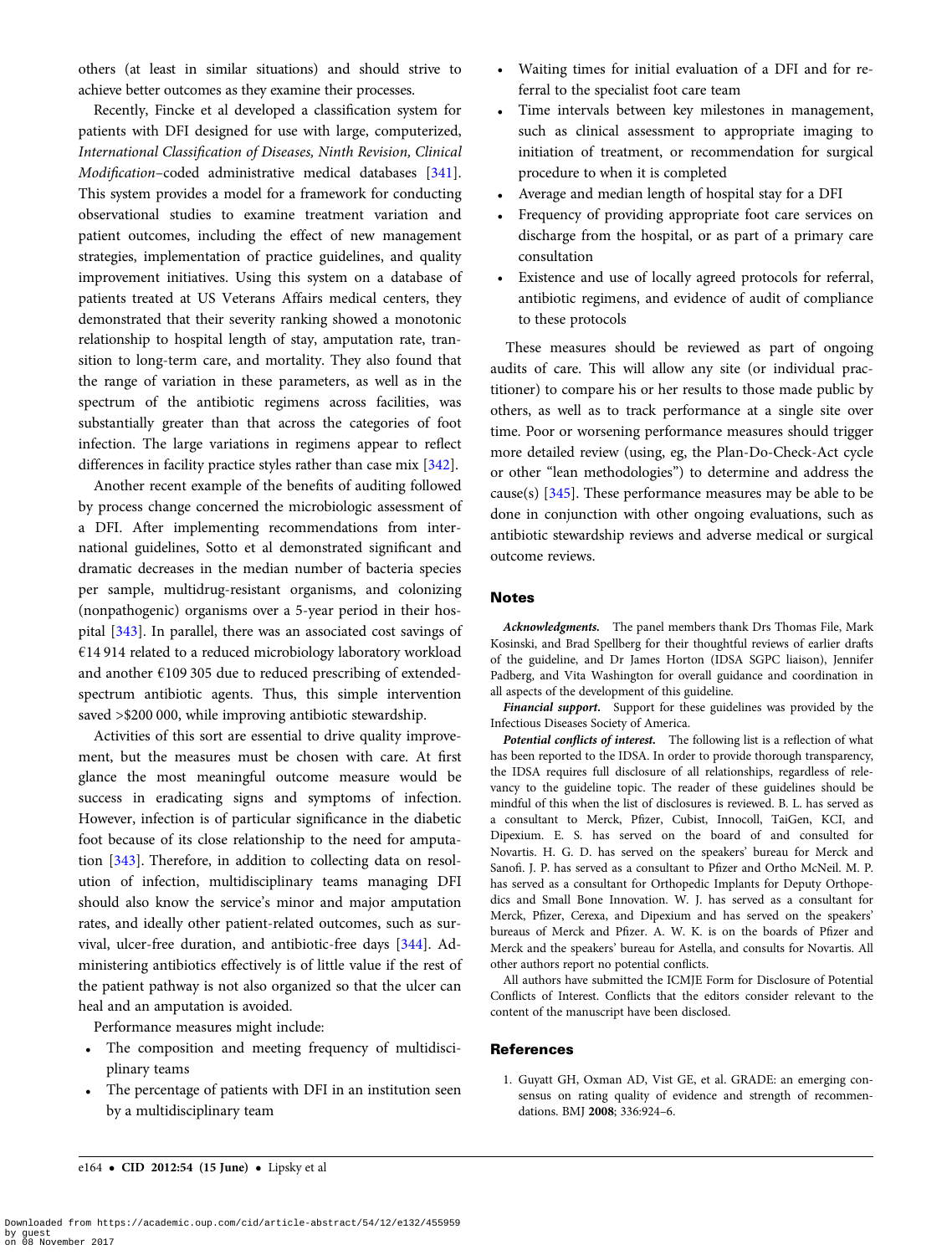- <span id="page-33-0"></span>2. Guyatt GH, Oxman AD, Kunz R, et al. Going from evidence to recommendations. BMJ 2008; 336:1049–51.
- 3. Jaeschke R, Guyatt GH, Dellinger P, et al. Use of GRADE grid to reach decisions on clinical practice guidelines when consensus is elusive. BMJ 2008; 337:a744.
- 4. Kish MA. Guide to development of practice guidelines. Clin Infect Dis 2001; 32:851–4.
- 5. Schunemann HJ, Oxman AD, Brozek J, et al. Grading quality of evidence and strength of recommendations for diagnostic tests and strategies. BMJ 2008; 336:1106–10.
- 6. Guyatt GH, Oxman AD, Kunz R, et al. Incorporating considerations of resources use into grading recommendations. BMJ 2008; 336:1170–3.
- 7. Centers for Disease Control and Prevention. Number (in thousands) of hospital discharges with ulcer/inflammation/infection (ULCER) as first-listed diagnosis and diabetes as any-listed diagnosis, 1980–2003. 2010. Available at: [http://www.cdc.gov/diabetes/statistics/hosplea/](http://www.cdc.gov/diabetes/statistics/hosplea/diabetes_complications/fig5.htm) [diabetes\\_complications/](http://www.cdc.gov/diabetes/statistics/hosplea/diabetes_complications/fig5.htm)fig5.htm.
- 8. Centers for Disease Control and Prevention. Number (in thousands) of hospital discharges for non-traumatic lower extremity amputation with diabetes as a listed diagnosis, 1988–2006. CDC, 2010. Available at: [http://www.cdc.gov/diabetes/statistics/lea/](http://www.cdc.gov/diabetes/statistics/lea/fig1.htm)fig1.htm.
- 9. Prevention. Age-adjusted hospital discharge rates for non-traumatic lower extremity amputation per 1,000 diabetic population, by level of amputation. CDC, 2010. Available at: [http://www.cdc.gov/diabetes/](http://www.cdc.gov/diabetes/statistics/lealevel/fig8.htm) [statistics/lealevel/](http://www.cdc.gov/diabetes/statistics/lealevel/fig8.htm)fig8.htm.
- 10. Vamos EP, Bottle A, Majeed A, Millett C. Trends in lower extremity amputations in people with and without diabetes in England, 1996– 2005. Diabetes Res Clin Pract 2010; 87:275–82.
- 11. Armstrong DG, Wrobel J, Robbins JM. Guest editorial: are diabetesrelated wounds and amputations worse than cancer? Int Wound J 2007; 4:286–7.
- 12. Richard JL, Lavigne JP, Got I, et al. Management of patients hospitalized for diabetic foot infection: results of the French OPIDIA study. Diabetes Metab 2010; 37:208–15.
- 13. Prompers L, Huijberts M, Apelqvist J, et al. High prevalence of ischaemia, infection and serious comorbidity in patients with diabetic foot disease in Europe. Baseline results from the Eurodiale study. Diabetologia 2007; 50:18–25.
- 14. Prompers L, Schaper N, Apelqvist J, et al. Prediction of outcome in individuals with diabetic foot ulcers: focus on the differences between individuals with and without peripheral arterial disease. The EURODIALE Study. Diabetologia 2008; 51:747–55.
- 15. van Battum P, Schaper N, Prompers L, et al. Differences in minor amputation rate in diabetic foot disease throughout Europe are in part explained by differences in disease severity at presentation. Diabet Med 2011; 28:199–205.
- 16. Prompers L, Huijberts M, Schaper N, et al. Resource utilisation and costs associated with the treatment of diabetic foot ulcers. Prospective data from the Eurodiale study. Diabetologia 2008; 51:1826–34.
- 17. Prompers L, Huijberts M, Apelqvist J, et al. Delivery of care to diabetic patients with foot ulcers in daily practice: results of the Eurodiale study, a prospective cohort study. Diabet Med 2008; 25:700–7.
- 18. Gottrup F, Holstein P, Jorgensen B, Lohmann M, Karlsmar T. A new concept of a multidisciplinary wound healing center and a national expert function of wound healing. Arch Surg 2001; 136:765–72.
- 19. Trautner C, Haastert B, Mauckner P, Gatcke LM, Giani G. Reduced incidence of lower-limb amputations in the diabetic population of a German city, 1990–2005: results of the Leverkusen Amputation Reduction Study (LARS). Diabetes Care 2007; 30:2633–7.
- 20. Krishnan S, Nash F, Baker N, Fowler D, Rayman G. Reduction in diabetic amputations over 11 years in a defined U.K. population: benefits of multidisciplinary team work and continuous prospective audit. Diabetes Care 2008; 31:99–101.
- 21. Hellingman AA, Smeets HJ. Efficacy and efficiency of a streamlined multidisciplinary foot ulcer service. J Wound Care 2008; 17:541–4.
- 22. Rerkasem K, Kosachunhanun N, Tongprasert S, et al. Reducing lower extremity amputations due to diabetes: the application of diabetic-foot protocol in Chiang Mai University Hospital. Int J low Extrem Wounds 2008; 7:88–92.
- 23. Ortegon MM, Redekop WK, Niessen LW. Cost-effectiveness of prevention and treatment of the diabetic foot: a Markov analysis. Diabetes Care 2004; 27:901–7.
- 24. Tan T, Shaw EJ, Siddiqui F, Kandaswamy P, Barry PW, Baker M. Inpatient management of diabetic foot problems: summary of NICE guidance. BMJ 2011; 342:d1280.
- 25. Singh N, Armstrong DG, Lipsky BA. Preventing foot ulcers in patients with diabetes. JAMA 2005; 293:217–28.
- 26. Haller NA, Gil KM, Gardner WG, Whittier FC. Patient computer use to prompt doctor adherence to diabetes management guidelines. J Eval Clin Pract 2009; 15:1118–24.
- 27. Field MJ, Lohr KN; Institute of Medicine Committee to Advise the Public Health Service on Clinical Practice Guidelines. Clinical Practice Guidelines: directions for a new program. Washington, DC: National Academies Press, 1990:52–77.
- 28. Guyatt GH, Cook DJ, Jaeschke R, Pauker SG, Schunemann HJ. Grades of recommendation for antithrombotic agents: American College of Chest Physicians Evidence-Based Clinical Practice Guidelines. 8th ed. Chest 2008; 133:123S–31S.
- 29. Guyatt GH, Oxman AD, Kunz R, Vist GE, Falck-Ytter Y, Schunemann HJ. What is "quality of evidence" and why is it important to clinicians? BMJ 2008; 336:995–8.
- 30. Cutting KF, White R. Defined and refined: criteria for identifying wound infection revisited. Br J Community Nurs 2004; 9:S6–15.
- 31. Gardner SE, Hillis SL, Frantz RA. Clinical signs of infection in diabetic foot ulcers with high microbial load. Biol Res Nurs 2009; 11:119–28.
- 32. Lavery LA, Armstrong DG, Wunderlich RP, Mohler MJ, Wendel CS, Lipsky BA. Risk factors for foot infections in individuals with diabetes. Diabetes Care 2006; 29:1288–93.
- 33. Peters EJ, Lavery LA, Armstrong DG. Diabetic lower extremity infection: influence of physical, psychological, and social factors. J Diabetes Complications 2005; 19:107–12.
- 34. Bartos V, Jirkovska A, Koznarova R. [Risk factors for diabetic foot in recipients of renal and pancreatic transplants]. Cas Lek Cesk 1997; 136:527–9.
- 35. George RK, Verma AK, Agarwal A, Agarwal G, Mishra SK. An audit of foot infections in patients with diabetes mellitus following renal transplantation. Int J low Extrem Wounds 2004; 3:157–60.
- 36. Hill MN, Feldman HI, Hilton SC, Holechek MJ, Ylitalo M, Benedict GW. Risk of foot complications in long-term diabetic patients with and without ESRD: a preliminary study. ANNA J 1996; 23:381–6; discussion 87–8.
- 37. Jayasinghe SA, Atukorala I, Gunethilleke B, Siriwardena V, Herath SC, De Abrew K. Is walking barefoot a risk factor for diabetic foot disease in developing countries? Rural Remote Health 2007; 7:692.
- 38. Karthikesalingam A, Holt PJ, Moxey P, Jones KG, Thompson MM, Hinchliffe RJ. A systematic review of scoring systems for diabetic foot ulcers. Diabet Med 2010; 27:544–9.
- 39. Schaper NC. Diabetic foot ulcer classification system for research purposes: a progress report on criteria for including patients in research studies. Diabetes Metab Res Rev 2004; 20(Suppl 1):S90–5.
- 40. Meggitt B. Surgical management of the diabetic foot. Br J Hosp Med 1976; 16:227–332.
- 41. Ince P, Abbas ZG, Lutale JK, et al. Use of the SINBAD classification system and score in comparing outcome of foot ulcer management on three continents. Diabetes Care 2008; 31:964–7.
- 42. Lavery LA, Armstrong DG, Murdoch DP, Peters EJ, Lipsky BA. Validation of the Infectious Diseases Society of America's diabetic foot infection classification system. Clin Infect Dis 2007; 44:562–5.
- 43. Jeandrot A, Richard JL, Combescure C, et al. Serum procalcitonin and C-reactive protein concentrations to distinguish mildly infected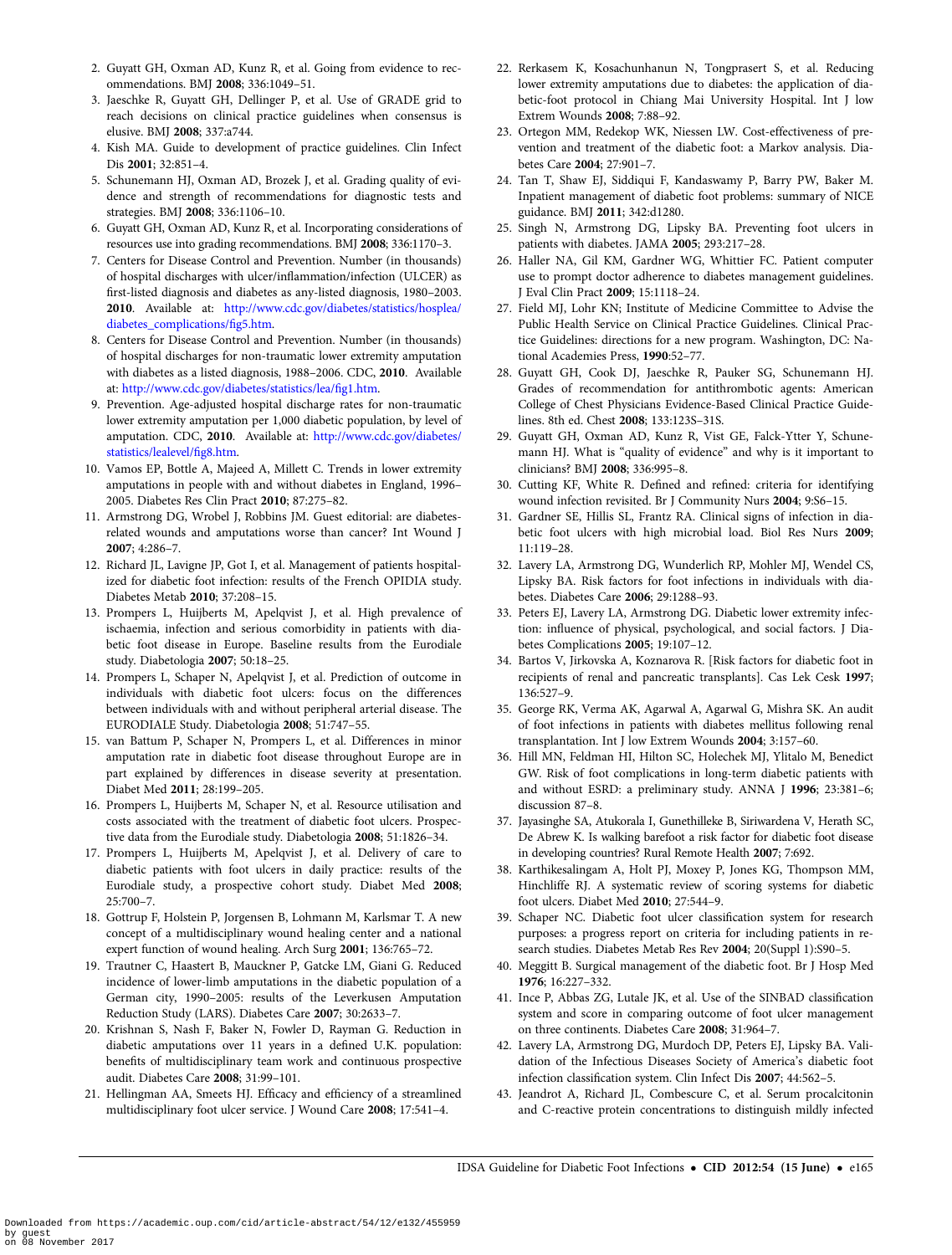<span id="page-34-0"></span>from non-infected diabetic foot ulcers: a pilot study. Diabetologia 2008; 51:347–52.

- 44. Wagner FW Jr. The dysvascular foot: a system for diagnosis and treatment. Foot Ankle 1981; 2:64–122.
- 45. Treece KA, Macfarlane RM, Pound N, Game FL, Jeffcoate WJ. Validation of a system of foot ulcer classification in diabetes mellitus. Diabet Med 2004; 21:987–91.
- 46. Ince P, Kendrick D, Game F, Jeffcoate W. The association between baseline characteristics and the outcome of foot lesions in a UK population with diabetes. Diabet Med 2007; 24:977–81.
- 47. Armstrong DG, Lavery LA, Harkless LB. Validation of a diabetic wound classification system. The contribution of depth, infection, and ischemia to risk of amputation. Diabetes Care 1998; 21:855–9.
- 48. Parisi MC, Zantut-Wittmann DE, Pavin EJ, Machado H, Nery M, Jeffcoate WJ. Comparison of three systems of classification in predicting the outcome of diabetic foot ulcers in a Brazilian population. Eur J Endocrinol 2008; 159:417–22.
- 49. Knighton DR, Ciresi KF, Fiegel VD, Austin LL, Butler EL. Classification and treatment of chronic nonhealing wounds. Successful treatment with autologous platelet-derived wound healing factors (PDWHF). Ann Surg 1986; 204:322–30.
- 50. Beckert S, Witte M, Wicke C, Konigsrainer A, Coerper S. A new wound-based severity score for diabetic foot ulcers: a prospective analysis of 1,000 patients. Diabetes Care 2006; 29:988–92.
- 51. Beckert S, Pietsch AM, Kuper M, et al. M.A.I.D.: a prognostic score estimating probability of healing in chronic lower extremity wounds. Ann Surg 2009; 249:677–81.
- 52. Lipsky BA, Polis AB, Lantz KC, Norquist JM, Abramson MA. The value of a wound score for diabetic foot infections in predicting treatment outcome: a prospective analysis from the SIDESTEP trial. Wound Repair Regen 2009; 17:671–7.
- 53. Lipsky BA, Berendt AR, Deery HG, et al. Diagnosis and treatment of diabetic foot infections. Clin Infect Dis 2004; 39:885–910.
- 54. Schaper NC, Apelqvist J, Bakker K. The international consensus and practical guidelines on the management and prevention of the diabetic foot. Curr Diab Rep 2003; 3:475–9.
- 55. Shah BR, Hux JE. Quantifying the risk of infectious diseases for people with diabetes. Diabetes Care 2003; 26:510–3.
- 56. Vedhara K, Miles JN, Wetherell MA, et al. Coping style and depression influence the healing of diabetic foot ulcers: observational and mechanistic evidence. Diabetologia 2010; 53:1590–8.
- 57. Uzun G, Solmazgul E, Curuksulu H, et al. Procalcitonin as a diagnostic aid in diabetic foot infections. Tohoku J Exp Med 2007; 213:305–12.
- 58. Lipsky BA, Sheehan P, Armstrong DG, Tice AD, Polis AB, Abramson MA. Clinical predictors of treatment failure for diabetic foot infections: data from a prospective trial. Int Wound J 2007; 4:30–8.
- 59. Akinci B, Yener S, Yesil S, Yapar N, Kucukyavas Y, Bayraktar F. Acute phase reactants predict the risk of amputation in diabetic foot infection. J Am Podiatr Med Assoc 2011; 101:1–6.
- 60. Peripheral arterial disease in people with diabetes. Diabetes Care 2003; 26:3333–41.
- 61. Hirsch AT, Haskal ZJ, Hertzer NR, et al. ACC/AHA 2005 Practice Guidelines for the management of patients with peripheral arterial disease (lower extremity, renal, mesenteric, and abdominal aortic): a collaborative report from the American Association for Vascular Surgery/Society for Vascular Surgery, Society for Cardiovascular Angiography and Interventions, Society for Vascular Medicine and Biology, Society of Interventional Radiology, and the ACC/AHA Task Force on Practice Guidelines (Writing Committee to Develop Guidelines for the Management of Patients With Peripheral Arterial Disease): endorsed by the American Association of Cardiovascular and Pulmonary Rehabilitation; National Heart, Lung, and Blood Institute; Society for Vascular Nursing; TransAtlantic Inter-Society

Consensus; and Vascular Disease Foundation. Circulation 2006; 113: e463–654.

- 62. van Baal JG. Surgical treatment of the infected diabetic foot. Clin Infect Dis 2004; 39(Suppl 2):S123–8.
- 63. Pinzur MS, Pinto MA, Schon LC, Smith DG. Controversies in amputation surgery. Instr Course Lect 2003; 52:445–51.
- 64. Khan NA, Rahim SA, Anand SS, Simel DL, Panju A. Does the clinical examination predict lower extremity peripheral arterial disease? JAMA 2006; 295:536–46.
- 65. Wilson JF, Laine C, Goldmann D. In the clinic. Peripheral arterial disease. Ann Intern Med 2007; 146:ITC3-1–ITC3-16.
- 66. Crane M, Werber B. Critical pathway approach to diabetic pedal infections in a multidisciplinary setting. J Foot Ankle Surg 1999; 38:30–3; discussion 82–3.
- 67. Larsson J, Apelqvist J, Agardh CD, Stenstrom A. Decreasing incidence of major amputation in diabetic patients: a consequence of a multidisciplinary foot care team approach? Diabet Med 1995; 12:770–6.
- 68. Dargis V, Pantelejeva O, Jonushaite A, Vileikyte L, Boulton AJ. Benefits of a multidisciplinary approach in the management of recurrent diabetic foot ulceration in Lithuania: a prospective study. Diabetes Care 1999; 22:1428–31.
- 69. Fitzgerald RH, Mills JL, Joseph W, Armstrong DG. The diabetic rapid response acute foot team: 7 essential skills for targeted limb salvage. Eplasty 2009; 9:e15.
- 70. Gibbons GW. Lower extremity bypass in patients with diabetic foot ulcers. Surg Clin North Am 2003; 83:659–69.
- 71. Bus SA, Hazenberg CE, Klein M, Van Baal JG. Assessment of foot disease in the home environment of diabetic patients using a new photographic foot imaging device. J Med Eng Technol 2010; 34:43–50.
- 72. Clemensen J, Larsen SB, Ejskjaer N. Telemedical treatment at home of diabetic foot ulcers. J Telemed Telecare 2005; 11(Suppl 2):S14–6.
- 73. Bowling FL, King L, Paterson JA, et al. Remote assessment of diabetic foot ulcers using a novel wound imaging system. Wound Repair Regen 2011; 19:25–30.
- 74. Wilbright WA, Birke JA, Patout CA, Varnado M, Horswell R. The use of telemedicine in the management of diabetes-related foot ulceration: a pilot study. Adv Skin Wound Care 2004; 17:232–8.
- 75. Aragon-Sanchez J. Seminar review: a review of the basis of surgical treatment of diabetic foot infections. Int J Low Extrem Wounds 2011; 10:33–65.
- 76. Sumpio BE, Armstrong DG, Lavery LA, Andros G. The role of interdisciplinary team approach in the management of the diabetic foot: a joint statement from the Society for Vascular Surgery and the American Podiatric Medical Association. J Vasc Surg 2010; 51:1504–6.
- 77. Akbari CM, Pomposelli FB Jr, Gibbons GW, et al. Lower extremity revascularization in diabetes: late observations. Arch Surg 2000; 135:452–6.
- 78. Lipsky BA, Pecoraro RE, Larson SA, Hanley ME, Ahroni JH. Outpatient management of uncomplicated lower-extremity infections in diabetic patients. Arch Intern Med 1990; 150:790–7.
- 79. Lipsky BA, Itani K, Norden C. Treating foot infections in diabetic patients: a randomized, multicenter, open-label trial of linezolid versus ampicillin-sulbactam/amoxicillin-clavulanate. Clin Infect Dis 2004; 38:17–24.
- 80. Armstrong DG, Lavery LA, Sariaya M, Ashry H. Leukocytosis is a poor indicator of acute osteomyelitis of the foot in diabetes mellitus. J Foot Ankle Surg 1996; 35:280–3.
- 81. Eneroth M, Larsson J, Apelqvist J. Deep foot infections in patients with diabetes and foot ulcer: an entity with different characteristics, treatments, and prognosis. J Diabetes Complications 1999; 13:254–63.
- 82. Frykberg RG. An evidence-based approach to diabetic foot infections. Am J Surg 2003; 186:44S–54S; discussion 61S–64S.
- 83. Caputo GM, Cavanagh PR, Ulbrecht JS, Gibbons GW, Karchmer AW. Assessment and management of foot disease in patients with diabetes. N Engl J Med 1994; 331:854–60.

e166 • CID 2012:54 (15 June) • Lipsky et al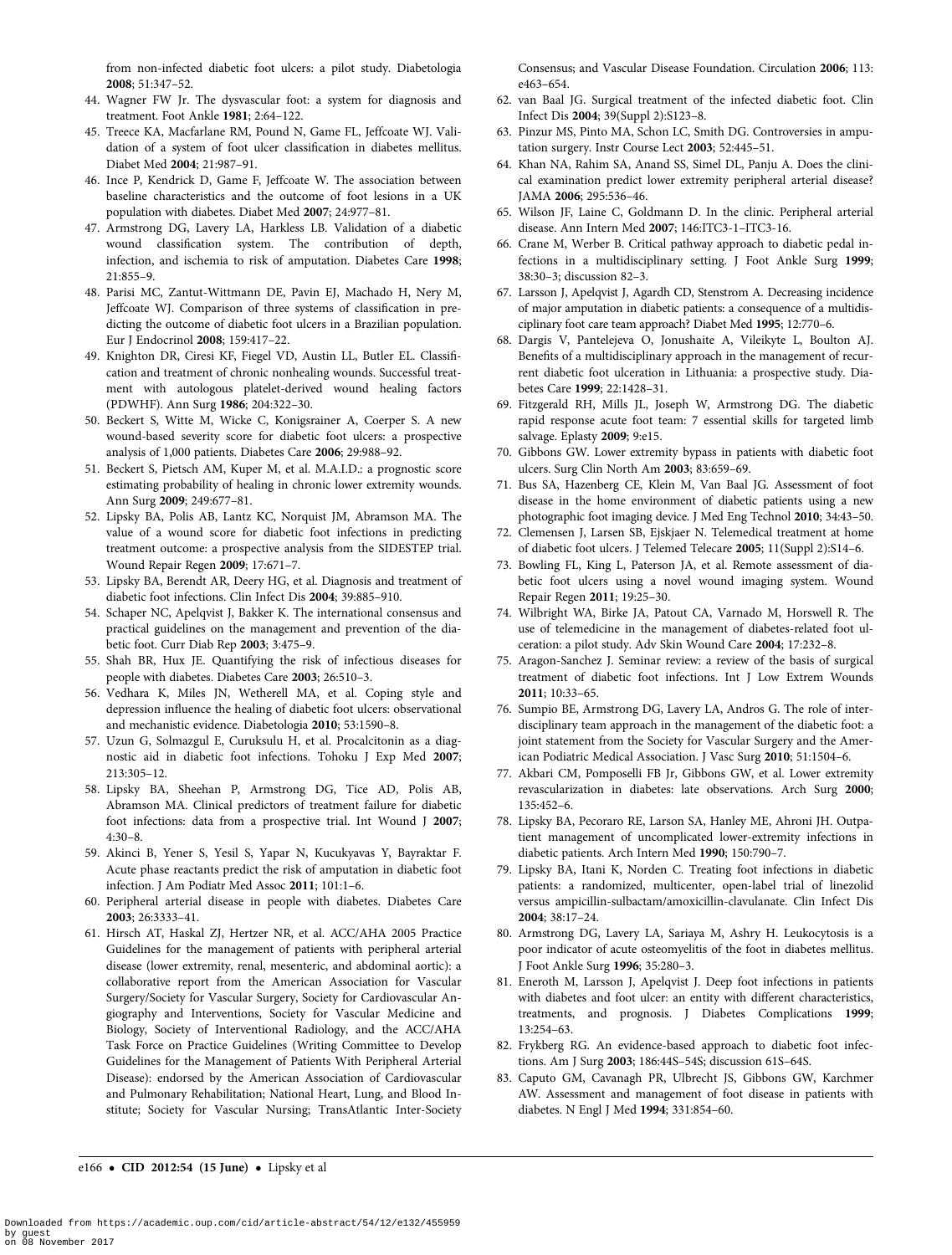- <span id="page-35-0"></span>84. No authors listed. Consensus Development Conference on Diabetic Foot Wound Care: 7–8 April 1999, Boston, Massachusetts. American Diabetes Association. Diabetes Care 1999; 22:1354–60.
- 85. Rao N, Lipsky BA. Optimising antimicrobial therapy in diabetic foot infections. Drugs 2007; 67:195–214.
- 86. Dang CN, Prasad YD, Boulton AJ, Jude EB. Methicillin-resistant Staphylococcus aureus in the diabetic foot clinic: a worsening problem. Diabet Med 2003; 20:159–61.
- 87. Stanaway S, Johnson D, Moulik P, Gill G. Methicillin-resistant Staphylococcus aureus (MRSA) isolation from diabetic foot ulcers correlates with nasal MRSA carriage. Diabetes Res Clin Pract 2007; 75:47–50.
- 88. Carvalho CB, Neto RM, Aragao LP, Oliveira MM, Nogueira MB, Forti AC. [Diabetic foot infection. Bacteriologic analysis of 141 patients]. Arq Bras Endocrinol Metabol 2004; 48:398–405.
- 89. Shankar EM, Mohan V, Premalatha G, Srinivasan RS, Usha AR. Bacterial etiology of diabetic foot infections in South India. Eur J Intern Med 2005; 16:567–70.
- 90. Tascini C, Gemignani G, Palumbo F, et al. Clinical and microbiological efficacy of colistin therapy alone or in combination as treatment for multidrug resistant Pseudomonas aeruginosa diabetic foot infections with or without osteomyelitis. J Chemother 2006; 18:648–51.
- 91. Kandemir O, Akbay E, Sahin E, Milcan A, Gen R. Risk factors for infection of the diabetic foot with multi-antibiotic resistant microorganisms. J Infect 2007; 54:439–45.
- 92. Gadepalli R, Dhawan B, Sreenivas V, Kapil A, Ammini AC, Chaudhry R. A clinico-microbiological study of diabetic foot ulcers in an Indian tertiary care hospital. Diabetes Care 2006; 29:1727–32.
- 93. Edmonds M. Infection in the neuroischemic foot. Int J low Extrem Wounds 2005; 4:145–53.
- 94. Richard JL, Sotto A, Jourdan N, et al. Risk factors and healing impact of multidrug-resistant bacteria in diabetic foot ulcers. Diabetes Metab 2008; 34:363–9.
- 95. Sotto A, Richard JL, Jourdan N, Combescure C, Bouziges N, Lavigne JP. Miniaturized oligonucleotide arrays: a new tool for discriminating colonization from infection due to Staphylococcus aureus in diabetic foot ulcers. Diabetes Care 2007; 30:2051–6.
- 96. Chakraborti C, Le C, Yanofsky A. Sensitivity of superficial cultures in lower extremity wounds. J Hosp Med 2010; 5:415–20.
- 97. Gardner SE, Frantz RA, Saltzman CL, Hillis SL, Park H, Scherubel M. Diagnostic validity of three swab techniques for identifying chronic wound infection. Wound Repair Regen 2006; 14:548–57.
- 98. Nelson EA, O'Meara S, Craig D, et al. A series of systematic reviews to inform a decision analysis for sampling and treating infected diabetic foot ulcers. Health Technol Assess 2006; 10:iii–iv, ix–x, 1–221.
- 99. Singh SK, Gupta K, Tiwari S, et al. Detecting aerobic bacterial diversity in patients with diabetic foot wounds using ERIC-PCR: a preliminary communication. Int J Low Extrem Wounds 2009; 8:203–8.
- 100. Fisher TK, Wolcott R, Wolk DM, Bharara M, Kimbriel HR, Armstrong DG. Diabetic foot infections: a need for innovative assessments. Int J Low Extrem Wounds 2010; 9:31–6.
- 101. Sotto A, Lina G, Richard JL, et al. Virulence potential of Staphylococcus aureus strains isolated from diabetic foot ulcers: a new paradigm. Diabetes Care 2008; 31:2318–24.
- 102. Wolcott RD, Cox SB, Dowd SE. Healing and healing rates of chronic wounds in the age of molecular pathogen diagnostics. J Wound Care 2010; 19:272–8, 80–1.
- 103. Hirschl M, Hirschl AM. Bacterial flora in mal perforant and antimicrobial treatment with ceftriaxone. Chemotherapy 1992; 38:275–80.
- 104. Chantelau E, Tanudjaja T, Altenhofer F, Ersanli Z, Lacigova S, Metzger C. Antibiotic treatment for uncomplicated neuropathic forefoot ulcers in diabetes: a controlled trial. Diabet Med 1996; 13:156–9.
- 105. Edmonds M, Foster A. The use of antibiotics in the diabetic foot. Am J Surg 2004; 187:25S–28S.
- 106. Gardner SE, Frantz RA. Wound bioburden and infection-related complications in diabetic foot ulcers. Biol Res Nurs 2008; 10:44–53.
- 107. Ramakant P, Verma AK, Misra R, et al. Changing microbiological profile of pathogenic bacteria in diabetic foot infections: time for a rethink on which empirical therapy to choose? Diabetologia 2011; 54:58–64.
- 108. Lipsky BA. Empirical therapy for diabetic foot infections: are there clinical clues to guide antibiotic selection? Clin Microbiol Infect 2007; 13:351–3.
- 109. Wheat LJ, Allen SD, Henry M, et al. Diabetic foot infections. Bacteriologic analysis. Arch Intern Med 1986; 146:1935–40.
- 110. Krikava K, Pospisil M. [The diabetic foot syndrome—antibiotic therapy]. Rozhl Chir 1999; 78:295–8.
- 111. Ng LS, Kwang LL, Yeow SC, Tan TY. Anaerobic culture of diabetic foot infections: organisms and antimicrobial susceptibilities. Ann Acad Med Singapore 2008; 37:936–9.
- 112. Dowd SE, Wolcott RD, Sun Y, McKeehan T, Smith E, Rhoads D. Polymicrobial nature of chronic diabetic foot ulcer biofilm infections determined using bacterial tag encoded FLX amplicon pyrosequencing (bTEFAP). PLoS One 2008; 3:e3326.
- 113. Armstrong DG, Liswood PJ, Todd WF, William J. Stickel Bronze Award. Prevalence of mixed infections in the diabetic pedal wound. A retrospective review of 112 infections. J Am Podiatr Med Assoc 1995; 85:533–7.
- 114. Lipsky BA, Holroyd KJ, Zasloff M. Topical versus systemic antimicrobial therapy for treating mildly infected diabetic foot ulcers: a randomized, controlled, double-blinded, multicenter trial of pexiganan cream. Clin Infect Dis 2008; 47:1537–45.
- 115. Lipsky BA, Hoey C. Topical antimicrobial therapy for treating chronic wounds. Clin Infect Dis 2009; 49:1541–9.
- 116. Lipsky BA, McDonald D, Litka P. Treatment of infected diabetic foot ulcers: topical MSI-78 vs. oral ofloxacin. Diabetologia 1997; 40:482.
- 117. Noel GJ, Strauss RS, Amsler K, Heep M, Pypstra R, Solomkin JS. Results of a double-blind, randomized trial of ceftobiprole treatment of complicated skin and skin structure infections caused by grampositive bacteria. Antimicrob Agents Chemother 2008; 52:37–44.
- 118. Noel GJ, Bush K, Bagchi P, Ianus J, Strauss RS. A randomized, double-blind trial comparing ceftobiprole medocaril with vancomycin plus ceftazidime for the treatment of patients with complicated skin and skin-structure infections. Clin Infect Dis 2008; 46:647–55.
- 119. Graham DR, Lucasti C, Malafaia O, et al. Ertapenem once daily versus piperacillin-tazobactam 4 times per day for treatment of complicated skin and skin-structure infections in adults: results of a prospective, randomized, double-blind multicenter study. Clin Infect Dis 2002; 34:1460–8.
- 120. Lipsky BA, Armstrong DG, Citron DM, Tice AD, Morgenstern DE, Abramson MA. Ertapenem versus piperacillin/tazobactam for diabetic foot infections (SIDESTEP): prospective, randomised, controlled, double-blinded, multicentre trial. Lancet 2005; 366:1695–703.
- 121. Ertugrul MB, Baktiroglu S, Salman S, et al. Pathogens isolated from deep soft tissue and bone in patients with diabetic foot infections. J Am Podiatr Med Assoc 2008; 98:290–5.
- 122. Martinez-Gomez Dde A, Ramirez-Almagro C, Campillo-Soto A, Morales-Cuenca G, Pagan-Ortiz J, Aguayo-Albasini JL. [Diabetic foot infections. Prevalence and antibiotic sensitivity of the causative microorganisms]. Enferm Infecc Microbiol Clin 2009; 27:317–21.
- 123. Bansal E, Garg A, Bhatia S, Attri AK, Chander J. Spectrum of microbial flora in diabetic foot ulcers. Indian J Pathol Microbiol 2008; 51:204–8.
- 124. Yoga R, Khairul A, Sunita K, Suresh C. Bacteriology of diabetic foot lesions. Med J Malaysia 2006; 61(Suppl A):14–6.
- 125. Shakil S, Khan AU. Infected foot ulcers in male and female diabetic patients: a clinico-bioinformative study. Ann Clin Microbiol Antimicrob 2010; 9:2.
- 126. Wang SH, Sun ZL, Guo YJ, et al. Meticillin-resistant Staphylococcus aureus isolated from foot ulcers in diabetic patients in a Chinese care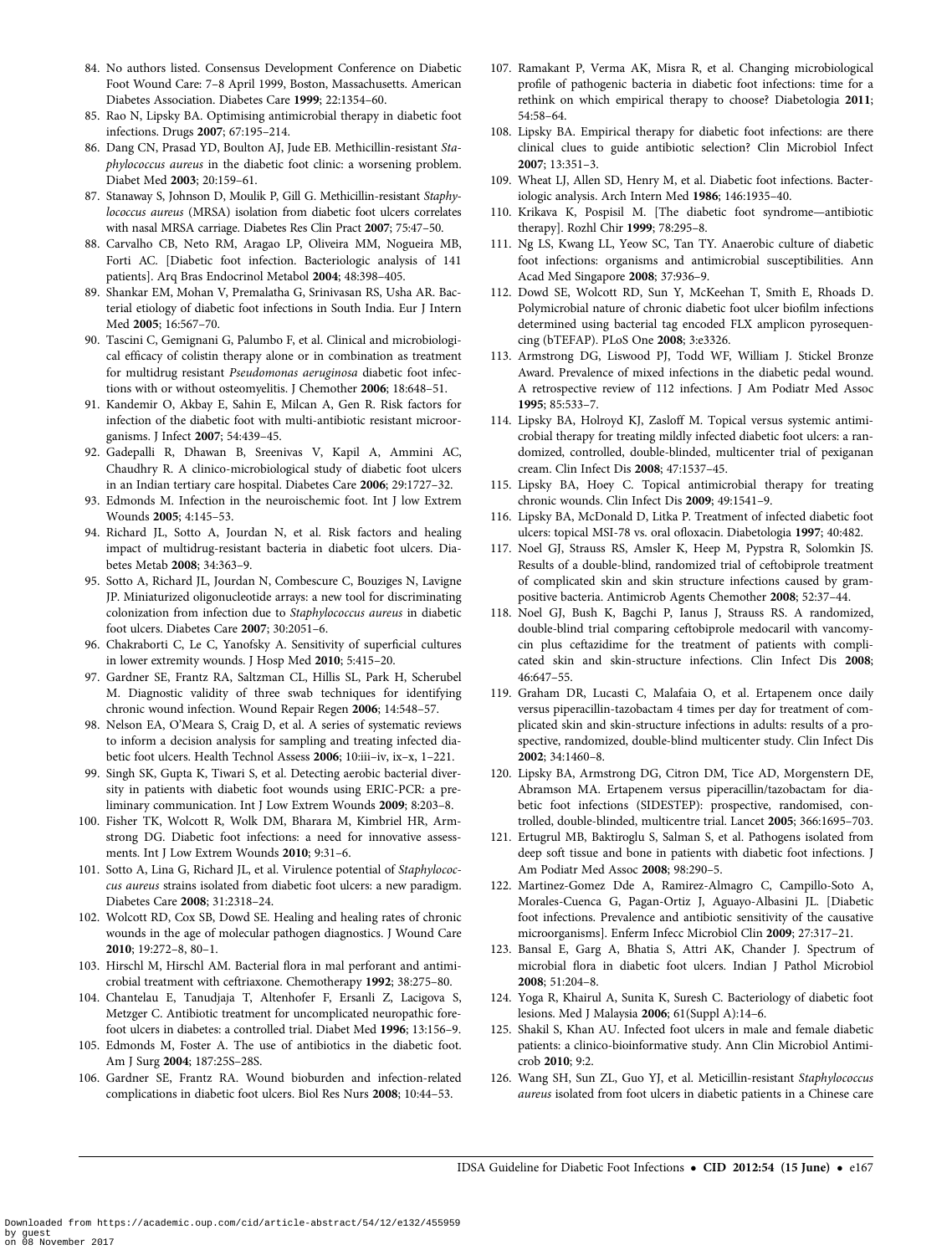<span id="page-36-0"></span>hospital: risk factors for infection and prevalence. J Med Microbiol 2010; 59:1219–24.

- 127. Tentolouris N, Petrikkos G, Vallianou N, et al. Prevalence of methicillin-resistant Staphylococcus aureus in infected and uninfected diabetic foot ulcers. Clin Microbiol Infect 2006; 12:186–9.
- 128. Yates C, May K, Hale T, et al. Wound chronicity, inpatient care, and chronic kidney disease predispose to MRSA infection in diabetic foot ulcers. Diabetes Care 2009; 32:1907–9.
- 129. Vardakas KZ, Horianopoulou M, Falagas ME. Factors associated with treatment failure in patients with diabetic foot infections: an analysis of data from randomized controlled trials. Diabetes Res Clin Pract 2008; 80:344–51.
- 130. Arbeit RD, Maki D, Tally FP, Campanaro E, Eisenstein BI. The safety and efficacy of daptomycin for the treatment of complicated skin and skin-structure infections. Clin Infect Dis 2004; 38:1673–81.
- 131. Eleftheriadou I, Tentolouris N, Argiana V, Jude E, Boulton AJ. Methicillin-resistant Staphylococcus aureus in diabetic foot infections. Drugs 2010; 70:1785–97.
- 132. Liu C, Bayer A, Cosgrove SE, et al. Clinical practice guidelines by the infectious diseases society of america for the treatment of methicillin-resistant Staphylococcus aureus infections in adults and children. Clin Infect Dis 2011; 52:e18–55.
- 133. David MZ, Glikman D, Crawford SE, et al. What is communityassociated methicillin-resistant Staphylococcus aureus? J Infect Dis 2008; 197:1235–43.
- 134. Lagace-Wiens PR, Ormiston D, Nicolle LE, Hilderman T, Embil J. The diabetic foot clinic: not a significant source for acquisition of methicillin-resistant Staphylococcus aureus. Am J Infect Control 2009; 37:587–9.
- 135. Raymakers JT, Schaper NC, van der Heyden JJ, Tordoir JH, Kitslaar PJ. Penetration of ceftazidime into bone from severely ischaemic limbs. J Antimicrob Chemother 1998; 42:543–5.
- 136. Seabrook GR, Edmiston CE, Schmitt DD, Krepel C, Bandyk DF, Towne JB. Comparison of serum and tissue antibiotic levels in diabetes-related foot infections. Surgery 1991; 110:671–6; discussion 76–7.
- 137. Duckworth C, Fisher JF, Carter SA, et al. Tissue penetration of clindamycin in diabetic foot infections. J Antimicrob Chemother 1993; 31:581–4.
- 138. Legat FJ, Maier A, Dittrich P, et al. Penetration of fosfomycin into inflammatory lesions in patients with cellulitis or diabetic foot syndrome. Antimicrob Agents Chemother 2003; 47:371–4.
- 139. Muller M, Brunner M, Hollenstein U, et al. Penetration of ciprofloxacin into the interstitial space of inflamed foot lesions in noninsulin-dependent diabetes mellitus patients. Antimicrob Agents Chemother 1999; 43:2056–8.
- 140. Kuck EM, Bouter KP, Hoekstra JB, Conemans JM, Diepersloot RJ. Tissue concentrations after a single-dose, orally administered ofloxacin in patients with diabetic foot infections. Foot Ankle Int 1998; 19: 38–40.
- 141. Mueller-Buehl U, Diehm C, Gutzler F, Adam D. Tissue concentrations of ofloxacin in necrotic foot lesions of diabetic and non-diabetic patients with peripheral arterial occlusive disease. Vasa 1991; 20:17–21.
- 142. Traunmuller F, Schintler MV, Metzler J, et al. Soft tissue and bone penetration abilities of daptomycin in diabetic patients with bacterial foot infections. J Antimicrob Chemother 2010; 65:1252–7.
- 143. Schintler MV, Traunmuller F, Metzler J, et al. High fosfomycin concentrations in bone and peripheral soft tissue in diabetic patients presenting with bacterial foot infection. J Antimicrob Chemother 2009; 64:574–8.
- 144. Majcher-Peszynska J, Haase G, Sass M, et al. Pharmacokinetics and penetration of linezolid into inflamed soft tissue in diabetic foot infections. Eur J Clin Pharmacol 2008; 64:1093–100.
- 145. Nicolau DP, Stein GE. Therapeutic options for diabetic foot infections: a review with an emphasis on tissue penetration characteristics. J Am Podiatr Med Assoc 2010; 100:52–63.
- 146. Raymakers JT, Houben AJ, van der Heyden JJ, Tordoir JH, Kitslaar PJSchaper NC. The effect of diabetes and severe ischaemia on the penetration of ceftazidime into tissues of the limb. Diabet Med 2001; 18:229–34.
- 147. Deresinski SC. The efficacy and safety of ceftobiprole in the treatment of complicated skin and skin structure infections: evidence from 2 clinical trials. Diagn Microbiol Infect Dis 2008; 61:103–9.
- 148. Lipsky BA, Giordano P, Choudhri S, Song J. Treating diabetic foot infections with sequential intravenous to oral moxifloxacin compared with piperacillin-tazobactam/amoxicillin-clavulanate. J Antimicrob Chemother 2007; 60:370–6.
- 149. Harkless L, Boghossian J, Pollak R, et al. An open-label, randomized study comparing efficacy and safety of intravenous piperacillin/tazobactam and ampicillin/sulbactam for infected diabetic foot ulcers. Surg Infect (Larchmt) 2005; 6:27–40.
- 150. Clay PG, Graham MR, Lindsey CC, Lamp KC, Freeman C, Glaros A. Clinical efficacy, tolerability, and cost savings associated with the use of open-label metronidazole plus ceftriaxone once daily compared with ticarcillin/clavulanate every 6 hours as empiric treatment for diabetic lower-extremity infections in older males. Am J Geriatr Pharmacother 2004; 2:181–9.
- 151. Lobmann R, Ambrosch A, Seewald M, et al. Antibiotic therapy for diabetic foot infections: comparison of cephalosporines with chinolones. Diabetes Nutr Metab 2004; 17:156–62.
- 152. Vick-Fragoso R, Hernandez-Oliva G, Cruz-Alcazar J, et al. Efficacy and safety of sequential intravenous/oral moxifloxacin vs intravenous/oral amoxicillin/clavulanate for complicated skin and skin structure infections. Infection 2009; 37:407–17.
- 153. Griffis CD, Metcalfe S, Bowling FL, Boulton AJ, Armstrong DG. The use of gentamycin-impregnated foam in the management of diabetic foot infections: a promising delivery system? Expert Opin Drug Deliv 2009; 6:639–42.
- 154. Salgami EV, Bowling FL, Whitehouse RW, Boulton AJ. Use of tobramycin-impregnated calcium sulphate pellets in addition to oral antibiotics: an alternative treatment to minor amputation in a case of diabetic foot osteomyelitis. Diabetes Care 2007; 30:181–2.
- 155. Lipsky BA, Stoutenburgh U. Daptomycin for treating infected diabetic foot ulcers: evidence from a randomized, controlled trial comparing daptomycin with vancomycin or semi-synthetic penicillins for complicated skin and skin-structure infections. J Antimicrob Chemother 2005; 55:240–5.
- 156. Sabol M. Phase 3 study: evaluating the safety and efficacy of a oncedaily dose of tigecycline and ertapenem in diabetic foot infections with a substudy in patients with diabetic foot infections complicated by osteomyelitis. 2009; Clinical Trials Identifier Number: NCT00366249.
- 157. Saltoglu N, Dalkiran A, Tetiker T, et al. Piperacillin/tazobactam versus imipenem/cilastatin for severe diabetic foot infections: a prospective, randomized clinical trial in a university hospital. Clin Microbiol Infect 2010; 16:1252–7.
- 158. No authors listed. Study evaluating the safety and efficacy of a oncedaily dose of tigecycline vs ertapenem in diabetic foot infections (DFI) with a substudy in patients with diabetic foot infections complicated by osteomyelitis. 2010.
- 159. Lipsky BA. Evidence-based antibiotic therapy of diabetic foot infections. FEMS Immunol Med Microbiol 1999; 26:267–76.
- 160. No authors listed. Guidance for industry. Acute bacterial skin and skin structure infections: developing drugs for treatment DRAFT GUIDANCE. US Department of Health and Human Services Food and Drug Administration Center for Drug Evaluation and Research (CDER) 2010; Docket Number HFA-305:1–35.
- 161. Crouzet J, Lavigne JP, Richard JL, Sotto A. Diabetic foot infection: a critical review of recent randomized clinical trials on antibiotic therapy. Int J Infect Dis 2011; 15:e601–10.
- 162. Dinh MT, Abad CL, Safdar N. Diagnostic accuracy of the physical examination and imaging tests for osteomyelitis underlying diabetic foot ulcers: meta-analysis. Clin Infect Dis 2008; 47:519–27.

e168 • CID 2012:54 (15 June) • Lipsky et al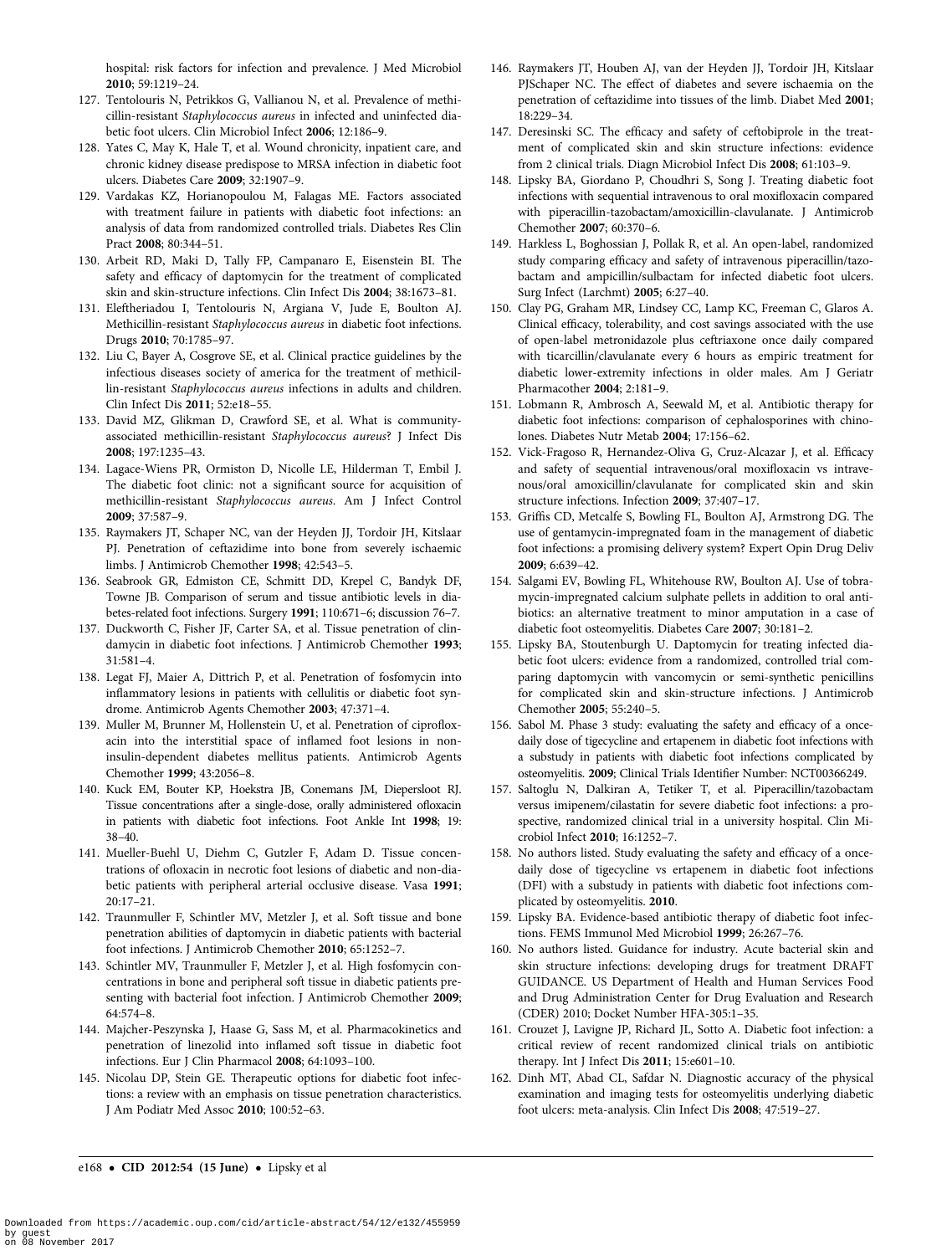- <span id="page-37-0"></span>163. Shults DW, Hunter GC, McIntyre KE, Parent FN, Piotrowski JJ, Bernhard VM. Value of radiographs and bone scans in determining the need for therapy in diabetic patients with foot ulcers. Am J Surg 1989; 158:525–9; discussion 29–30.
- 164. Butalia S, Palda VA, Sargeant RJ, Detsky AS, Mourad O. Does this patient with diabetes have osteomyelitis of the lower extremity? JAMA 2008; 299:806–13.
- 165. Jeffcoate WJ, Lipsky BA. Controversies in diagnosing and managing osteomyelitis of the foot in diabetes. Clin Infect Dis 2004; 39(Suppl 2):S115–22.
- 166. Kapoor A, Page S, Lavalley M, Gale DR, Felson DT. Magnetic resonance imaging for diagnosing foot osteomyelitis: a meta-analysis. Arch Intern Med 2007; 167:125–32.
- 167. Ledermann HP, Morrison WB, Schweitzer ME. Pedal abscesses in patients suspected of having pedal osteomyelitis: analysis with MR imaging. Radiology 2002; 224:649–55.
- 168. Ledermann HP, Schweitzer ME, Morrison WB. Nonenhancing tissue on MR imaging of pedal infection: characterization of necrotic tissue and associated limitations for diagnosis of osteomyelitis and abscess. AJR Am J Roentgenol 2002; 178:215–22.
- 169. Schweitzer ME, Morrison WB. MR imaging of the diabetic foot. Radiol Clin North Am 2004; 42:61–71, vi.
- 170. Tan PL, Teh J. MRI of the diabetic foot: differentiation of infection from neuropathic change. Br J Radiol 2007; 80:939–48.
- 171. Tomas MB, Patel M, Marwin SE, Palestro CJ. The diabetic foot. Br J Radiol 2000; 73:443–50.
- 172. Armstrong DG, Harkless LB. Outcomes of preventative care in a diabetic foot specialty clinic. J Foot Ankle Surg 1998; 37:460–6.
- 173. Becker W. Imaging osteomyelitis and the diabetic foot. Q J Nucl Med 1999; 43:9–20.
- 174. Palestro CJ, Love C. Nuclear medicine and diabetic foot infections. Semin Nucl Med 2009; 39:52–65.
- 175. Delcourt A, Huglo D, Prangere T, et al. Comparison between Leukoscan (Sulesomab) and Gallium-67 for the diagnosis of osteomyelitis in the diabetic foot. Diabetes Metab 2005; 31:125–33.
- 176. Schweitzer ME, Daffner RH, Weissman BN, et al. ACR Appropriateness criteria on suspected osteomyelitis in patients with diabetes mellitus. J Am Coll Radiol 2008; 5:881–6.
- 177. Enderle MD, Coerper S, Schweizer HP, et al. Correlation of imaging techniques to histopathology in patients with diabetic foot syndrome and clinical suspicion of chronic osteomyelitis. The role of highresolution ultrasound. Diabetes Care 1999; 22:294–9.
- 178. Keidar Z, Militianu D, Melamed E, Bar-Shalom R, Israel O. The diabetic foot: initial experience with 18F-FDG PET/CT. J Nucl Med 2005; 46:444–9.
- 179. Basu S, Chryssikos T, Houseni M, et al. Potential role of FDG PET in the setting of diabetic neuro-osteoarthropathy: can it differentiate uncomplicated Charcot's neuroarthropathy from osteomyelitis and softtissue infection? Nucl Med Commun 2007; 28:465–72.
- 180. Nawaz A, Torigian DA, Siegelman ES, Basu S, Chryssikos T, Alavi A. Diagnostic performance of FDG-PET, MRI, and plain film radiography (PFR) for the diagnosis of osteomyelitis in the diabetic foot. Mol Imaging Biol 2010; 12:335–42.
- 181. Heiba SI, Kolker D, Mocherla B. The optimized evaluation of diabetic foot infection by dual isotope SPECT/CT imaging protocol. J Foot Ankle Surg 2010; 49:529–36.
- 182. Sella EJ. Current concepts review: diagnostic imaging of the diabetic foot. Foot Ankle Int 2009; 30:568–76.
- 183. Berendt AR, Lipsky B. Is this bone infected or not? Differentiating neuro-osteoarthropathy from osteomyelitis in the diabetic foot. Curr Diab Rep 2004; 4:424–9.
- 184. Ahmadi ME, Morrison WB, Carrino JA, Schweitzer ME, Raikin SM, Ledermann HP. Neuropathic arthropathy of the foot with and without superimposed osteomyelitis: MR imaging characteristics. Radiology 2006; 238:622–31.
- 185. Berendt AR, Peters EJ, Bakker K, et al. Diabetic foot osteomyelitis: a progress report on diagnosis and a systematic review of treatment. Diabetes Metab Res Rev 2008; 24(Suppl 1):S145–61.
- 186. Lipsky BA. Osteomyelitis of the foot in diabetic patients. Clin Infect Dis 1997; 25:1318–26.
- 187. Snyder RJ, Cohen MM, Sun C, Livingston J. Osteomyelitis in the diabetic patient: diagnosis and treatment. Part 2: medical, surgical, and alternative treatments. Ostomy Wound Manage 2001; 47:24–30, 32–41; quiz 42–3.
- 188. Snyder RJ, Cohen MM, Sun C, Livingston J. Osteomyelitis in the diabetic patient: diagnosis and treatment. Part 1: overview, diagnosis, and microbiology. Ostomy Wound Manage 2001; 47:18–22, 25–30; quiz 31–2.
- 189. Embil JM. The management of diabetic foot osteomyelitis. The Diabetic Foot 2000; 3:76–84.
- 190. Eckman MH, Greenfield S, Mackey WC, et al. Foot infections in diabetic patients. Decision and cost-effectiveness analyses. JAMA 1995; 273:712–20.
- 191. Lipsky BA. A report from the international consensus on diagnosing and treating the infected diabetic foot. Diabetes Metab Res Rev 2004; 20(Suppl 1):S68–77.
- 192. Chantelau E, Wolf A, Ozdemir S, Hachmoller A, Ramp U. Bone histomorphology may be unremarkable in diabetes mellitus. Med Klin (Munich) 2007; 102:429–33.
- 193. Newman LG, Waller J, Palestro CJ, et al. Unsuspected osteomyelitis in diabetic foot ulcers. Diagnosis and monitoring by leukocyte scanning with indium in 111 oxyquinoline. JAMA 1991; 266:1246–51.
- 194. Lavery LA, Peters EJ, Armstrong DG, Wendel CS, Murdoch DP, Lipsky BA. Risk factors for developing osteomyelitis in patients with diabetic foot wounds. Diabetes Res Clin Pract 2009; 83:347–52.
- 195. Fleischer AE, Didyk AA, Woods JB, Burns SE, Wrobel JS, Armstrong DG. Combined clinical and laboratory testing improves diagnostic accuracy for osteomyelitis in the diabetic foot. J Foot Ankle Surg 2009; 48:39–46.
- 196. Rajbhandari SM, Sutton M, Davies C, Tesfaye S, Ward JD. 'Sausage toe': a reliable sign of underlying osteomyelitis. Diabet Med 2000; 17:74–7.
- 197. Grayson ML, Gibbons GW, Balogh K, Levin E, Karchmer AW. Probing to bone in infected pedal ulcers. A clinical sign of underlying osteomyelitis in diabetic patients. JAMA 1995; 273:721–3.
- 198. Shone A, Burnside J, Chipchase S, Game F, Jeffcoate W. Probing the validity of the probe-to-bone test in the diagnosis of osteomyelitis of the foot in diabetes. Diabetes Care 2006; 29:945.
- 199. Lavery LA, Armstrong DG, Peters EJ, Lipsky BA. Probe-to-bone test for diagnosing diabetic foot osteomyelitis: reliable or relic? Diabetes Care 2007; 30:270–4.
- 200. Hartemann-Heurtier A, Senneville E. Diabetic foot osteomyelitis. Diabetes Metab 2008; 34:87–95.
- 201. Aragon-Sanchez J, Lipsky BA, Lazaro-Martinez JL. Diagnosing diabetic foot osteomyelitis: is the combination of probe-to-bone test and plain radiography sufficient for high-risk inpatients? Diabet Med 2011; 28:191–4.
- 202. Morales Lozano R, Gonzalez Fernandez ML, Martinez Hernandez D, Beneit Montesinos JV, Guisado Jimenez S, Gonzalez Jurado MA. Validating the probe-to-bone and other tests for diagnosing chronic osteomyelitis in the diabetic foot. Diabetes Care 2010; 33:2140–45.
- 203. Lavery LA, Armstrong DG, Harkless LB. Classification of diabetic foot wounds. J Foot Ankle Surg 1996; 35:528–31.
- 204. Wheat J. Diagnostic strategies in osteomyelitis. Am J Med 1985; 78:218–24.
- 205. Senneville E, Melliez H, Beltrand E, et al. Culture of percutaneous bone biopsy specimens for diagnosis of diabetic foot osteomyelitis: concordance with ulcer swab cultures. Clin Infect Dis 2006; 42:57–62.
- 206. Lesens O, Desbiez F, Vidal M, et al. Culture of per-wound bone specimens: a simplified approach for the medical management of diabetic foot osteomyelitis. Clin Microbiol Infect 2011; 17:285–91.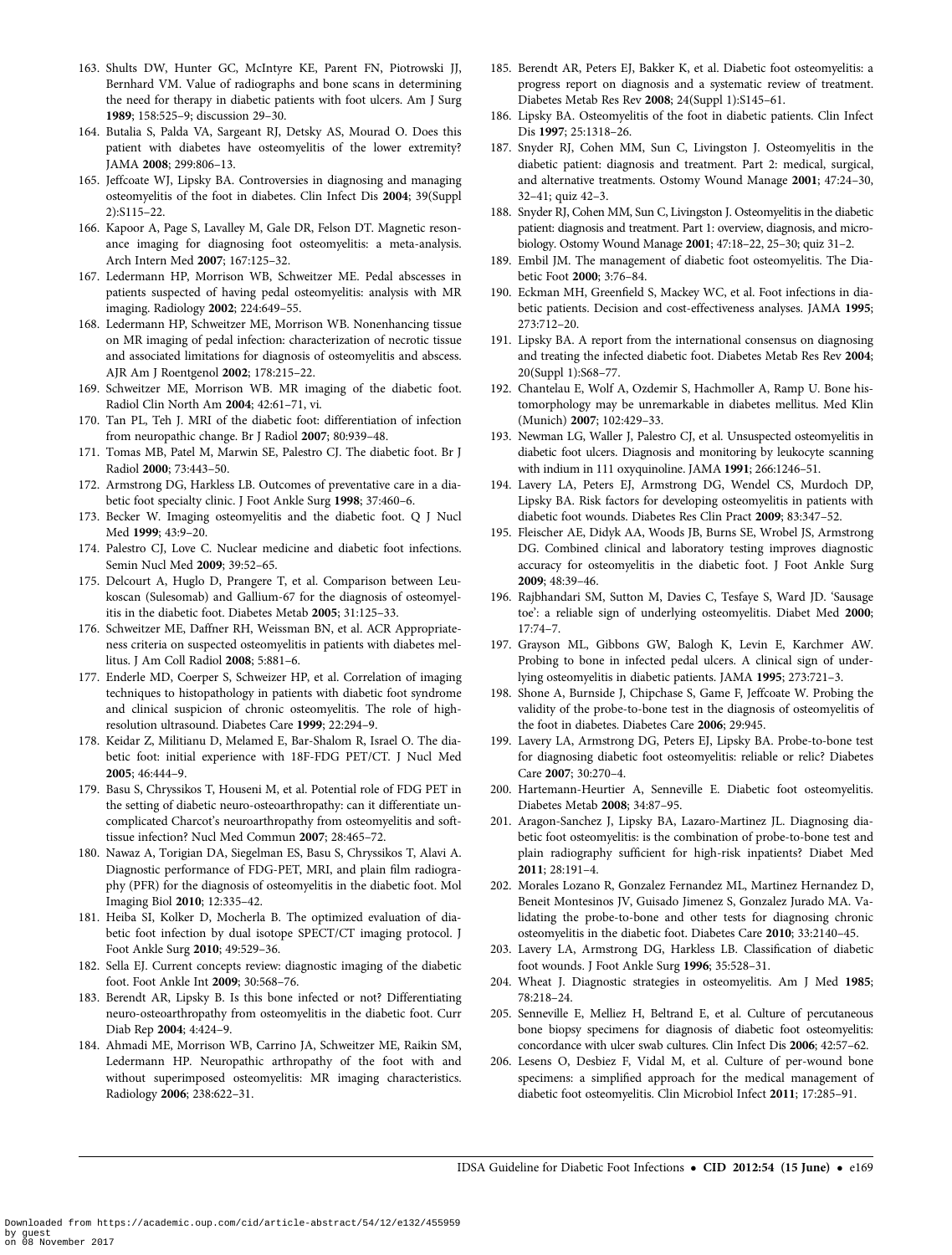- <span id="page-38-0"></span>207. Game F, Jeffcoate W. MRSA and osteomyelitis of the foot in diabetes. Diabet Med 2004; 21(Suppl 4):16–9.
- 208. Khatri G, Wagner DK, Sohnle PG. Effect of bone biopsy in guiding antimicrobial therapy for osteomyelitis complicating open wounds. Am J Med Sci 2001; 321:367–71.
- 209. Slater RA, Lazarovitch T, Boldur I, et al. Swab cultures accurately identify bacterial pathogens in diabetic foot wounds not involving bone. Diabet Med 2004; 21:705–9.
- 210. Zuluaga AF, Galvis W, Jaimes F, Vesga O. Lack of microbiological concordance between bone and non-bone specimens in chronic osteomyelitis: an observational study. BMC Infect Dis 2002; 2:8.
- 211. Elamurugan TP, Jagdish S, Kate V, Chandra Parija S. Role of bone biopsy specimen culture in the management of diabetic foot osteomyelitis. Int J Surg 2011; 9:214–6.
- 212. Kessler L, Piemont Y, Ortega F, et al. Comparison of microbiological results of needle puncture vs. superficial swab in infected diabetic foot ulcer with osteomyelitis. Diabet Med 2006; 23:99–102.
- 213. Senneville E, Morant H, Descamps D, et al. Needle puncture and transcutaneous bone biopsy cultures are inconsistent in patients with diabetes and suspected osteomyelitis of the foot. Clin Infect Dis 2009; 48:888–93.
- 214. Bernard L, Uckay I, Vuagnat A, et al. Two consecutive deep sinus tract cultures predict the pathogen of osteomyelitis. Int J Infect Dis 2010; 14:e390–3.
- 215. Ertugrul MB, Baktiroglu S, Salman S, et al. The diagnosis of osteomyelitis of the foot in diabetes: microbiological examination vs. magnetic resonance imaging and labelled leucocyte scanning. Diabet Med 2006; 23:649–53.
- 216. Howard CB, Einhorn M, Dagan R, Yagupski P, Porat S. Fine-needle bone biopsy to diagnose osteomyelitis. J Bone Joint Surg Br 1994; 76:311–4.
- 217. Tan JS, File TM Jr. Diagnosis and treatment of diabetic foot infections. Baillieres Best Pract Res Clin Rheumatol 1999; 13:149–61.
- 218. Mader JT, Ortiz M, Calhoun JH. Update on the diagnosis and management of osteomyelitis. Clin Podiatr Med Surg 1996; 13:701–24.
- 219. Marschall J, Bhavan KP, Olsen MA, Fraser VJ, Wright NM, Warren DK. The impact of prebiopsy antibiotics on pathogen recovery in hematogenous vertebral osteomyelitis. Clin Infect Dis 2011; 52:867–72.
- 220. White LM, Schweitzer ME, Deely DM, Gannon F. Study of osteomyelitis: utility of combined histologic and microbiologic evaluation of percutaneous biopsy samples. Radiology 1995; 197:840–2.
- 221. Senneville E, Lombart A, Beltrand E, et al. Outcome of diabetic foot osteomyelitis treated nonsurgically: a retrospective cohort study. Diabetes Care 2008; 31:637–42.
- 222. Weiner RD, Viselli SJ, Fulkert KA, Accetta P. Histology versus microbiology for accuracy in identification of osteomyelitis in the diabetic foot. J Foot Ankle Surg 2011; 50:197–200.
- 223. Sella EJ, Grosser DM. Imaging modalities of the diabetic foot. Clin Podiatr Med Surg 2003; 20:729–40.
- 224. Chatha DS, Cunningham PM, Schweitzer ME. MR imaging of the diabetic foot: diagnostic challenges. Radiol Clin North Am 2005; 43:747–59, ix.
- 225. Termaat MF, Raijmakers PG, Scholten HJ, Bakker FC, Patka P, Haarman HJ. The accuracy of diagnostic imaging for the assessment of chronic osteomyelitis: a systematic review and meta-analysis. J Bone Joint Surg Am 2005; 87:2464–71.
- 226. Peterson LR, Lissack LM, Canter K, Fasching CE, Clabots C, Gerding DN. Therapy of lower extremity infections with ciprofloxacin in patients with diabetes mellitus, peripheral vascular disease, or both. Am J Med 1989; 86:801–8.
- 227. Ha Van G, Siney H, Danan JP, Sachon C, Grimaldi A. Treatment of osteomyelitis in the diabetic foot. Contribution of conservative surgery. Diabetes Care 1996; 19:1257–60.
- 228. Venkatesan P, Lawn S, Macfarlane RM, Fletcher EM, Finch RG, Jeffcoate WJ. Conservative management of osteomyelitis in the feet of diabetic patients. Diabet Med 1997; 14:487–90.
- 229. Senneville E, Yazdanpanah Y, Cazaubiel M, et al. Rifampicin-ofloxacin oral regimen for the treatment of mild to moderate diabetic foot osteomyelitis. J Antimicrob Chemother 2001; 48:927–30.
- 230. Pittet D, Wyssa B, Herter-Clavel C, Kursteiner K, Vaucher J, Lew PD. Outcome of diabetic foot infections treated conservatively: a retrospective cohort study with long-term follow-up. Arch Intern Med 1999; 159:851–6.
- 231. Yadlapalli N, Vaishnar A, Sheehan P. Conservative management of diabetic foot ulcers complicated by osteomyelitis. Wounds 2002; 14:31–5.
- 232. Bamberger DM, Daus GP, Gerding DN. Osteomyelitis in the feet of diabetic patients. Long-term results, prognostic factors, and the role of antimicrobial and surgical therapy. Am J Med 1987; 83:653–60.
- 233. Nix DE, Cumbo TJ, Kuritzky P, DeVito JM, Schentag JJ. Oral ciprofloxacin in the treatment of serious soft tissue and bone infections. Efficacy, safety, and pharmacokinetics. Am J Med 1987; 82:146–53.
- 234. Embil JM, Rose G, Trepman E, et al. Oral antimicrobial therapy for diabetic foot osteomyelitis. Foot Ankle Int 2006; 27:771–9.
- 235. Yamaguchi Y, Yoshida S, Sumikawa Y, et al. Rapid healing of intractable diabetic foot ulcers with exposed bones following a novel therapy of exposing bone marrow cells and then grafting epidermal sheets. Br J Dermatol 2004; 151:1019–28.
- 236. Game FL, Jeffcoate WJ. Primarily non-surgical management of osteomyelitis of the foot in diabetes. Diabetologia 2008; 51:962–7.
- 237. Roeder B, Van Gils CC, Maling S. Antibiotic beads in the treatment of diabetic pedal osteomyelitis. J Foot Ankle Surg 2000; 39:124–30.
- 238. Wininger DA, Fass RJ. Antibiotic-impregnated cement and beads for orthopedic infections. Antimicrob Agents Chemother 1996; 40:2675–9.
- 239. Yamashita Y, Uchida A, Yamakawa T, Shinto Y, Araki N, Kato K. Treatment of chronic osteomyelitis using calcium hydroxyapatite ceramic implants impregnated with antibiotic. Int Orthop 1998; 22:247–51.
- 240. Jacobs AM, Seifert AM, Kirisits TJ, Protzel HR. Use of antibioticloaded bone cement in the management of common infections of the foot and ankle. Clin Podiatr Med Surg 1990; 7:523–44.
- 241. Marvaso A, Esposito S, Noviello S, et al. [Outpatient parenteral antibiotic therapy (OPAT) of diabetic foot infections with piperacillin/ tazobactam]. Infez Med 2002; 10:230–5.
- 242. Barth RE, Vogely HC, Hoepelman AI, Peters EJ. 'To bead or not to bead?' Treatment of osteomyelitis and prosthetic joint-associated infections with gentamicin bead chains. Int J Antimicrob Agents 2011; 38:371–5.
- 243. Fox HR, Karchmer AW. Management of diabetic foot infections, including the use of home intravenous antibiotic therapy. Clin Podiatr Med Surg 1996; 13:671–82.
- 244. Tice AD, Hoaglund PA, Shoultz DA. Outcomes of osteomyelitis among patients treated with outpatient parenteral antimicrobial therapy. Am J Med 2003; 114:723–8.
- 245. Steffen C, O'Rourke S. Surgical management of diabetic foot complications: the Far North Queensland profile. Aust N Z J Surg 1998; 68:258–60.
- 246. Giurini JM, Rosenblum BI. The role of foot surgery in patients with diabetes. Clin Podiatr Med Surg 1995; 12:119–27.
- 247. Bridges RM Jr, Deitch EA. Diabetic foot infections. Pathophysiology and treatment. Surg Clin North Am 1994; 74:537–55.
- 248. Gill LH. Foot surgery in the patient with diabetes. J South Orthop Assoc 1994; 3:261–7.
- 249. Chaytor ER. Surgical treatment of the diabetic foot. Diabetes Metab Res Rev 2000; 16(Suppl 1):S66–9.
- 250. Scher KS, Steele FJ. The septic foot in patients with diabetes. Surgery 1988; 104:661–6.
- 251. Pinzur MS, Sage R, Abraham M, Osterman H. Limb salvage in infected lower extremity gangrene. Foot Ankle 1988; 8:212–5.
- 252. Armstrong DG, Perales TA, Murff RT, Edelson GW, Welchon JG. Value of white blood cell count with differential in the acute diabetic foot infection. J Am Podiatr Med Assoc 1996; 86:224–7.

e170 • CID 2012:54 (15 June) • Lipsky et al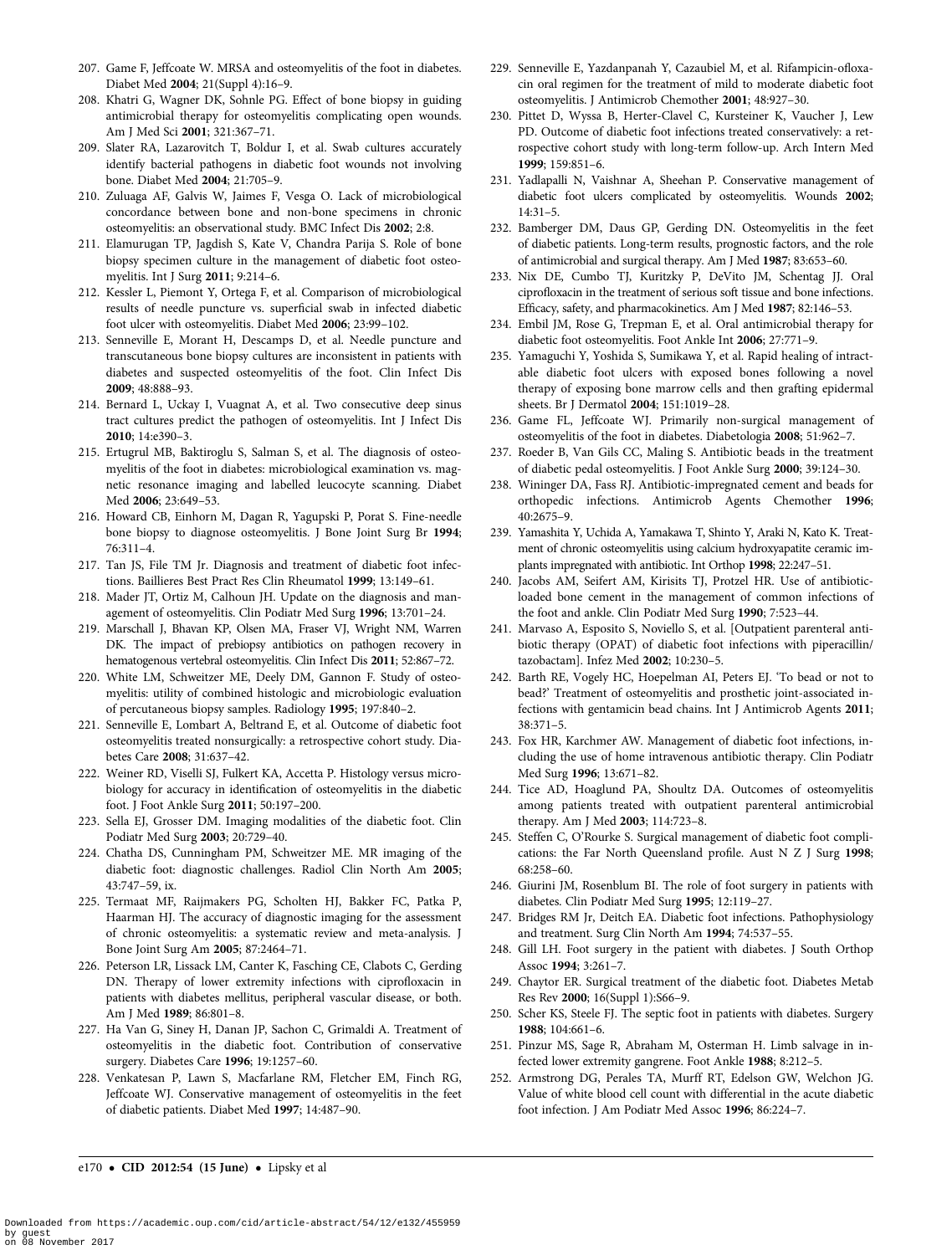- <span id="page-39-0"></span>253. Lavery LA, Armstrong DG, Quebedeaux TL, Walker SC. Puncture wounds: normal laboratory values in the face of severe infection in diabetics and non-diabetics. Am J Med 1996; 101:521–5.
- 254. Tan JS, Friedman NM, Hazelton-Miller C, Flanagan JP, File TM Jr. Can aggressive treatment of diabetic foot infections reduce the need for above-ankle amputation? Clin Infect Dis 1996; 23:286–91.
- 255. Armstrong DG, Lipsky BA. Diabetic foot infections: stepwise medical and surgical management. Int Wound J 2004; 1:123–32.
- 256. Grodinsky M. A study of the fascial spaces of the foot and their bearing on infections. 1929:737–43.
- 257. Loeffler RD Jr, Ballard A. Plantar fascial spaces of the foot and a proposed surgical approach. Foot Ankle 1980; 1:11–4.
- 258. Piaggesi A, Schipani E, Campi F, et al. Conservative surgical approach versus non-surgical management for diabetic neuropathic foot ulcers: a randomized trial. Diabet Med 1998; 15:412–7.
- 259. Bose K. A surgical approach for the infected diabetic foot. Int Orthop 1979; 3:177–81.
- 260. Brodsky JW, Schneidler C. Diabetic foot infections. Orthop Clin North Am 1991; 22:473–89.
- 261. Connolly JE, Wrobel JS, Anderson RF. Primary closure of infected diabetic foot wounds. A report of closed instillation in 30 cases. J Am Podiatr Med Assoc 2000; 90:175–82.
- 262. Pinzur MS. Amputation level selection in the diabetic foot. Clin Orthop Relat Res 1993:68–70.
- 263. Armstrong DG, Lavery LA, Frykberg RG, Wu SC, Boulton AJ. Validation of a diabetic foot surgery classification. Int Wound J 2006; 3:240–6.
- 264. Durham JR, McCoy DM, Sawchuk AP, et al. Open transmetatarsal amputation in the treatment of severe foot infections. Am J Surg 1989; 158:127–30.
- 265. Benton GS, Kerstein MD. Cost effectiveness of early digit amputation in the patient with diabetes. Surg Gynecol Obstet 1985; 161:523–4.
- 266. Field CK, Kerstein MD. Cost-benefit analysis of lower-extremity amputation: ethical considerations. Wounds 1993; 5:10–3.
- 267. Van Damme H, Rorive M, Martens De Noorthout BM, Quaniers J, Scheen A, Limet R. Amputations in diabetic patients: a plea for footsparing surgery. Acta Chir Belg 2001; 101:123–9.
- 268. Khammash MR, Obeidat KA. Prevalence of ischemia in diabetic foot infection. World J Surg 2003; 27:797–9.
- 269. Wrobel JS, Robbins J, Armstrong DG. The high-low amputation ratio: a deeper insight into diabetic foot care? J Foot Ankle Surg 2006; 45:375–9.
- 270. Jones V. Debridement of diabetic foot lesions. The Diabetic Foot 1998; 1:88–94.
- 271. Rauwerda JA. Foot debridement: anatomic knowledge is mandatory. Diabetes Metab Res Rev 2000; 16(Suppl 1):S23–6.
- 272. Lepantalo M, Biancari F, Tukiainen E. Never amputate without consultation of a vascular surgeon. Diabetes Metab Res Rev 2000; 16 (Suppl 1):S27–32.
- 273. LoGerfo FW, Coffman JD. Current concepts. Vascular and microvascular disease of the foot in diabetes. Implications for foot care. N Engl J Med 1984; 311:1615–9.
- 274. Holstein PE, Sorensen S. Limb salvage experience in a multidisciplinary diabetic foot unit. Diabetes Care 1999; 22(Suppl 2):B97–103.
- 275. Estes JM, Pomposelli FB Jr. Lower extremity arterial reconstruction in patients with diabetes mellitus. Diabet Med 1996; 13(Suppl 1): S43–7.
- 276. Chang BB, Darling RC 3rd, Paty PS, Lloyd WE, Shah DM, Leather RP. Expeditious management of ischemic invasive foot infections. Cardiovasc Surg 1996; 4:792–5.
- 277. Taylor LM Jr, Porter JM. The clinical course of diabetics who require emergent foot surgery because of infection or ischemia. J Vasc Surg 1987; 6:454–9.
- 278. Steed DL, Donohoe D, Webster MW, Lindsley L. Effect of extensive debridement and treatment on the healing of diabetic foot ulcers. Diabetic Ulcer Study Group. J Am Coll Surg 1996; 183:61–4.
- 279. Vermeulen H, Ubbink D, Goossens A, de Vos R, Legemate D. Dressings and topical agents for surgical wounds healing by secondary intention. Cochrane Database Syst Rev 2004; 2:CD003554.
- 280. Ubbink DT, Westerbos SJ, Evans D, Land L, Vermeulen H. Topical negative pressure for treating chronic wounds. Cochrane Database Syst Rev 2008; 3:CD001898.
- 281. Vermeulen H, van Hattem JM, Storm-Versloot MN, Ubbink DT. Topical silver for treating infected wounds. Cochrane Database Syst Rev 2007; 1:CD005486.
- 282. Bergin SM, Wraight P. Silver based wound dressings and topical agents for treating diabetic foot ulcers. Cochrane Database Syst Rev 2006; 1:CD005082.
- 283. Hinchliffe RJ, Valk GD, Apelqvist J, et al. A systematic review of the effectiveness of interventions to enhance the healing of chronic ulcers of the foot in diabetes. Diabetes Metab Res Rev 2008; 24 (Suppl 1):S119–44.
- 284. Hilton JR, Williams DT, Beuker B, Miller DR, Harding KG. Wound dressings in diabetic foot disease. Clin Infect Dis 2004; 39(Suppl 2): S100–3.
- 285. Nelson EA, O'Meara S, Golder S, Dalton J, Craig D, Iglesias C. Systematic review of antimicrobial treatments for diabetic foot ulcers. Diabet Med 2006; 23:348–59.
- 286. O'Meara SM, Cullum NA, Majid M, Sheldon TA. Systematic review of antimicrobial agents used for chronic wounds. Br J Surg 2001; 88:4–21.
- 287. Steed DL. Clinical evaluation of recombinant human platelet-derived growth factor for the treatment of lower extremity ulcers. Plast Reconstr Surg 2006; 117:143S–149S; discussion 50S–51S.
- 288. Apelqvist J, Bakker K, van Houtum WH, Schaper NC. Practical guidelines on the management and prevention of the diabetic foot: based upon the International Consensus on the Diabetic Foot (2007) Prepared by the International Working Group on the Diabetic Foot. Diabetes Metab Res Rev 2008; 24(Suppl 1):S181–7.
- 289. Driver VR. Treating the macro and micro wound environment of the diabetic patient: managing the whole patient, not the hole in the patient. 2004:49–56.
- 290. Svensjo T, Pomahac B, Yao F, Slama J, Eriksson E. Accelerated healing of full-thickness skin wounds in a wet environment. Plast Reconstr Surg 2000; 106:602–12; discussion 13–4.
- 291. Smith J, Thow J. Is debridement effective for diabetic foot ulcers? A systematic review: 2. The Diabetic Foot 2001; 4:77–80.
- 292. Smith J. Is debridement effective for diabetic foot ulcer? A systematic review: 1. The Diabetic Foot 2001; 1:10–4.
- 293. Eldor R, Raz I, Ben Yehuda A, Boulton AJ. New and experimental approaches to treatment of diabetic foot ulcers: a comprehensive review of emerging treatment strategies. Diabet Med 2004; 21:1161–73.
- 294. Cutting K, White R, Edmonds M. The safety and efficacy of dressings with silver—addressing clinical concerns. Int Wound J 2007; 4:177–84.
- 295. Chopra I. The increasing use of silver-based products as antimicrobial agents: a useful development or a cause for concern? J Antimicrob Chemother 2007; 59:587–90.
- 296. Percival SL, Woods E, Nutekpor M, Bowler P, Radford A, Cochrane C. Prevalence of silver resistance in bacteria isolated from diabetic foot ulcers and efficacy of silver-containing wound dressings. Ostomy Wound Manage 2008; 54:30–40.
- 297. Silver dressings for the treatment of patients with infected wounds: a review of clinical and cost-effectiveness. Health Technology Inquiry Service, 2010.
- 298. Storm-Versloot MN, Vos CG, Ubbink DT, Vermeulen H. Topical silver for preventing wound infection. Cochrane Database Syst Rev 2010; 3:CD006478.
- 299. Armstrong DG, Nguyen HC, Lavery LA, van Schie CH, Boulton AJ, Harkless LB. Off-loading the diabetic foot wound: a randomized clinical trial. Diabetes Care 2001; 24:1019–22.
- 300. Lewis R, Whiting P, ter Riet G, O'Meara S, Galanville J. A rapid systematic review of the clinical effectiveness and cost effectiveness of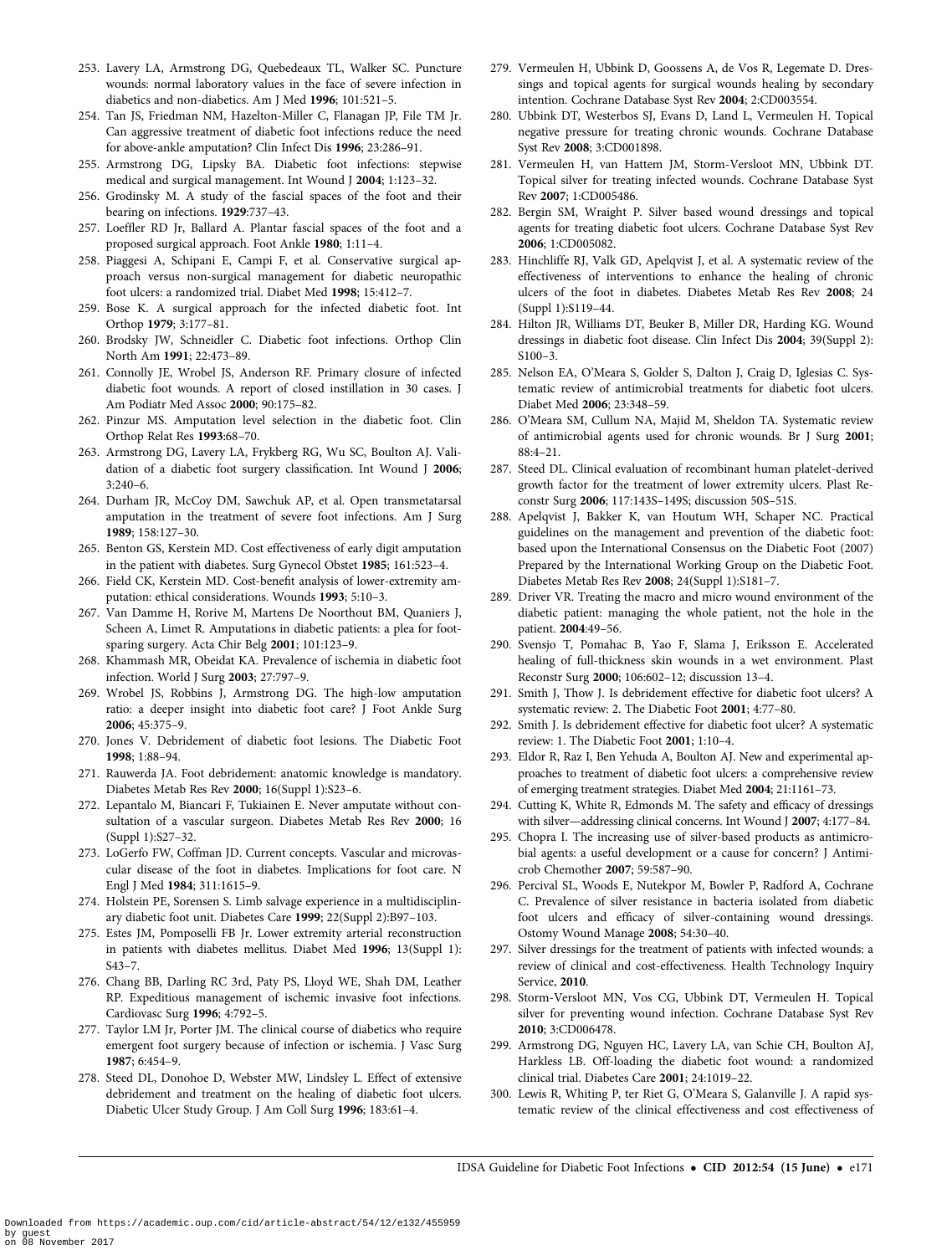<span id="page-40-0"></span>debriding agents in treating surgical wounds healing by secondary intention. NHS HTA Programme, the National Institute of Clinical Excellence, NHS Centre for Reviews and Dissemination: University of York, 2000:1–8.

- 301. Armstrong DG, Lavery LA, Vazquez JR, Nixon BP, Boulton AJ. How and why to surgically debride neuropathic diabetic foot wounds. J Am Podiatr Med Assoc 2002; 92:402–4.
- 302. Singhal A, Reis ED, Kerstein MD. Options for nonsurgical debridement of necrotic wounds. Adv Skin Wound Care 2001; 14:96–100; quiz 02–3.
- 303. Attinger CE, Janis JE, Steinberg J, Schwartz J, Al-Attar A, Couch K. Clinical approach to wounds: debridement and wound bed preparation including the use of dressings and wound-healing adjuvants. Plast Reconstr Surg 2006; 117:72S–109S.
- 304. Attinger CE, Bulan E, Blume PA. Surgical debridement. The key to successful wound healing and reconstruction. Clin Podiatr Med Surg 2000; 17:599–630.
- 305. Tantawi TI, Gohar YM, Kotb MM, Beshara FM, El-Naggar MM. Clinical and microbiological efficacy of MDT in the treatment of diabetic foot ulcers. J Wound Care 2007; 16:379–83.
- 306. Paul AG, Ahmad NW, Lee HL, et al. Maggot debridement therapy with Lucilia cuprina: a comparison with conventional debridement in diabetic foot ulcers. Int Wound J 2009; 6:39–46.
- 307. Lodge A, Jones M, Thomas S. Maggots 'n' chips: a novel approach to the treatment of diabetic ulcers. Br J Community Nurs 2006; 11 (Suppl):23–6.
- 308. Edwards J, Stapley S. Debridement of diabetic foot ulcers. Cochrane Database Syst Rev 2010; 4:CD003556.
- 309. Sainsbury DC. Evaluation of the quality and cost-effectiveness of Versajet hydrosurgery. Int Wound J 2009; 6:24–9.
- 310. Caputo WJ, Beggs DJ, DeFede JL, Simm L, Dharma H. A prospective randomised controlled clinical trial comparing hydrosurgery debridement with conventional surgical debridement in lower extremity ulcers. Int Wound J 2008; 5:288–94.
- 311. Cavanagh PR. Therapeutic footwear for people with diabetes. Diabetes Metab Res Rev 2004; 20(Suppl 1):S51–5.
- 312. Mueller MJ, Diamond JE, Sinacore DR, et al. Total contact casting in treatment of diabetic plantar ulcers. Controlled clinical trial. Diabetes Care 1989; 12:384–8.
- 313. Bus SA, Valk GD, van Deursen RW, et al. The effectiveness of footwear and offloading interventions to prevent and heal foot ulcers and reduce plantar pressure in diabetes: a systematic review. Diabetes Metab Res Rev 2008; 24(Suppl 1):S162–80.
- 314. Katz IA, Harlan A, Miranda-Palma B, et al. A randomized trial of two irremovable off-loading devices in the management of plantar neuropathic diabetic foot ulcers. Diabetes Care 2005; 28:555–9.
- 315. Nabuurs-Franssen MH, Sleegers R, Huijberts MS, et al. Total contact casting of the diabetic foot in daily practice: a prospective follow-up study. Diabetes Care 2005; 28:243–7.
- 316. Frykberg RG, Zgonis T, Armstrong DG, et al. Diabetic foot disorders. A clinical practice guideline (2006 revision). J Foot Ankle Surg 2006; 45:S1–66.
- 317. Cavanagh PR, Lipsky BA, Bradbury AW, Botek G. Treatment for diabetic foot ulcers. Lancet 2005; 366:1725–35.
- 318. Spencer S. Pressure relieving interventions for preventing and treating diabetic foot ulcers. Cochrane Database Syst Rev 2000; 3:CD002302.
- 319. Cardinal M, Eisenbud DE, Phillips T, Harding K. Early healing rates and wound area measurements are reliable predictors of later complete wound closure. Wound Repair Regen 2008; 16:19–22.
- 320. Ince P, Game FL, Jeffcoate WJ. Rate of healing of neuropathic ulcers of the foot in diabetes and its relationship to ulcer duration and ulcer area. Diabetes Care 2007; 30:660–3.
- 321. Chuck AW, Hailey D, Jacobs P, Perry DC. Cost-effectiveness and budget impact of adjunctive hyperbaric oxygen therapy for diabetic foot ulcers. Int J Technol Assess Health Care 2008; 24:178–83.
- 322. Goldman RJ. Hyperbaric oxygen therapy for wound healing and limb salvage: a systematic review. PM R 2009; 1:471–89.
- 323. Kranke P, Bennett M, Roeckl-Wiedmann I, Debus S. Hyperbaric oxygen therapy for chronic wounds. Cochrane Database Syst Rev 2004; 2:CD004123.
- 324. Lipsky BA, Berendt AR. Hyperbaric oxygen therapy for diabetic foot wounds: has hope hurdled hype? Diabetes Care 2010; 33:1143–5.
- 325. Wieman TJ, Smiell JM, Su Y. Efficacy and safety of a topical gel formulation of recombinant human platelet-derived growth factor-BB (becaplermin) in patients with chronic neuropathic diabetic ulcers. A phase III randomized placebo-controlled double-blind study. Diabetes Care 1998; 21:822–7.
- 326. Robson M. Integrating the results of phase IV ( postmarketing) clinical trial with four previous trials reinforces the position of Regranex (becaplermin) gel 0.01% is an effective adjunct to the treatment of diabetic foot ulcer. J Appl Res 2005; 5:35–45.
- 327. Viswanathan V, Mahesh U, Jayaraman M, Shina K, Ramachandram A. Beneficial role of granulocyte colony stimulating factor in foot infection in diabetic patients. J Assoc Physicians India 2003; 51:90–1.
- 328. Gough A, Clapperton M, Rolando N, Foster AV, Philpott-Howard J, Edmonds ME. Randomised placebo-controlled trial of granulocytecolony stimulating factor in diabetic foot infection. Lancet 1997; 350:855–9.
- 329. de Lalla F, Pellizzer G, Strazzabosco M, et al. Randomized prospective controlled trial of recombinant granulocyte colony-stimulating factor as adjunctive therapy for limb-threatening diabetic foot infection. Antimicrob Agents Chemother 2001; 45:1094–8.
- 330. Yonem A, Cakir B, Guler S, Azal OO, Corakci A. Effects of granulocyte-colony stimulating factor in the treatment of diabetic foot infection. Diabetes Obes Metab 2001; 3:332–7.
- 331. Kastenbauer T, Hornlein B, Sokol G, Irsigler K. Evaluation of granulocyte-colony stimulating factor (Filgrastim) in infected diabetic foot ulcers. Diabetologia 2003; 46:27–30.
- 332. Huang P, Li S, Han M, Xiao Z, Yang R, Han ZC. Autologous transplantation of granulocyte colony-stimulating factor-mobilized peripheral blood mononuclear cells improves critical limb ischemia in diabetes. Diabetes Care 2005; 28:2155–60.
- 333. Cruciani M, Lipsky BA, Mengoli C, de Lalla F. Granulocyte-colony stimulating factors as adjunctive therapy for diabetic foot infections. Cochrane Database Syst Rev 2009; 3:CD006810.
- 334. Gentzkow GD, Iwasaki SD, Hershon KS, et al. Use of dermagraft, a cultured human dermis, to treat diabetic foot ulcers. Diabetes Care 1996; 19:350–4.
- 335. Naughton G, Mansbridge J, Gentzkow G. A metabolically active human dermal replacement for the treatment of diabetic foot ulcers. Artif Organs 1997; 21:1203–10.
- 336. Marston WA, Hanft J, Norwood P, Pollak R. The efficacy and safety of Dermagraft in improving the healing of chronic diabetic foot ulcers: results of a prospective randomized trial. Diabetes Care 2003; 26:1701–5.
- 337. Blume PA, Walters J, Payne W, Ayala J, Lantis J. Comparison of negative pressure wound therapy using vacuum-assisted closure with advanced moist wound therapy in the treatment of diabetic foot ulcers: a multicenter randomized controlled trial. Diabetes Care 2008; 31:631–6.
- 338. Armstrong DG, Lavery LA. Negative pressure wound therapy after partial diabetic foot amputation: a multicentre, randomised controlled trial. Lancet 2005; 366:1704–10.
- 339. Wu SC, Marston W, Armstrong DG. Wound care: the role of advanced wound-healing technologies. J Am Podiatr Med Assoc 2010; 100:385–94.
- 340. Gregor S, Maegele M, Sauerland S, Krahn JF, Peinemann F, Lange S. Negative pressure wound therapy: a vacuum of evidence? Arch Surg 2008; 143:189–96.
- 341. Fincke BG, Miller DR, Turpin R. A classification of diabetic foot infections using ICD-9-CM codes: application to a large computerized medical database. BMC Health Serv Res 2010; 10:192.

e172 • CID 2012:54 (15 June) • Lipsky et al